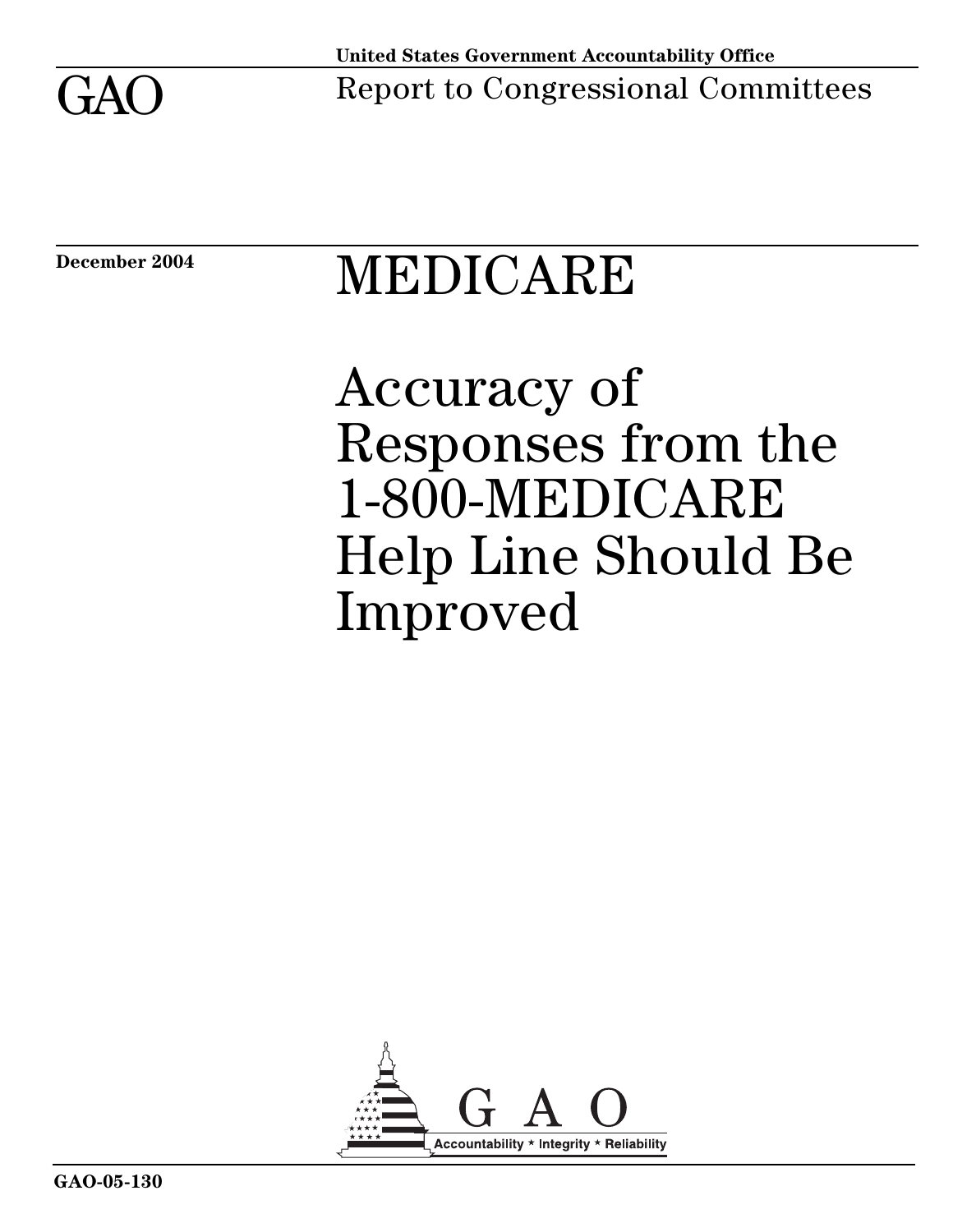## MEDICARE

## **Accuracy of Responses from the 1-800- MEDICARE Help Line Should Be Improved**

#### **Why GAO Did This Study**

Highlights

Highlights of [GAO-05-130,](http://www.gao.gov/cgi-bin/getrpt?GAO-05-130) a report to

congressional committees

-

**Accountability Integrity Reliability**

In March 1999, the Centers for Medicare & Medicaid Services (CMS) implemented a telephone help line—1-800-MEDICARE—to provide information about program eligibility, enrollment, and benefits. The Medicare Prescription Drug, Improvement, and Modernization Act of 2003 (MMA) directed GAO to examine several issues related to this 24-hour help line and the customer service representatives (CSRs) who staff it. In this report, GAO evaluated (1) the accuracy of the information the help line provides, (2) the training given to CSRs, and (3) CMS's efforts to monitor the accuracy of information provided through the help line.

#### **What GAO Recommends**

To improve the accuracy of the information the help line provides, GAO recommends that CMS (1) revise procedures so that calls are not transferred to other contractors that are closed, (2) assess current scripts and pretest new and revised scripts to ensure that they are understandable, (3) provide more testing of CSRs' ability to accurately answer questions and use the results to target training efforts as needed, and (4) monitor the accuracy rate for each frequently asked question and use the results to modify scripts or provide training, if necessary. CMS agreed with the recommendations.

www.gao.gov/cgi-bin/getrpt[?GAO-05-130.](http://www.gao.gov/cgi-bin/getrpt?GAO-05-130)

To view the full product, including the scope and methodology, click on the link above. For more information, contact Leslie G. Aronovitz at (312) 220-7600.

#### **What GAO Found**

The 1-800-MEDICARE help line provided accurate answers to 61 percent of the 420 calls we made and inaccurate answers to 29 percent. We were not able to obtain any answers for the remaining 10 percent of our calls at the time we placed them. Most of these calls were not answered because they were transferred to other contractors responsible for processing Medicare claims that were not open for business at the time we called or these calls were inadvertently disconnected. To facilitate accurate responses, the 1-800- MEDICARE help line provides CSRs with written answers—called "scripts"—that CSRs use during a call. When CSRs provided inaccurate information, it was largely because they did not seem to access and effectively use a script that answered our questions. CMS and its contractor do not routinely pretest the scripts to ensure that they are understandable to CSRs or potential callers.

#### **Percentage of Calls with Accurate, Inaccurate, and No Answers**



Note: Based on 420 calls placed in July 2004.

The training for CSRs meets CMS's requirements, but it is not sufficient to ensure that CSRs are able to answer questions accurately on the help line. Before handling calls, CSRs must complete about 2 weeks of classroom training; accurately answer two simulated calls consecutively out of six; and score at least 90 percent on a written exam. In addition, all CSRs receive ongoing training. However, the results from our calls indicate that the testing and simulated call answering did not sufficiently measure whether CSRs were prepared to answer questions accurately.

CMS delegates most accuracy monitoring to one of its contractors and reviews the results. The bulk of the monitoring focuses on how accurately individual CSRs answer questions. However, this monitoring does not systematically track questions answered inaccurately by CSRs as a group, which could help target training and script improvement. Through two smaller studies that measured how accurately specific questions were answered, CMS was able to identify areas to improve scripts and training.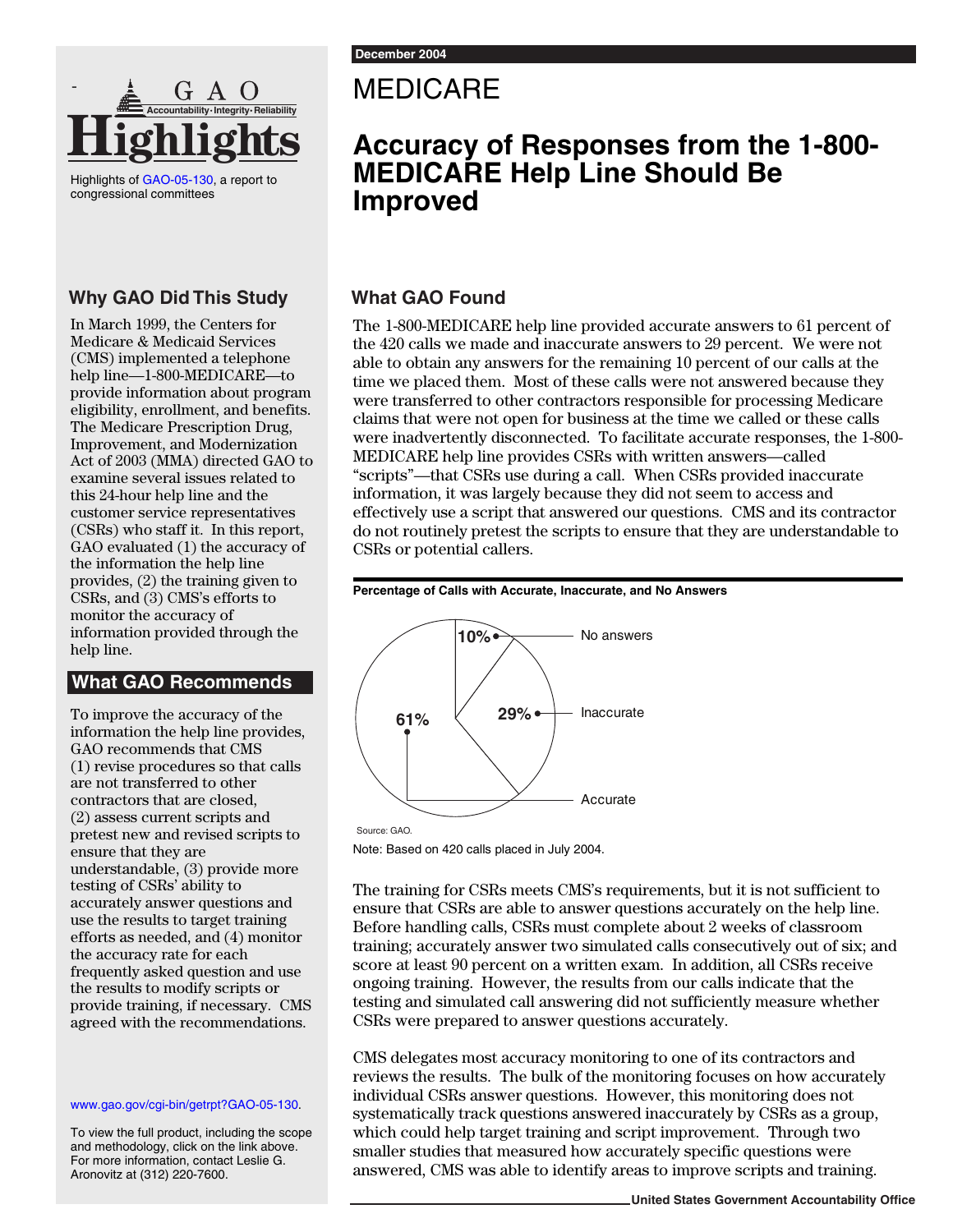## **Contents**

| Letter              |                                                                                                     | $\mathbf{1}$            |
|---------------------|-----------------------------------------------------------------------------------------------------|-------------------------|
|                     | <b>Results in Brief</b>                                                                             | $\overline{\mathbf{4}}$ |
|                     | <b>Background</b>                                                                                   | $6\phantom{1}6$         |
|                     | 1-800-MEDICARE Provided Accurate Information for Less Than                                          |                         |
|                     | Two-thirds of the Calls We Placed                                                                   | 8                       |
|                     | CSR Training Met CMS's Requirements, But Was Not Sufficient to                                      | 17                      |
|                     | <b>Ensure Accurate Responses</b><br>Monitoring Generally Focused on Performance of Individual CSRs, |                         |
|                     | Rather than Accuracy Rates for Specific Questions                                                   | <b>20</b>               |
|                     | <b>Conclusions</b>                                                                                  | 24                      |
|                     | <b>Recommendations</b>                                                                              | 25                      |
|                     | <b>Agency Comments and Our Evaluation</b>                                                           | 26                      |
| <b>Appendix I</b>   | <b>Scope and Methodology</b>                                                                        | 30                      |
| <b>Appendix II</b>  | <b>Prescription Drug Discount Card Questions and</b>                                                |                         |
|                     | <b>Information Used to Develop Accuracy Criteria</b>                                                | 32                      |
| <b>Appendix III</b> | \$600 Credit Question and Information Used to                                                       |                         |
|                     | <b>Develop Accuracy Criteria</b>                                                                    | 37                      |
| <b>Appendix IV</b>  | <b>Medigap Question and Information Used to Develop</b>                                             |                         |
|                     | <b>Accuracy Criteria</b>                                                                            | 40                      |
| <b>Appendix V</b>   | <b>Power Wheelchair Question and Information Used</b>                                               |                         |
|                     | to Develop Accuracy Criteria                                                                        | 41                      |
| <b>Appendix VI</b>  | <b>Medicare Part B Question and Information Used to</b>                                             |                         |
|                     | <b>Develop Accuracy Criteria</b>                                                                    | 43                      |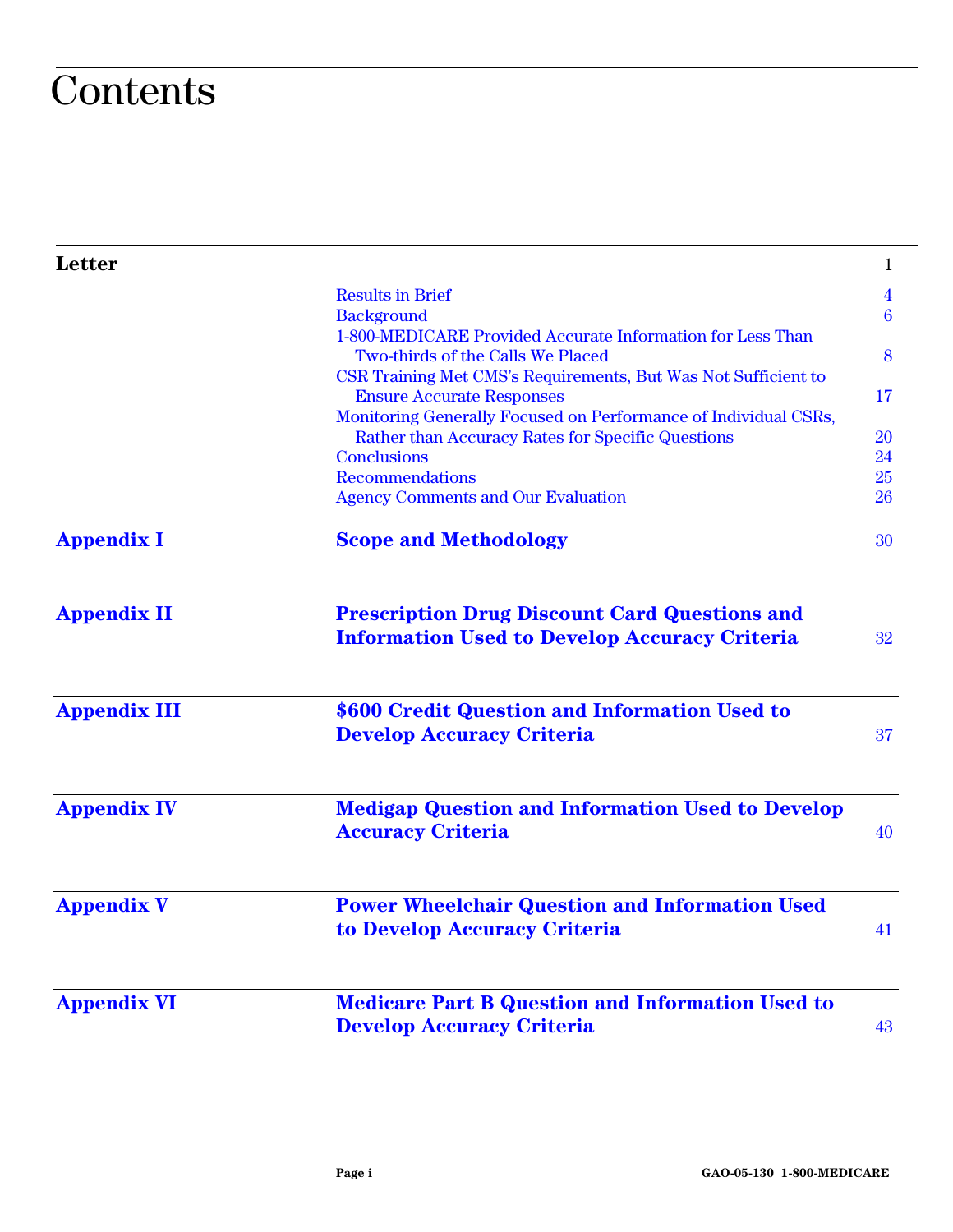| <b>Appendix VII</b>  | <b>Eye Glasses/Exam Question and Information Used to</b><br><b>Develop Accuracy Criteria</b>                             | 44       |
|----------------------|--------------------------------------------------------------------------------------------------------------------------|----------|
| <b>Appendix VIII</b> | <b>Agency Comments</b>                                                                                                   |          |
| <b>Appendix IX</b>   | <b>GAO Contact and Staff Acknowledgments</b>                                                                             | 55       |
|                      | <b>GAO</b> Contact<br>Acknowledgments                                                                                    | 55<br>55 |
| <b>Tables</b>        |                                                                                                                          |          |
|                      | Table 1: Questions and Criteria Used to Determine Answer<br>Accuracy<br>Table 2: Summary of Unanswered Calls by Question | 9<br>16  |
| <b>Figure</b>        |                                                                                                                          |          |
|                      | Figure 1: Percentage of Calls with Accurate, Inaccurate, and No<br><b>Answers, by Question</b>                           | 11       |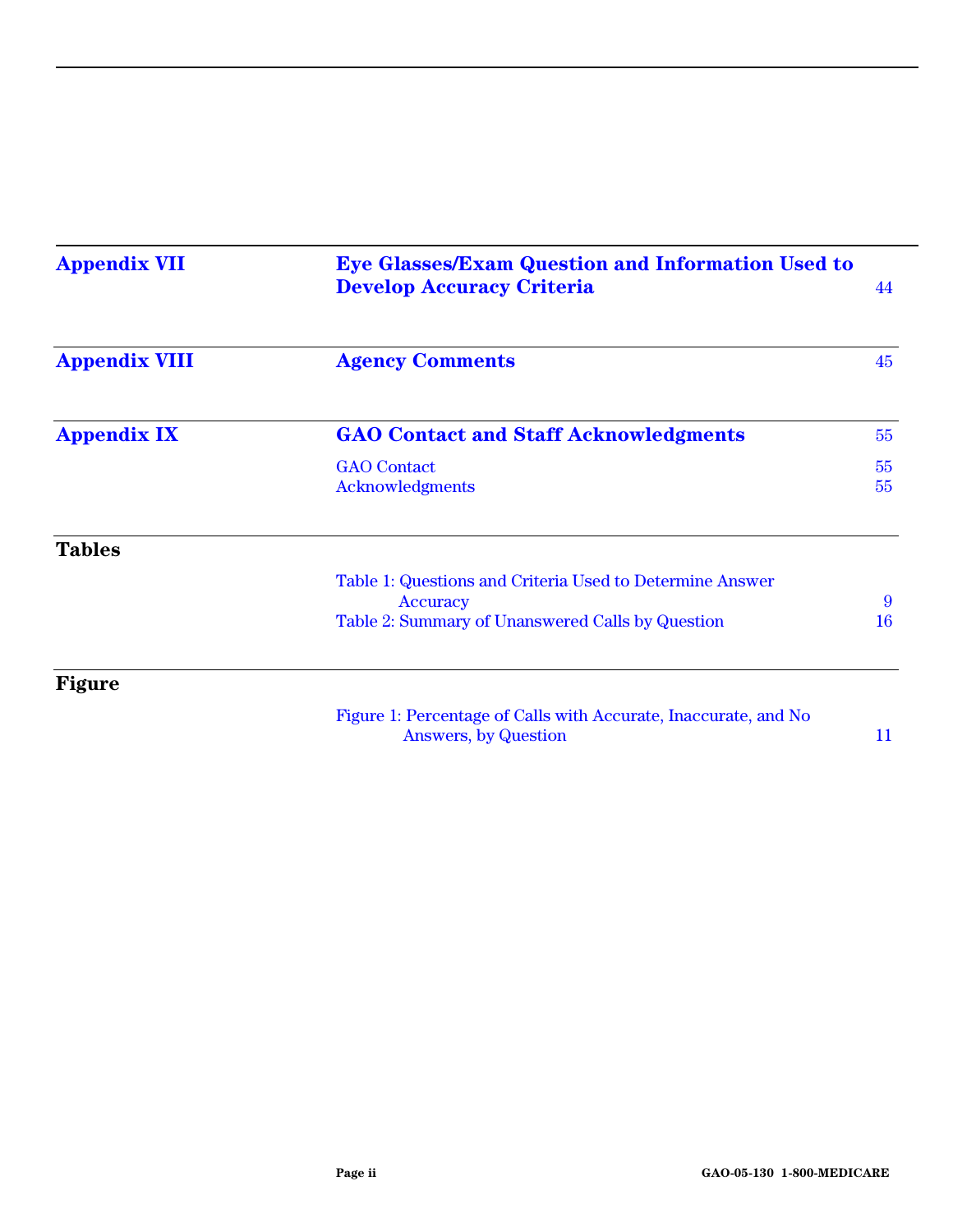#### **Abbreviations**

| CDC.       | Centers for Disease Control and Prevention   |
|------------|----------------------------------------------|
| <b>CMS</b> | Centers for Medicare & Medicaid Services     |
| <b>CSR</b> | customer service representative              |
| <b>IRS</b> | Internal Revenue Service                     |
| <b>MMA</b> | Medicare Prescription Drug, Improvement, and |
|            | Modernization Act of 2003                    |

This is a work of the U.S. government and is not subject to copyright protection in the United States. It may be reproduced and distributed in its entirety without further permission from GAO. However, because this work may contain copyrighted images or other material, permission from the copyright holder may be necessary if you wish to reproduce this material separately.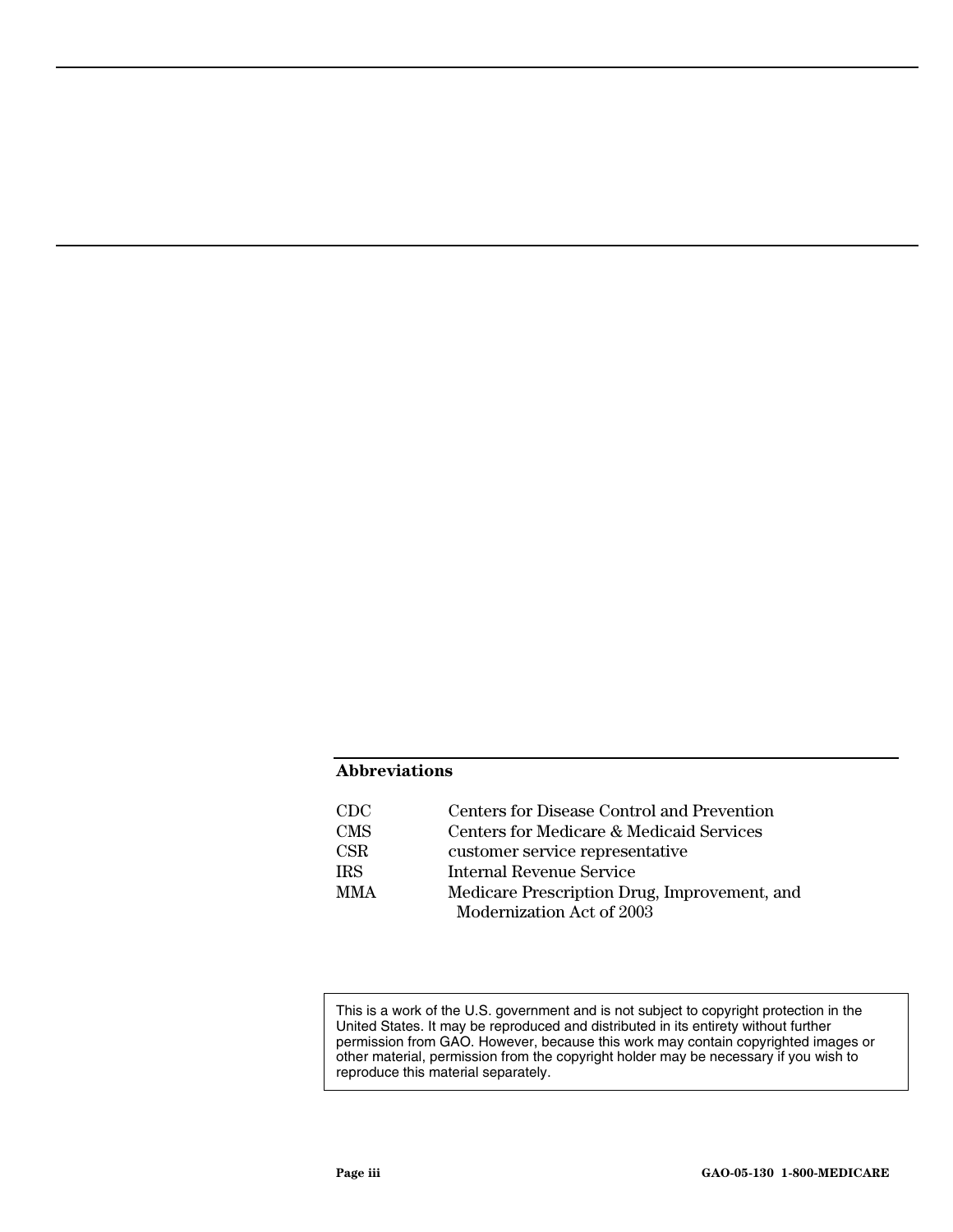

**United States Government Accountability Office Washington, DC 20548** 

December 8, 2004

The Honorable Charles E. Grassley Chairman The Honorable Max Baucus Ranking Minority Member Committee on Finance United States Senate

The Honorable Joe Barton Chairman The Honorable John D. Dingell Ranking Minority Member Committee on Energy and Commerce House of Representatives

The Honorable William M. Thomas Chairman The Honorable Charles B. Rangel Ranking Minority Member Committee on Ways and Means House of Representatives

Medicare is a federal program that helps pay for a variety of health care services and items for approximately 41 million elderly and disabled beneficiaries. One of the responsibilities of the Centers for Medicare & Medicaid Services (CMS), the federal agency that administers Medicare, is to provide beneficiaries and other members of the public with clear, accurate, and timely information about the program. To help do so, in March 1999, CMS implemented a nationwide toll-free telephone help line—1-800-MEDICARE—which Medicare beneficiaries, their families, and other members of the public can call to ask questions about program eligibility, enrollment, and benefits. By 2001, the help line had customer service representatives (CSR) answering calls 24 hours a day, 7 days a week. For information about coverage and payment for medical services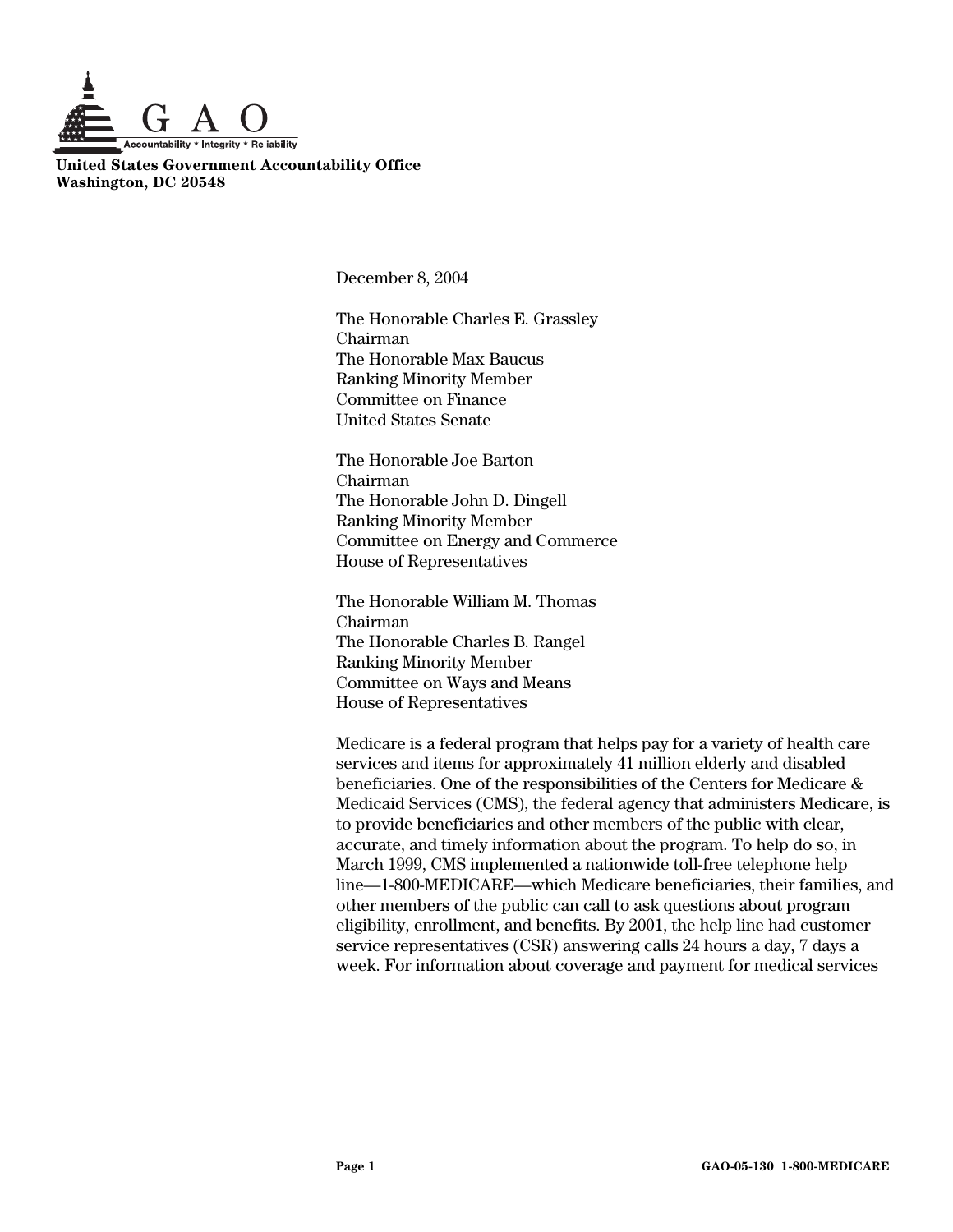and items, beneficiaries and others have also been able to call the companies under contract with CMS to process and pay Medicare claims.<sup>[1](#page-6-0)</sup>

In 2004, the 1-800-MEDICARE help line significantly expanded its operations in order to handle an increased number of calls. This increase occurred after the enactment of the Medicare Prescription Drug, Improvement, and Modernization Act of 2003 (MMA) in December 2003, which established a prescription drug discount card program for Medicare beneficiaries and required that information on this new program be made available through the 1-800-MEDICARE help line. During the 6 months following the enactment of MMA, the 1-800-MEDICARE help line handled over 9 million calls, more than triple the number handled in the previous 6 months. Many of these callers asked about the prescription drug benefit that will be available beginning in 2006, the prescription drug discount cards available in the interim, and the \$600 credit for prescription drugs purchased by low-income beneficiaries with the cards. In response to the increased call volume, in the first half of 2004, CMS added over 800 CSRs—more than doubling the number of staff who had previously been available to respond to 1-800-MEDICARE help line inquiries. In June 2004, CMS also increased the number of contractors managing the 1-800- MEDICARE help line from one to two.

MMA also required that GAO examine the accuracy and consistency of answers provided through the 1-800-MEDICARE help line and the training andeducation given to its CSRs.<sup>2</sup> To address this requirement, as discussed with the congressional committees with jurisdiction over Medicare, we evaluated (1) the accuracy of information that 1-800- MEDICARE provides, (2) the training given to 1-800-MEDICARE CSRs, and (3) CMS's efforts to monitor the accuracy of information provided through the 1-800-MEDICARE help line.

To evaluate the accuracy of information provided by 1-800-MEDICARE, we made 420 calls to the 1-800-MEDICARE help line during July 2004 and

<span id="page-6-0"></span> $\frac{1}{1}$ <sup>1</sup>These companies, known as Medicare claims administration contractors, maintain other toll-free help lines that are open during normal business hours. In June 2004, CMS began a process to discontinue listing these separate help line numbers and have 1-800-MEDICARE serve as the only number that callers would use to access information about Medicare eligibility, enrollment, benefits, coverage, and payment. As of September 30, 2004, this process was complete.

<span id="page-6-1"></span><sup>2</sup> Pub. L. No. 108-173, § 923(d)(2), 117 Stat. 2066, 2395.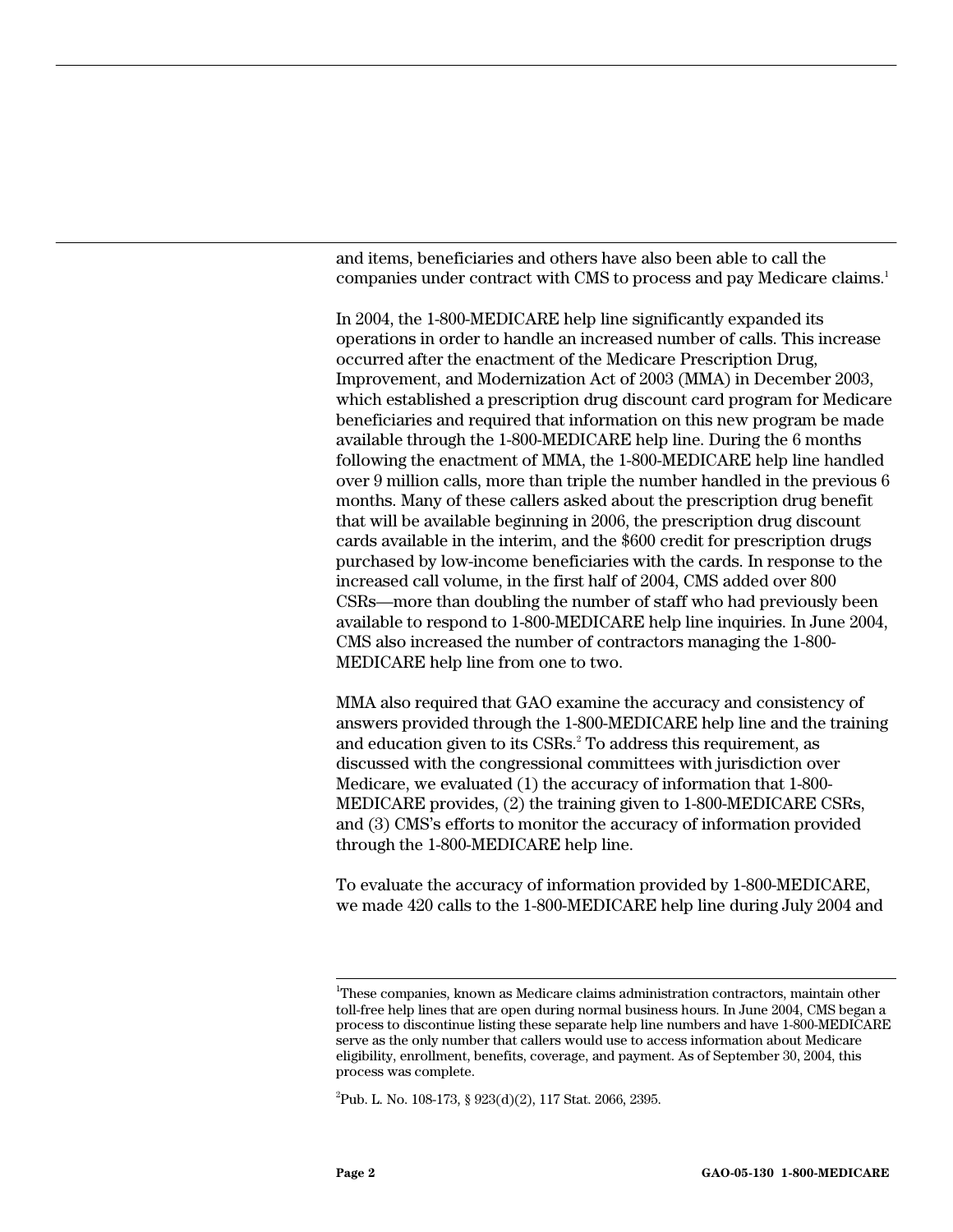posed1 of 6 questions about the Medicare program during each call.<sup>3</sup> For each question, we randomly placed calls at different times of the day and days of the week to match the typical pattern of calls reported by the 1-800-MEDICARE help line in April 2004. To develop our 6 questions, we initially formulated 20 questions from the 100 topics most frequently addressed by the 1-800-MEDICARE help line's CSRs in April 2004. For each of our questions we developed criteria that we used to define an accurate response, using information on the Medicare Web site's frequently asked questions section.<sup>[4](#page-7-1)</sup> CMS confirmed the responses we provided, and provided us with the written answers that the CSRs would be expected to use to respond to each question. From the list of 20 questions, we chose 6 questions, asked each one a total of 70 times, and evaluated the accuracy of the responses using information provided by CMS. If the CSR provided some information on the topic, but did not provide sufficient and complete information to meet our criteria, we considered the answer to be inaccurate. To evaluate the training provided to CSRs, we interviewed officials at the primary contractor<sup>[5](#page-7-2)</sup> and CMS staff, reviewed the instructional materials used in CSR training, and observed a training session in June 2004. In addition, we reviewed previous GAO reports on the training provided by help lines, including the training provided to the CSRs answering calls on the Internal Revenue Service's (IRS)help line.<sup>6</sup> To evaluate CMS's efforts to monitor the accuracy of information provided through the help line, we interviewed CMS officials and officials from the primary 1-800-MEDICARE contractor. In addition, we reviewed related documents and information about call centers in other industries. We did not verify the reliability of CMS's monitoring data. Appendix I includes a more detailed discussion of our scope and

<span id="page-7-3"></span>6 GAO, *IRS's 2002 Tax Filing Season: Returns and Refunds Processed Smoothly; Quality of Assistance Improved*[, GAO-03-314 \(W](http://www.gao.gov/cgi-bin/getrpt?GAO-03-314)ashington, D.C.: Dec. 20, 2002); GAO, *IRS Telephone Assistance: Limited Progress and Missed Opportunities to Analyze Performance in the 2001 Filing Season*, [GAO-02-212](http://www.gao.gov/cgi-bin/getrpt?GAO-02-212) (Washington, D.C.: Dec. 7, 2001).

<span id="page-7-0"></span> <sup>3</sup>  ${}^{3}\text{We}$  made 420 calls in order to have a sample that was large enough to determine if differences in accuracy were significant.

<span id="page-7-1"></span><sup>4</sup> http://medicare.custhelp.com/cgi-bin/medicare.cfg/php/enduser/std\_alp.php.

<span id="page-7-2"></span> $^5$ For our first objective, we focused on the accuracy of information provided by the CSRs, regardless of the contractor that managed their work. For our next two objectives, we relied on information provided by one of the two contractors—which we refer to as the primary contractor—because this contractor provided the training for all new CSRs and managed CSRs who answered 80 percent of the calls on the help line in July 2004. CMS does not use the term "primary contractor," because both companies contract directly with CMS. We are using the term primary contractor to distinguish the one that had a larger role during the time that we were conducting our calls.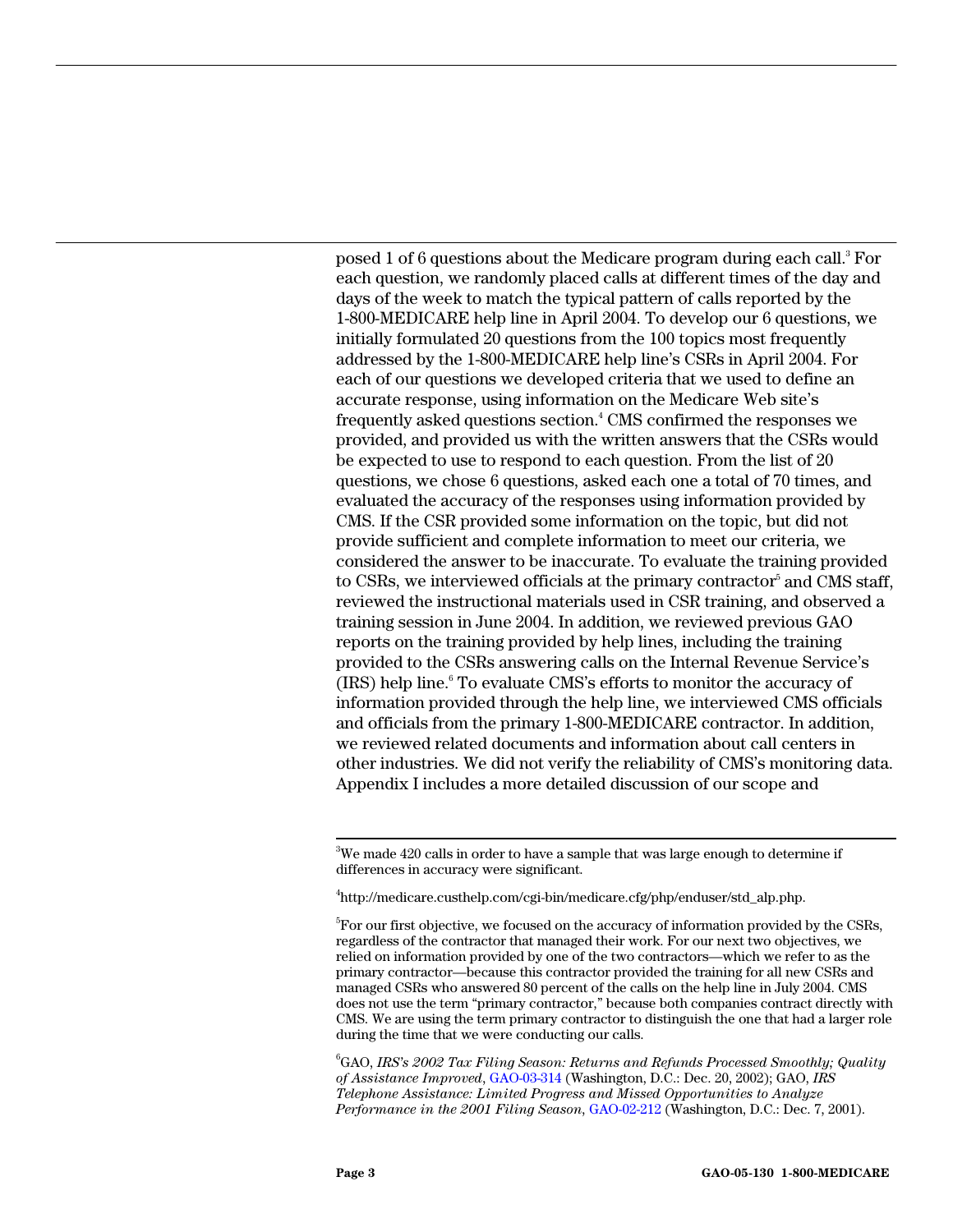methodology. Our work was conducted from May 2004 through December 2004 in accordance with generally accepted government auditing standards.

<span id="page-8-0"></span>

| Results in Brief | In response to our 420 calls to the 1-800-MEDICARE help line, CSRs<br>accurately answered the questions posed in 61 percent of the calls we<br>placed. The accuracy rate varied significantly among the six questions we<br>posed. Twenty-nine percent of the calls were answered inaccurately. We<br>were not able to obtain any answers to our questions for the remaining 10<br>percent of our calls at the time we placed them. This generally occurred<br>when our morning, evening, and weekend calls were transferred to claims<br>administration contractors that were not open for business at the time we<br>called or when our calls were inadvertently disconnected. To facilitate<br>accurate and consistent responses, the 1-800-MEDICARE help line<br>provides CSRs with information in the form of written answers-known as<br>"scripts"—that CSRs can access by typing in key words on their computers<br>during a call. The scripts are designed to address the help line's frequently<br>asked questions or provide links to additional information. However, we<br>found that CSRs provided inaccurate information largely because they did<br>not always understand enough about the Medicare program to access a<br>script that answered the question or could not clearly explain the material<br>in the scripts that they were using. For example, one question about<br>income eligibility for the \$600 prescription drug credit was answered<br>inaccurately in 55 out of 70 calls, generally because the CSRs did not seek<br>other needed information from a second script to correctly answer the<br>question. In addition, CSRs sometimes did not understand the language<br>used in the scripts or other written material available to them. For<br>example, in answering a question on power wheelchair payment, one CSR<br>confused "trunk strength"—which is upper body strength—with car trunk<br>space and incorrectly explained that Medicare would only cover a power<br>wheelchair if a beneficiary had adequate space to put it in the trunk of his<br>car. As this example shows, when CSRs do not understand the scripts,<br>they provide inaccurate answers. Nevertheless, CMS and its contractor do<br>not routinely pretest the scripts to ensure that they are understandable to<br>the CSRs or potential callers. |
|------------------|-------------------------------------------------------------------------------------------------------------------------------------------------------------------------------------------------------------------------------------------------------------------------------------------------------------------------------------------------------------------------------------------------------------------------------------------------------------------------------------------------------------------------------------------------------------------------------------------------------------------------------------------------------------------------------------------------------------------------------------------------------------------------------------------------------------------------------------------------------------------------------------------------------------------------------------------------------------------------------------------------------------------------------------------------------------------------------------------------------------------------------------------------------------------------------------------------------------------------------------------------------------------------------------------------------------------------------------------------------------------------------------------------------------------------------------------------------------------------------------------------------------------------------------------------------------------------------------------------------------------------------------------------------------------------------------------------------------------------------------------------------------------------------------------------------------------------------------------------------------------------------------------------------------------------------------------------------------------------------------------------------------------------------------------------------------------------------------------------------------------------------------------------------------------------------------------------------------------------------------------------------------------------------------------------------------------------------------------------------------------|
|                  | The training for CSRs meets CMS's requirements, but it is not sufficient to<br>ensure that CSRs are able to answer questions accurately on the 1-800-                                                                                                                                                                                                                                                                                                                                                                                                                                                                                                                                                                                                                                                                                                                                                                                                                                                                                                                                                                                                                                                                                                                                                                                                                                                                                                                                                                                                                                                                                                                                                                                                                                                                                                                                                                                                                                                                                                                                                                                                                                                                                                                                                                                                             |

ensure that CSRs are able to answer questions accurately on the 1-800- MEDICARE help line. As required by CMS, all CSRs receive training. The primary contractor, which is responsible for training all newly hired CSRs, provides them with a 2-week session of classroom instruction on accessing and using scripts, customer service etiquette, and general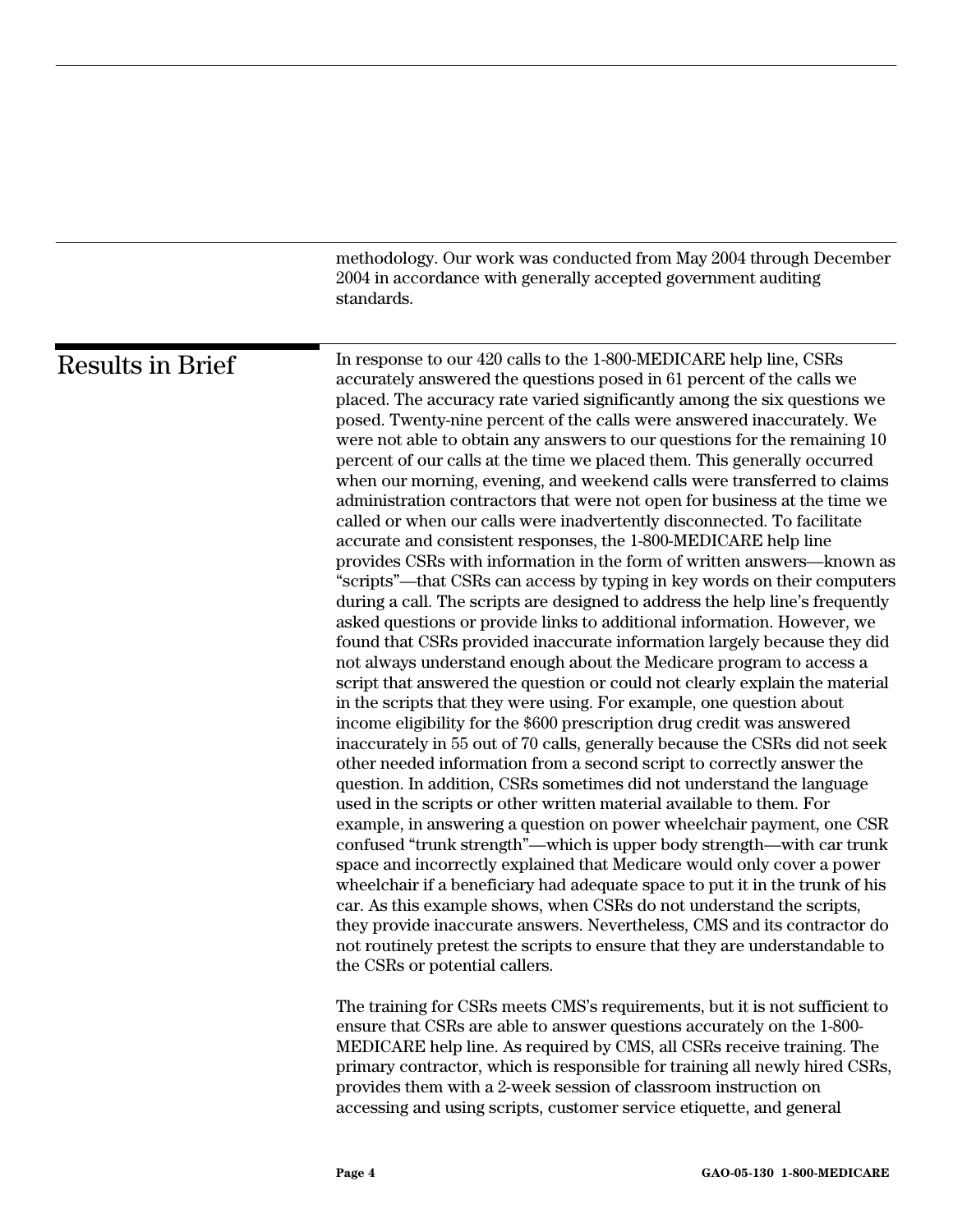information about the Medicare program. As part of the training, CMS requires newly hired CSRs to score 90 percent or higher on a written exam before they are allowed to answer questions on the help line. CMS requires CSRs to pass an exercise answering six simulated calls. As required by CMS, both contractors also provide their CSRs with periodic refresher training on Medicare program changes and other issues. Although the 1-800-MEDICARE contractors meet CMS's training requirements by providing instruction and testing, the number of inaccurate responses we received on our calls indicates that not all CSRs had the necessary knowledge and skills to answer our questions accurately. Testing how accurately CSRs answer frequently asked questions using scripts provides a better measure of their ability to handle calls. However, in their testing, CMS and its contractors do not emphasize CSRs' ability to answer questions accurately using scripts. For example, to pass the simulated call handling exercise, new CSRs have to demonstrate their ability to use scripts to answer calls accurately on only two consecutive calls out of six possible attempts. Similarly, on the written exam that newly hired CSRs must pass before they work on the help line, 24 of the exam's 52 questions ask CSRs to identify scripts with information to answer specific questions while the remaining 28 questions target other skills needed by help line staff. Further, while all CSRs receive continuing training, they are not required to demonstrate that they have effectively mastered new material in answering calls.

CMS delegates most accuracy monitoring to its primary contractor and reviews the results, but this monitoring is not designed to identify and systematically track responses to questions that CSRs as a group commonly answer incorrectly. The primary contractor listens to the conversations CSRs have with callers, observes the scripts they select on their computers to answer questions, and then scores the CSRs' performance in several categories, including customer service etiquette and accuracy. Calls can be evaluated as acceptable if CSRs provide some correct information, even if they do not provide enough information to accurately answer the question. As required by CMS, the primary contractor evaluates four calls per month for each CSR—which is a standard amount for the help line industry—and reports the results to CMS. Although the primary contractor's monitoring includes an assessment of CSRs' accuracy, the monitoring does not categorize and identify accuracy rates by question, which could help CMS target training and other improvement efforts. In contrast to most of the 1-800- MEDICARE help line monitoring efforts, on two occasions CMS contracted for studies that examined accuracy rates by question. Like our methodology, these studies used specific criteria to evaluate an answer's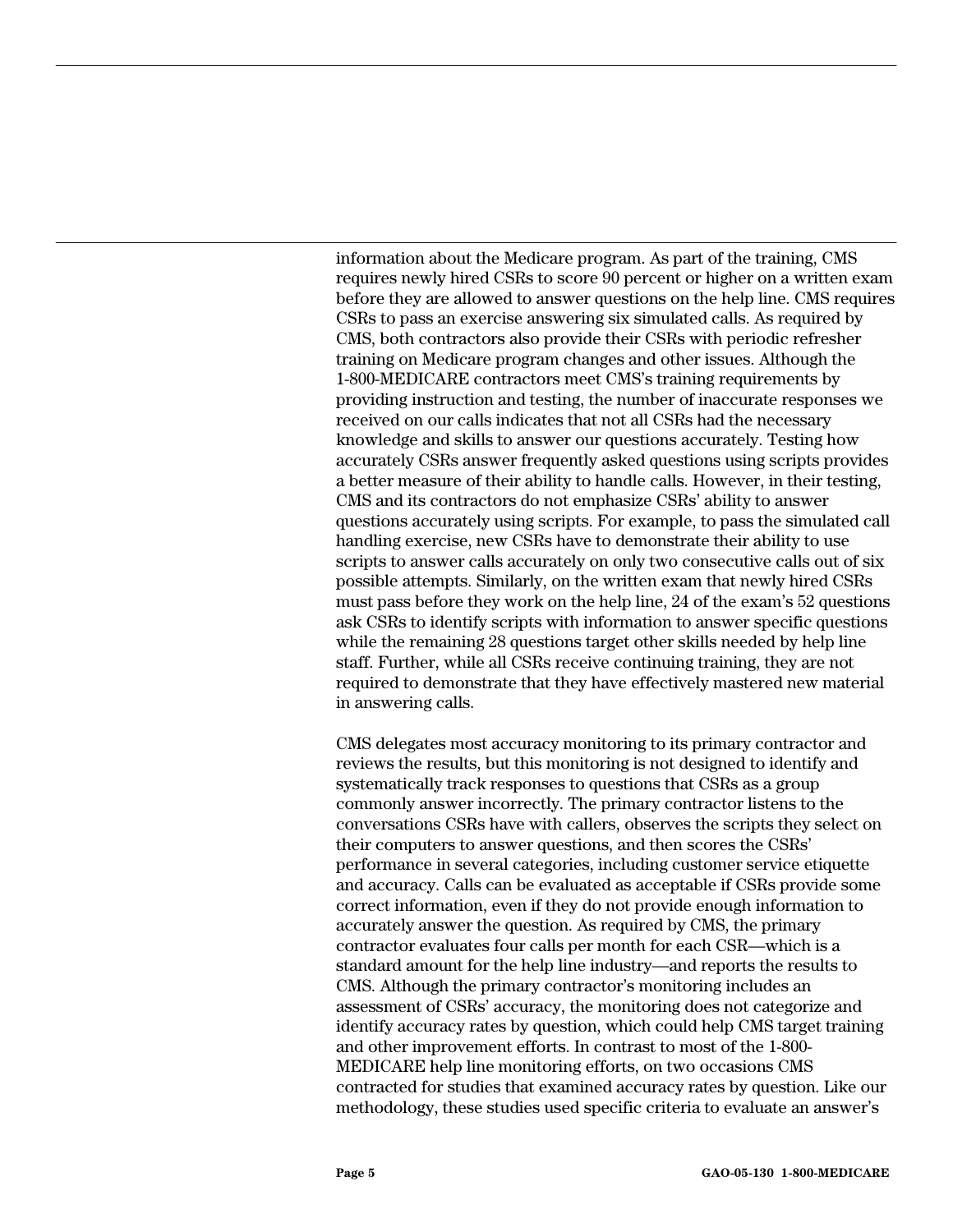completeness and accuracy. The findings from these studies were similar to ours—accuracy rates varied by question and were sometimes lower than the accuracy rates found through the primary contractor's monitoring. For example, one study found that CSRs accurately answered between 39 and 69 percent of the questions asked about Medicare prescription drug discount card and benefit; in the same month the subcontractor found an overall accuracy rate for all questions to be about 94 percent. CMS used information from these smaller studies that focused on the accuracy rates for specific questions to improve the scripts and training for CSRs.

To improve the accuracy of responses provided to the 1-800-MEDICARE help line callers, we are making several recommendations. Specifically, we are recommending that CMS revise procedures so that calls are not transferred to claims administration contractors that are closed for business at that time; assess current scripts and pretest new and revised scripts before approving them to ensure that they are understandable to CSRs and potential callers; provide more testing of CSRs' ability to use scripts to accurately answer the most frequently asked questions, and use the results to target additional training efforts as needed; and monitor the accuracy rate of each frequently asked question and use the results to modify scripts or provide training, if necessary.

In its comments on a draft of this report, CMS agreed with our recommendations and provided additional detail on the challenges it faced in administering 1-800-MEDICARE after the massive call volume increase that followed MMA. CMS also described the steps that it was considering, or had begun, to address our recommendations. CMS expressed concern that we considered answers from 1-800-MEDICARE CSRs to be inaccurate if they were incomplete. However, we believe that our accuracy criteria included the minimum detail needed to avoid misleading callers.

## <span id="page-10-0"></span>Background

CMS administers the 1-800-MEDICARE help line to answer beneficiaries' questions about Medicare eligibility, enrollment, and benefits. The help line currently operates 24 hours a day, 7 days a week, and has eight call center locations that are run by two contractors. As of October 2004, the primary contractor managed 1,332 of the 2,137 CSRs and operated seven of the eight 1-800-MEDICARE call centers. In addition, the primary contractor is responsible for other activities, such as distributing program material requested by callers, training all new CSRs before they handle calls on the 1-800-MEDICARE help line, and researching answers to more complex questions some callers may have. Prior to 2004, one contractor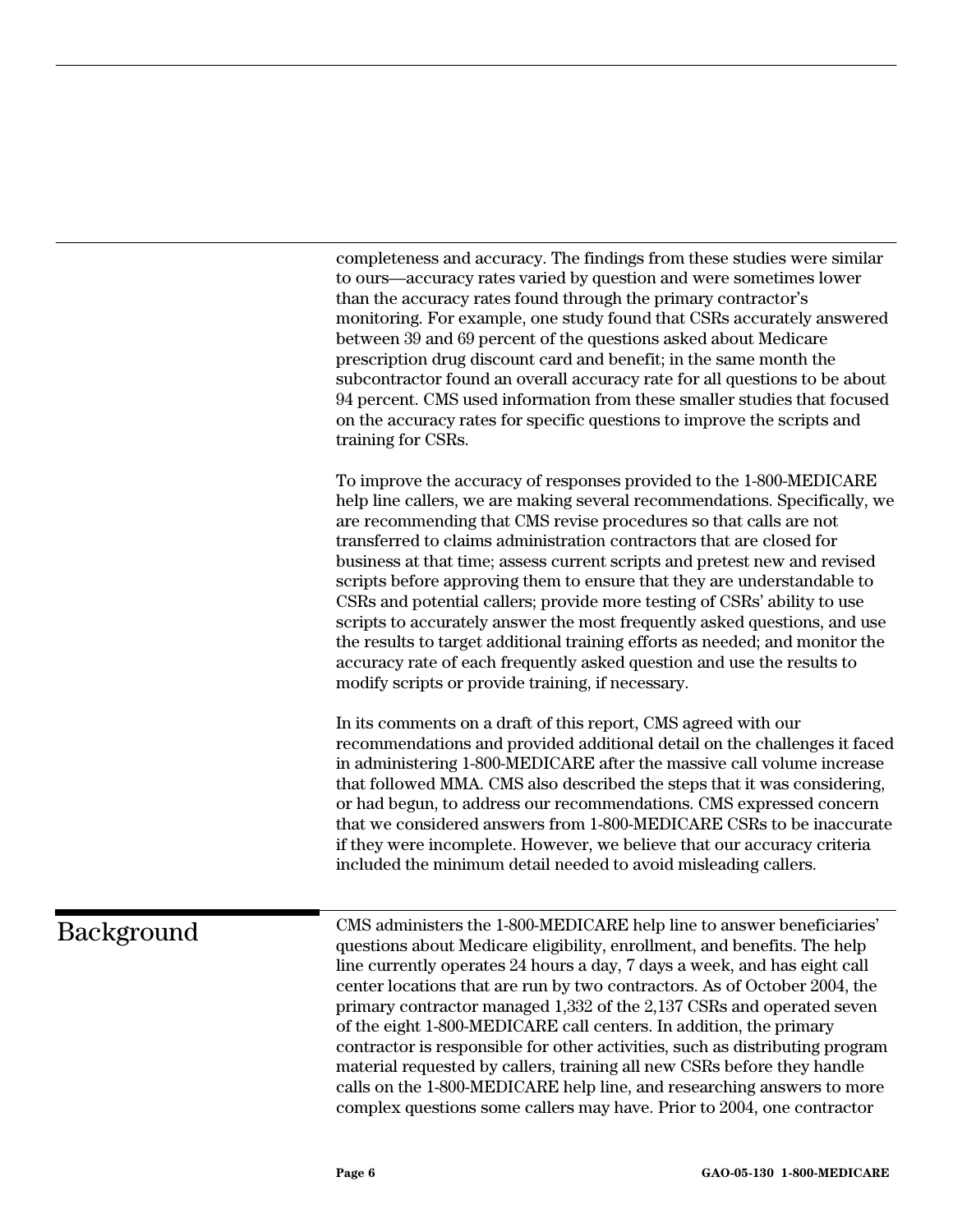managed the 1-800-MEDICARE help line. In June 2004, in response to increasing call volume,<sup>7</sup> CMS hired a second contractor, which in October 2004 managed 805 CSRs and operated one of the eight 1-800-MEDICARE call centers.

A call placed to 1-800-MEDICARE is answered initially by an interactive voice response system. This is an automated system that, depending on the caller's responses to the system's automated prompts, routes a call to a CSR or to other information sources. These other information sources can include the other help lines maintained by Medicare's claims administration contractors or recorded information.

All CSRs must have a high school diploma or its equivalent, but they are not required to be knowledgeable about the Medicare program at the time they are hired. To help provide clear, accurate, and timely answers to callers' questions, CMS expects the CSRs to use written scripts, which contain information about the program.<sup>8</sup> [C](#page-11-1)SRs listen to a caller's question and then type in related keywords to generate a list of suggested scripts that could be used to answer the question. The CSRs select the script they consider best suited to answer the question and read either excerpts or the entire script. CSRs can also consult other information sources. For example, CSRs can use Web-based tools available on the Medicare Web site<sup>9</sup> to help beneficiaries select a prescription drug discount plan, nursing home, or home health agency.

Because the types of questions frequently posed to 1-800-MEDICARE change in response to program or other policy changes, new scripts may need to be created or existing ones updated. Either CMS or the primary contractor may decide to develop a new script or update an existing one for clarification or in response to program changes. CMS officials approve scripts that are developed by the primary contractor, and check them for accuracy and completeness.

<span id="page-11-0"></span><sup>-&</sup>lt;br>7  $17$ In May 2004, 1-800-MEDICARE received over 3 and a half million calls, which was more calls received than in any prior month. Throughout the summer of 2004, 1-800-MEDICARE received between 1 million and 2 million calls each month.

<span id="page-11-1"></span> ${}^{8}$ There are over 670 scripts for 1-800-MEDICARE in use.

<span id="page-11-2"></span><sup>9</sup> www.Medicare.gov.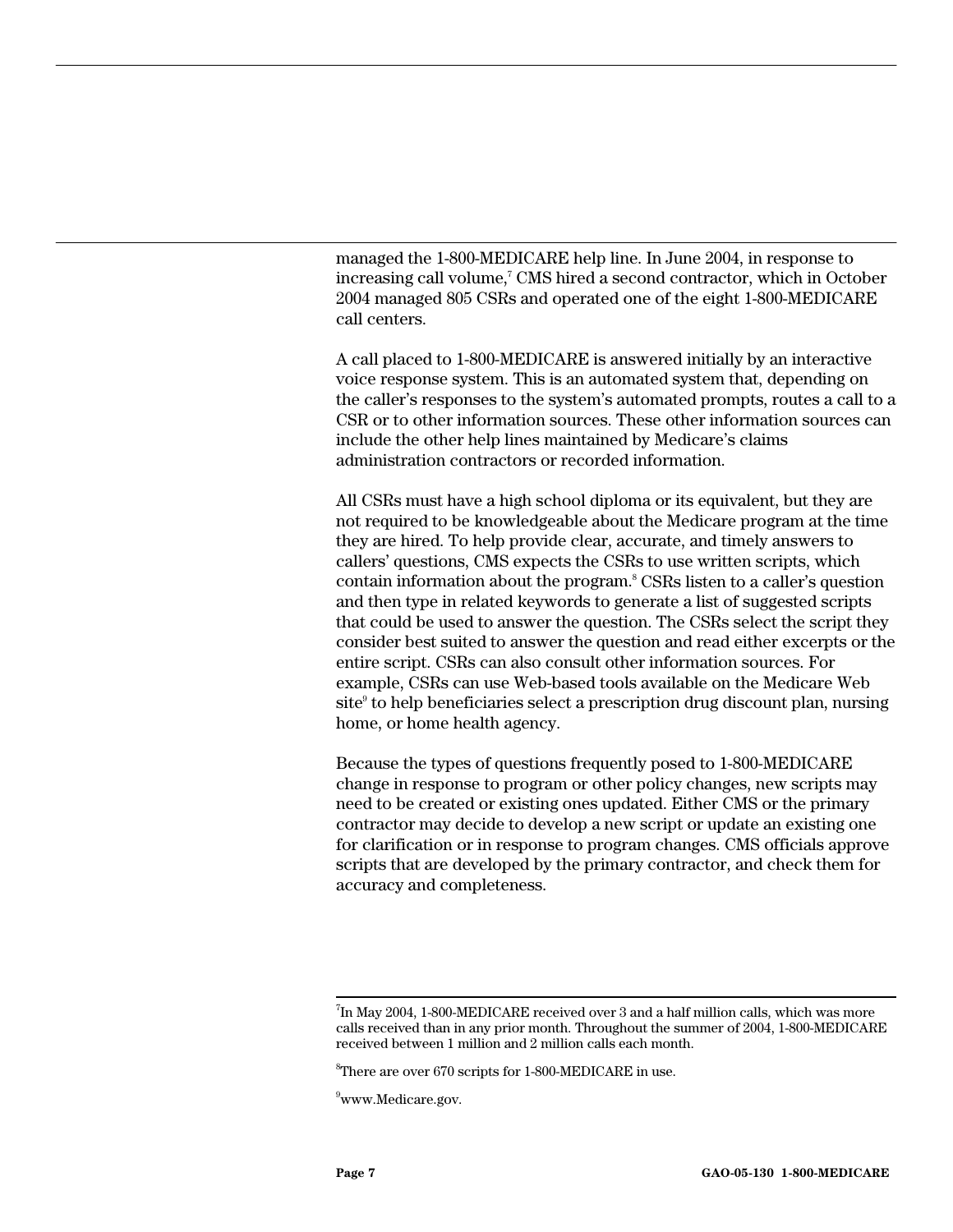<span id="page-12-0"></span>

| 1-800-MEDICARE<br><b>Provided Accurate</b><br>Information for Less<br>Than Two-thirds of<br>the Calls We Placed | The 1-800-MEDICARE help line provided accurate answers to 61 percent<br>of the 420 calls we made. The accuracy rate varied significantly among the<br>six questions we posed. Overall, 29 percent of our calls were answered<br>inaccurately. In general, CSRs erred because they did not understand<br>enough about the Medicare program to access the script with information<br>to answer the question or clearly explain the material in it. In addition, for<br>10 percent of the calls we placed, we were unable to get a response to our<br>question at the time we contacted the 1-800-MEDICARE help line, mainly<br>due to problems when CSRs transferred calls.                                                                                                                                                                                  |
|-----------------------------------------------------------------------------------------------------------------|------------------------------------------------------------------------------------------------------------------------------------------------------------------------------------------------------------------------------------------------------------------------------------------------------------------------------------------------------------------------------------------------------------------------------------------------------------------------------------------------------------------------------------------------------------------------------------------------------------------------------------------------------------------------------------------------------------------------------------------------------------------------------------------------------------------------------------------------------------|
| <b>Accuracy Rate Varied</b><br>Significantly by Question                                                        | In response to our calls to the 1-800-MEDICARE help line, CSRs answered<br>our questions accurately for 256 out of 420 calls, a rate of 61 percent. The<br>criteria we developed to determine the information that constituted an<br>accurate answer for each question are shown in table 1. (A more detailed<br>version of the questions and information to answer them are in apps. II<br>through VII.) The criteria were based on answers we developed from<br>information on the Medicare Web site and were confirmed by CMS, which<br>provided us with the scripts that contained information to answer the<br>questions. <sup>10</sup> We considered all calls we placed to the 1-800-MEDICARE<br>help line to be part of our test of its accuracy, even if the call was<br>transferred to a claims administration contractor to provide the answer. |

<span id="page-12-1"></span> $^{10}\!$  For some topics, such as the prescription drug discount card, there are several scripts that deal with the topic, but generally one script provides the best information to accurately answer a specific question, according to CMS. For each of our proposed questions, CMS provided the name and number of the script that it considered as having the best information for CSRs to use in formulating a response.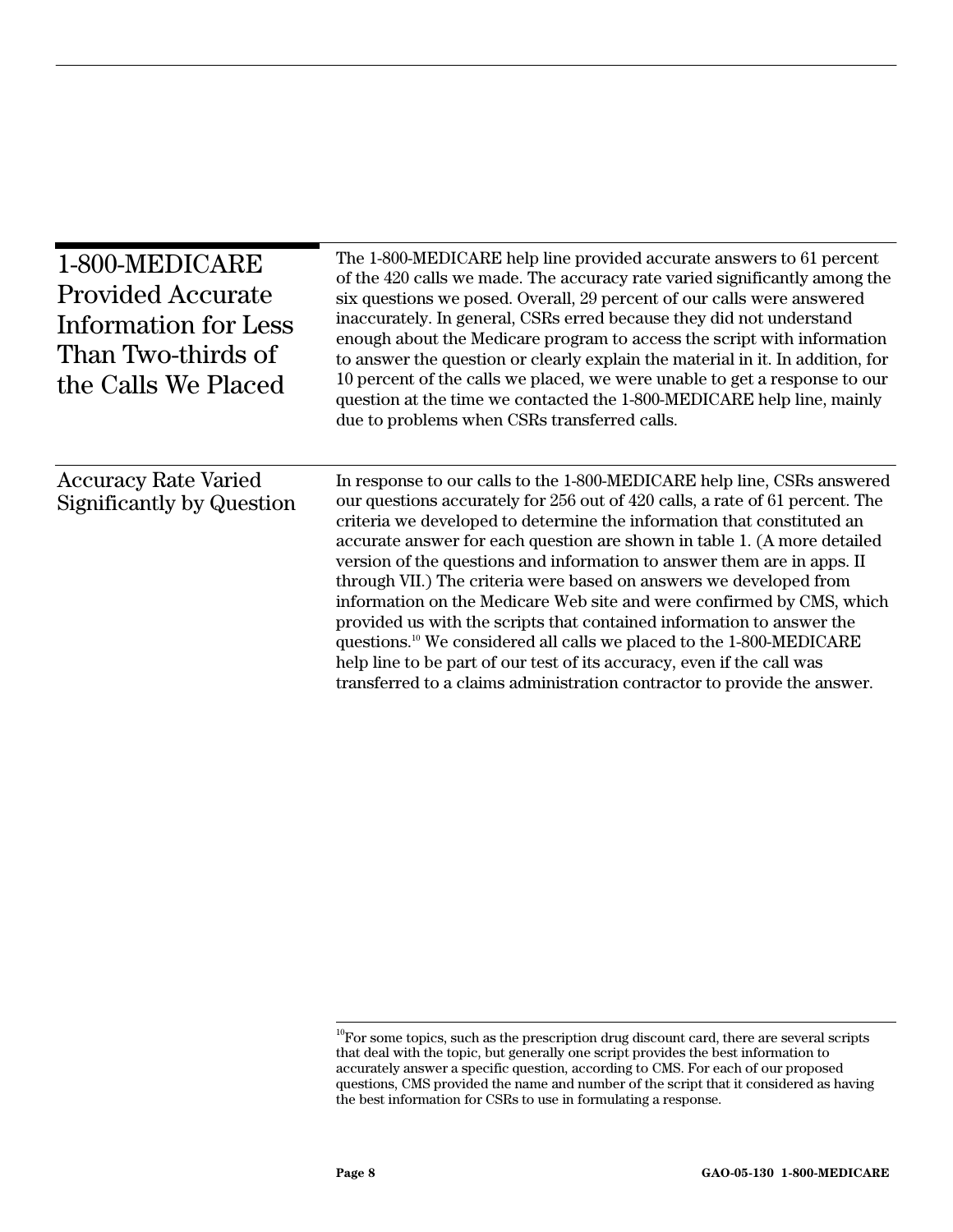#### <span id="page-13-0"></span>**Table 1: Questions and Criteria Used to Determine Answer Accuracy**

|                                                        | Question                                                                                                                                                                                                                                                                                                                                                                             | <b>Criteria</b>                                                                                                                                                                                                                                                                                           |  |  |
|--------------------------------------------------------|--------------------------------------------------------------------------------------------------------------------------------------------------------------------------------------------------------------------------------------------------------------------------------------------------------------------------------------------------------------------------------------|-----------------------------------------------------------------------------------------------------------------------------------------------------------------------------------------------------------------------------------------------------------------------------------------------------------|--|--|
| Medicare prescription drug discount card questions     |                                                                                                                                                                                                                                                                                                                                                                                      |                                                                                                                                                                                                                                                                                                           |  |  |
| Question 1: Drug card                                  | What drug card can my father-in-law get that<br>will cover all of his drugs at a particular<br>pharmacy and have his drugs cost the least<br>amount?                                                                                                                                                                                                                                 | An accurate response would include at least<br>one prescription drug discount card<br>recommendation with the lowest total prices<br>for the drugs the beneficiary used.                                                                                                                                  |  |  |
| Question 2: \$600 credit                               | Can my mother qualify for the \$600 credit<br>with three specified sources and amounts of<br>income?                                                                                                                                                                                                                                                                                 | An accurate response would indicate that a<br>beneficiary with the amount of income from<br>the specified sources could receive the \$600<br>credit.                                                                                                                                                      |  |  |
| Question 3: Medigap <sup>®</sup>                       | Can my grandmother get a Medicare-<br>approved prescription drug discount card if<br>she has Medicare and a Medigap policy?                                                                                                                                                                                                                                                          | An accurate response would indicate that a<br>beneficiary could have a Medigap policy and<br>still receive a Medicare-approved<br>prescription drug discount card.                                                                                                                                        |  |  |
| Other Medicare coverage or eligibility questions       |                                                                                                                                                                                                                                                                                                                                                                                      |                                                                                                                                                                                                                                                                                                           |  |  |
| Question 4: Power wheelchair                           | Will Medicare pay for a power wheelchair for<br>my father?                                                                                                                                                                                                                                                                                                                           | An accurate response would indicate that 1)<br>a physician must prescribe the power<br>wheelchair or determine it to be medically<br>necessary, and 2) a power wheelchair<br>requires a copayment on the part of the<br>Medicare beneficiary.                                                             |  |  |
| Question 5: Medicare part B <sup>b</sup><br>enrollment | Should my husband sign up for part B if I am<br>still working and we have health insurance<br>coverage from my employer?                                                                                                                                                                                                                                                             | An accurate response would indicate that a<br>beneficiary could wait to enroll and then sign<br>up for Medicare part B during a special<br>enrollment period.                                                                                                                                             |  |  |
| Question 6: Eye exam and glasses                       | Will Medicare pay for an eye exam and a<br>new pair of eyeglasses if my mother's<br>prescription has changed?                                                                                                                                                                                                                                                                        | An accurate response would indicate that<br>Medicare does not pay for routine eye exams<br>and eyeglasses.                                                                                                                                                                                                |  |  |
|                                                        | Source: GAO analysis.                                                                                                                                                                                                                                                                                                                                                                |                                                                                                                                                                                                                                                                                                           |  |  |
|                                                        | information from Medicare's Web site on frequently asked questions and their answers,<br>2004.                                                                                                                                                                                                                                                                                       | Notes: The analysis is based on a report of the most frequently accessed 1-800-MEDICARE scripts in<br>May 2004 provided by CMS, scripts related to these questions provided by CMS on July 1, 2004, and<br>http://medicare.custhelp.com/cgi-bin/medicare.cfg/php/enduser/std_alp.php, accessed on May 21, |  |  |
|                                                        | <sup>a</sup> Medigap is a privately purchased health insurance policy that supplements Medicare by paying for<br>some of the health care costs that are not covered by the program.                                                                                                                                                                                                  |                                                                                                                                                                                                                                                                                                           |  |  |
|                                                        | Eligible individuals can choose to enroll in part B and pay a monthly premium. Medicare part B<br>services include physician and outpatient hospital services, diagnostic tests, mental health services,<br>outpatient physical and occupational therapy, ambulance services, some home health services,<br>durable medical equipment, prosthetics, orthotics, and medical supplies. |                                                                                                                                                                                                                                                                                                           |  |  |
|                                                        | The percentage of calls CSRs answered accurately varied by question, as<br>shown in figure 1. For example, CSRs accurately answered 81 percent of                                                                                                                                                                                                                                    |                                                                                                                                                                                                                                                                                                           |  |  |
|                                                        |                                                                                                                                                                                                                                                                                                                                                                                      | the calls asking whether a beneficiary could receive a prescription drug                                                                                                                                                                                                                                  |  |  |
|                                                        | discount card if they had a Medigap policy. The answer to the Medigap                                                                                                                                                                                                                                                                                                                |                                                                                                                                                                                                                                                                                                           |  |  |

question was clearly described in a script, which allowed CSRs to respond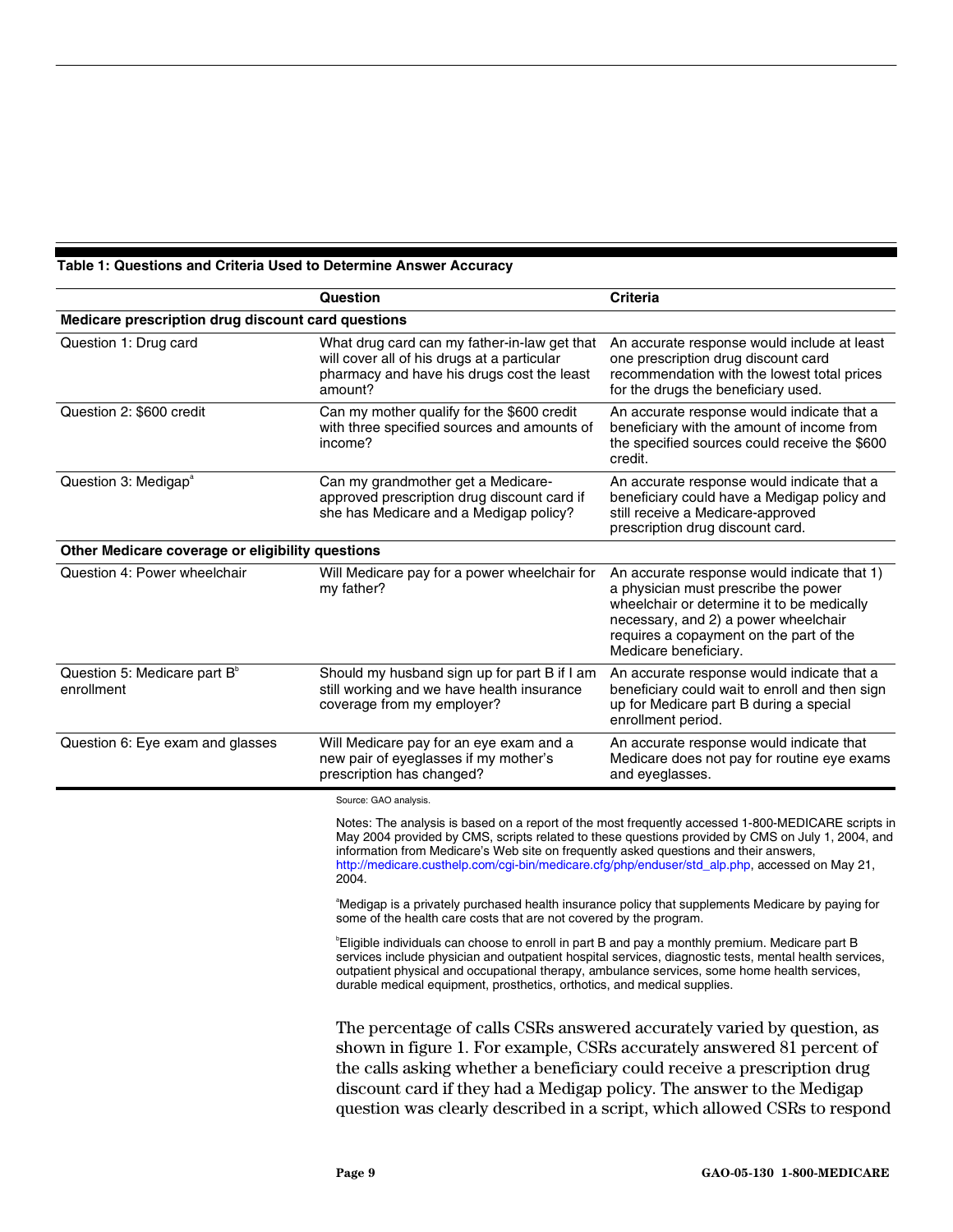with the highest accuracy rate for all of our questions. Similarly, for question 1—choosing a prescription drug discount card—CSRs answered accurately 76 percent of the time. By July 2004, when we placed our calls, a large number of CSRs had been recently hired and trained specifically to answer this question, using a script and a Web-based tool.[11 I](#page-14-0)n contrast, for question 2 calls about the \$600 prescription drug credit, CSRs answered inaccurately 79 percent of the time. CSRs scored poorly on this question primarily because they based their answers on the beneficiary's total income without considering that some specific types of income should not be included in the calculation of eligibility for the credit. CSRs would have had to access two scripts to correctly answer the question, because the more general script on the topic did not contain all of the needed information. Question 5, which addressed Medicare part B enrollment, also had a relatively high inaccuracy rate—41 percent. We were not able to obtain an answer to some of our questions at the time that we called, most commonly when CSRs or the interactive voice response system transferred calls concerning questions 4 and 6 to other help lines.

<span id="page-14-0"></span><sup>&</sup>lt;sup>11</sup>This tool is also available on Medicare's Web site, at http://www.medicare.gov/AssistancePrograms/home.asp.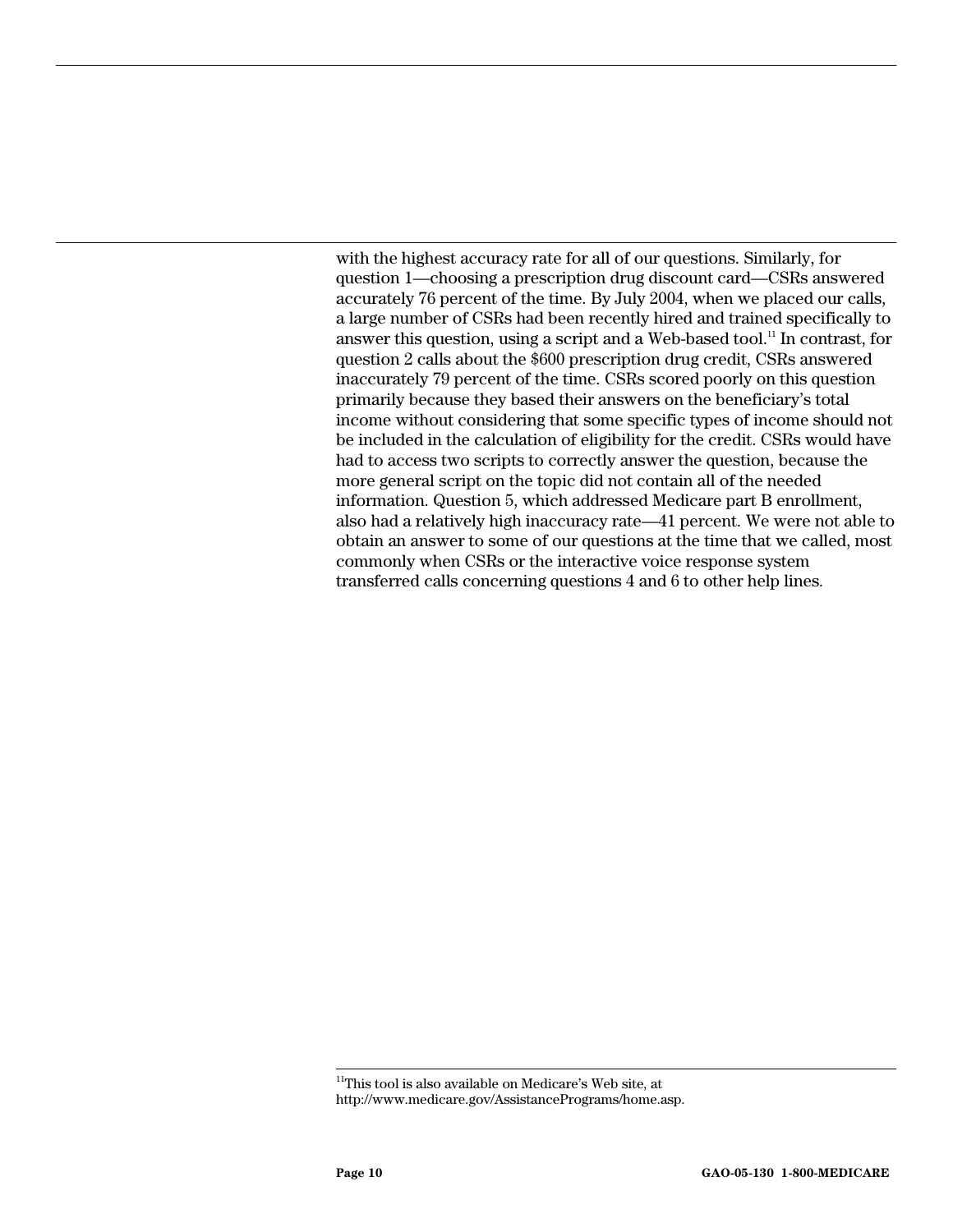

<span id="page-15-0"></span>**Figure 1: Percentage of Calls with Accurate, Inaccurate, and No Answers, by** 



Note: Numbers may not add to 100 percent due to rounding.

#### Inaccurate Responses Were Largely Due to Ineffective Use of Scripts

CSRs responded inaccurately to our questions largely because they did not seem to know enough to effectively use the scripts. According to a CMS official and the primary contractor's staff, CSRs are expected to use scripts to guide their discussion with callers; they are not supposed to rely solely on acquired knowledge of Medicare to answer questions. We found, however, that in responding to our questions CSRs usually had one of four problems using scripts. The CSRs (1) did not seem to access a script, even when one was available; (2) did not seem to access a script with the right information to answer the question; (3) did not obtain enough information from the script; or (4) misunderstood some of the words in the scripts.

We found instances when CSRs did not seem to access scripts when responding to calls. For example, when responding to our calls concerning the prescription drug discount card question, 2 CSRs indicated that they were not able to inform the caller about which card had the lowest drug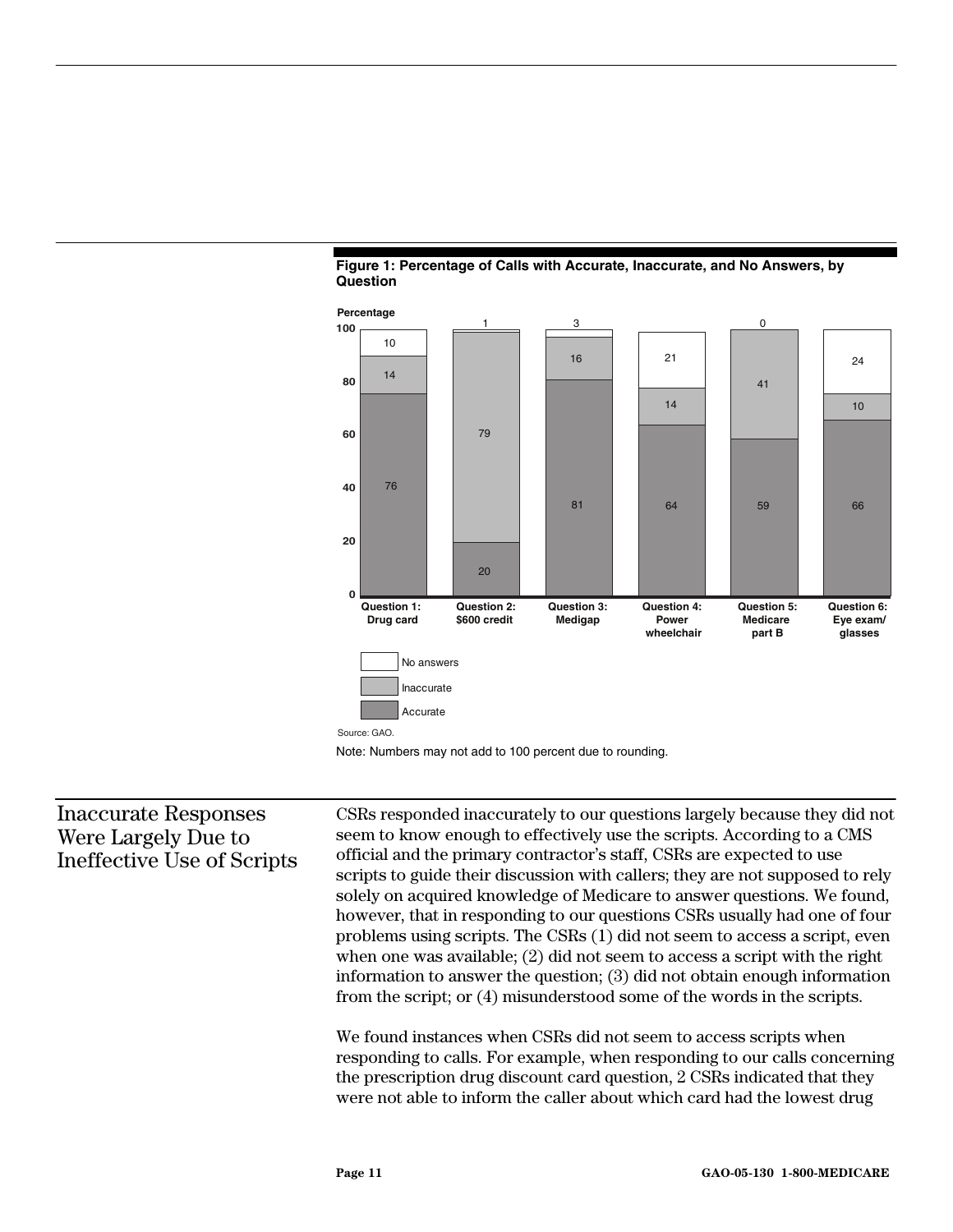prices—even though 53 other CSRs successfully used a script and a Webbased tool to answer this question. One other CSR referred our caller to AARP for an answer, rather than respond with the appropriate script and Web-based tool.<sup>12</sup> These 3 CSRs did not seem to know how to correctly answer this question, which was addressed by one of the most commonly accessed script for the first half of the year. During 20 of the calls to answer our question on whether a spouse should enroll in Medicare part B if he had current employment-based health insurance, CSRs told our callers that enrolling in Medicare was a personal decision and they could not answer the question, which we classified as an inaccurate answer. They did not seem to recognize that they could access a script that contained information designed to answer that question.

CSRs sometimes seemed to be accessing the wrong script to answer our question. For example, in answering the question on whether a beneficiary could receive a prescription drug discount card if she had a Medigap policy, one CSR incorrectly stated that the caller needed to complete a survey before receiving an answer. There is a script available that provides the answer to the Medigap question, but the script does not mention a survey. This CSR seemed to be using a different script about the prescription drug discount card, which has the right information to answer our question on the best prescription drug discount card to choose.

In some cases, CSRs did not obtain enough information from the scripts they were using to accurately answer the question we asked. For example, to answer our question concerning whether a beneficiary could qualify for the \$600 credit toward prescription drug purchases, the CSR should consider the source, as well as the amount of the beneficiary's income. Some sources of income are not counted in determining a beneficiary's eligibility for the \$600 credit. According to CMS, to answer this question accurately the CSR would have to access two different scripts. The first script provides general information about the \$600 credit and refers CSRs to the second script, which lists the sources of income that are not included in the eligibility calculation. However, the CSRs who answered this question incorrectly in 55 calls—or 79 percent of the time—focused on the total amount of income and did not seem to seem to consider the sources of the income or to access and use information from the second

<span id="page-16-0"></span> $12$ AARP is an association for individuals 50 years of age and older. It provides information, such as tips for healthy living and retirement planning; advocacy on issues affecting the elderly; and services, such as supplemental health insurance.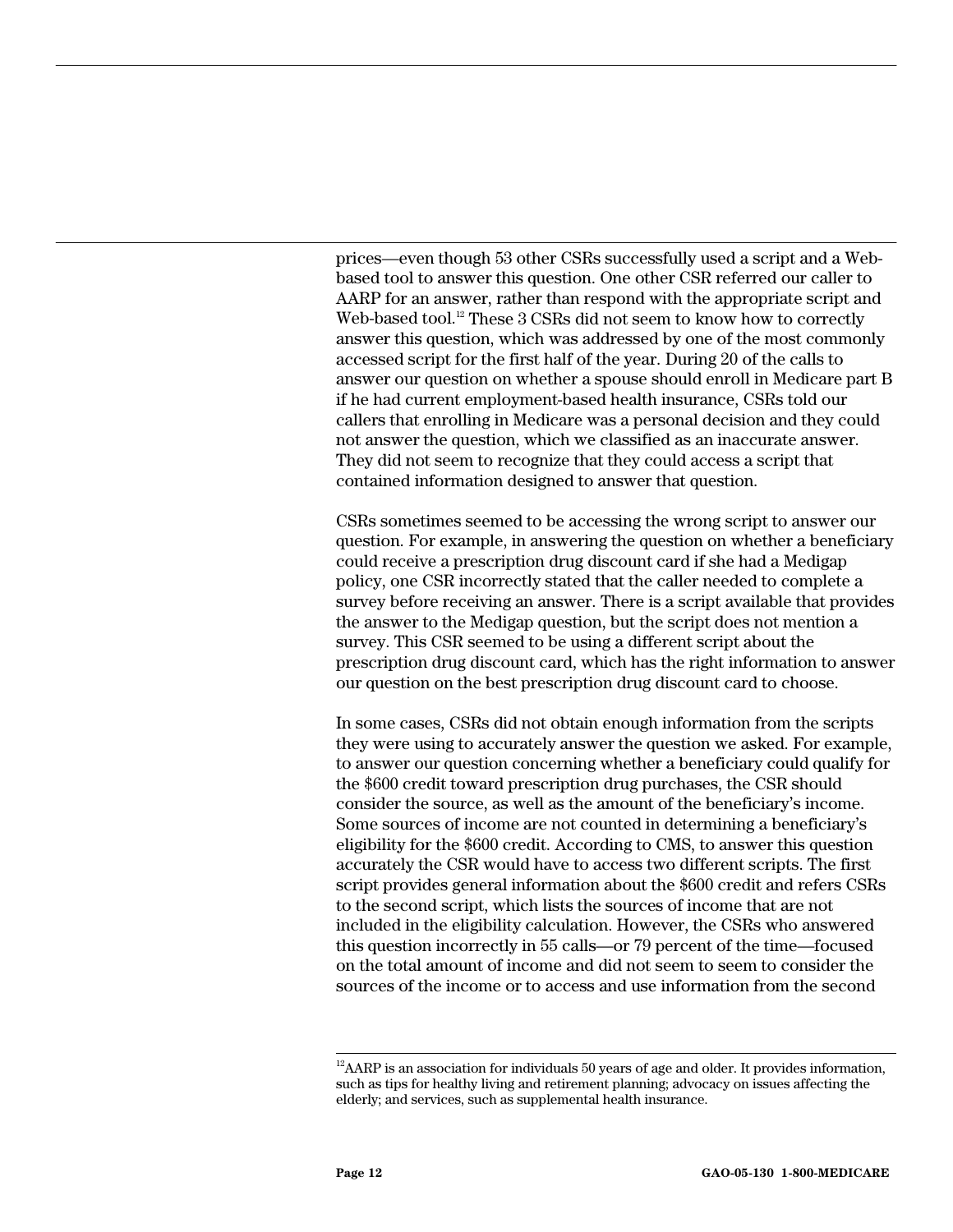script. In 14 of the calls—or 20 percent of the time—CSRs were able to answer this question correctly, because they did consider the sources and amounts of income that we indicated the beneficiary had.

Finally, CSRs sometimes misinterpreted or did not understand the words they were reading from the scripts or other written materials. For example, to answer our Medigap question, a CSR incorrectly told the caller that the beneficiary would automatically receive a prescription drug discount card if enrolled in a Medigap plan. The CSR may have been confusing Medigap policies with Medicare managed care plans, because both are discussed in the script that answered this question. In another example, for our question related to power wheelchair coverage, a CSR misread the requirement that a beneficiary must have adequate trunk—or upper body—strength. The CSR mistakenly informed us that a Medicare beneficiary needs to have adequate "trunk space" in order to qualify for a power wheelchair. When we asked for clarification, the CSR stated that Medicare requires a qualifying beneficiary to have adequate trunk space in his or her car to hold a power wheelchair. Similarly, during one of our calls about eye exam and glasses payment, the CSR informed us that an eye exam would be covered and then stated, "the only part of the exam that is not covered is 'refraction,' but I don't know exactly what that is." Because the CSR did not understand that a typical eye exam would be considered a refraction, she gave the caller the incorrect impression that Medicare would pay for a routine eye exam.

CMS and contractor staff acknowledged that scripts for the 1-800- MEDICARE help line are not routinely pretested to ensure that both the CSR and the caller can understand the script before it is used to answer callers' questions.[13 O](#page-17-0)n occasion, the 1-800-MEDICARE contractor has obtained CSRs' feedback on draft scripts before they are used on the 1-800-MEDICARE help line to ensure that scripts can be easily read and understood. But this is not done as a routine step before new and revised scripts are used in handling calls. In addition, even if the CSRs consider the script understandable, it may still be confusing to Medicare beneficiaries. We found that pretesting to ensure that written material is understandable to its intended audience is a standard practice used to

<span id="page-17-0"></span> $\rm ^{13}In$  its comments on a draft of this report, CMS informed us that the written information used to develop 1-800-MEDICARE scripts often comes from Medicare publications that have been consumer tested as part of the publication preparation process. Language that has undergone some consumer testing is often incorporated into the scripts to improve clarity.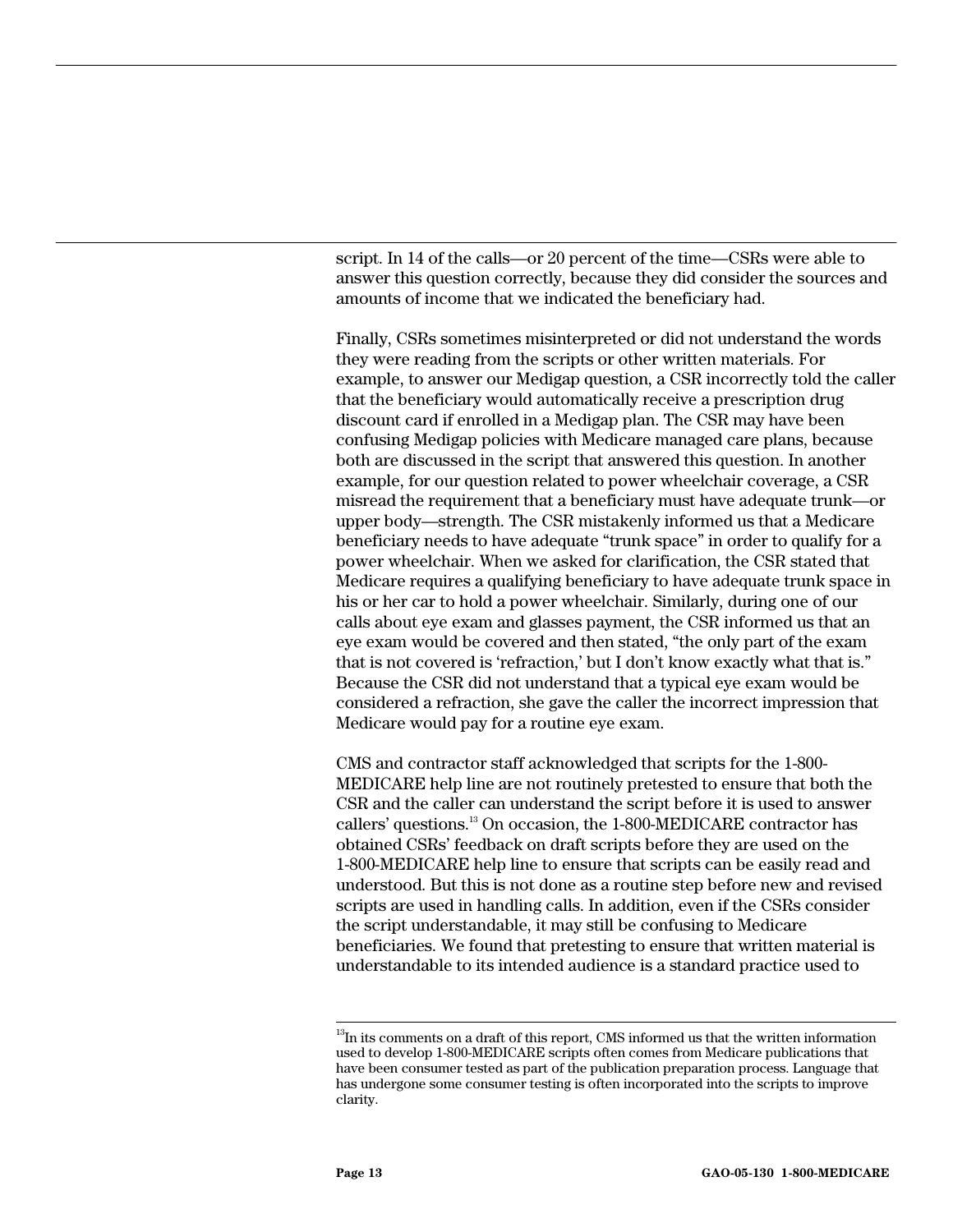<span id="page-18-3"></span><span id="page-18-2"></span><span id="page-18-1"></span><span id="page-18-0"></span>

|                                                                                                                                      | develop effective communications materials. For example, prior to issuing<br>the first Medicare & You handbook <sup>14</sup> nationwide to beneficiaries, CMS<br>conducted consumer testing of its publication to evaluate its effectiveness<br>as a communication tool. CMS has revised subsequent editions of the<br>handbook to make it easier to read and use, based on feedback from<br>beneficiaries. Moreover, other HHS agencies, such as the Centers for<br>Disease Control and Prevention <sup>15</sup> and the Substance Abuse and Mental<br>Health Services Administration, <sup>16</sup> have developed guidance on steps for<br>ensuring that written material is understandable for intended readers and<br>pretesting the materials before use. <sup>17</sup>                                                                                                                                                                                                                                                                                                                                                                                                                                                                                                                                                                                                                                                                            |
|--------------------------------------------------------------------------------------------------------------------------------------|----------------------------------------------------------------------------------------------------------------------------------------------------------------------------------------------------------------------------------------------------------------------------------------------------------------------------------------------------------------------------------------------------------------------------------------------------------------------------------------------------------------------------------------------------------------------------------------------------------------------------------------------------------------------------------------------------------------------------------------------------------------------------------------------------------------------------------------------------------------------------------------------------------------------------------------------------------------------------------------------------------------------------------------------------------------------------------------------------------------------------------------------------------------------------------------------------------------------------------------------------------------------------------------------------------------------------------------------------------------------------------------------------------------------------------------------------------|
| Ten Percent of Calls Were<br>Not Answered, Often<br><b>When Calls Were</b><br><b>Transferred to Other</b><br>Contractors' Help Lines | We did not receive answers to our questions for 10 percent $(42)$ of the $420$<br>calls we placed at the time we originally called. Several reasons accounted<br>for this, as table 2 shows. For half (21) of the unanswered calls, the CSRs<br>or the interactive voice response system transferred the calls placed<br>during morning, evening, and weekend hours to claims administration<br>contractors that were not open for business at the time of our call.<br>Although the 1-800-MEDICARE help line is open 24 hours a day, 7 days a<br>week, these other help lines are not. The transferred calls pertained to our<br>questions concerning Medicare coverage about power wheelchairs and<br>eye exams and glasses. The 1-800-MEDICARE CSRs or the interactive<br>voice response system transfer such questions to the claims<br>administration contractors' help lines because these contractors generally                                                                                                                                                                                                                                                                                                                                                                                                                                                                                                                                   |
|                                                                                                                                      | <sup>14</sup> CMS distributes a handbook called <i>Medicare &amp; You</i> to all Medicare beneficiary<br>households. The Medicare & You handbook describes the Medicare program and its<br>benefits.<br><sup>15</sup> The Centers for Disease Control and Prevention is an agency of the U.S. Department of<br>Health and Human Services that provides federal leadership to develop and apply disease<br>prevention and control, environmental health, and health promotion and education<br>activities designed to improve the health of people of the United States.<br><sup>16</sup> The Substance Abuse and Mental Health Services Administration is an agency of the U.S.<br>Department of Health and Human Services established to focus attention, programs, and<br>funding on improving the lives of people with, or at risk for, mental and substance abuse<br>disorders.<br><sup>17</sup> U.S. Department of Health and Human Services, Centers for Disease Control and<br>Prevention, Scientific and Technical Information: Simply Put (Atlanta, Ga.: 1999) (at<br>http://www.cdc.gov/publications.htm, downloaded Sept. 21, 2004), and U.S. Department of<br>Health and Human Services, Substance Abuse and Mental Health Services Agency,<br>Technical Assistance Bulletin: Pretesting is Essential; You Can Choose From Various<br>Methods. (1994, http://www.health.org/_usercontrols/printpage.aspx?from downloaded<br>Sept. 21, 2004). |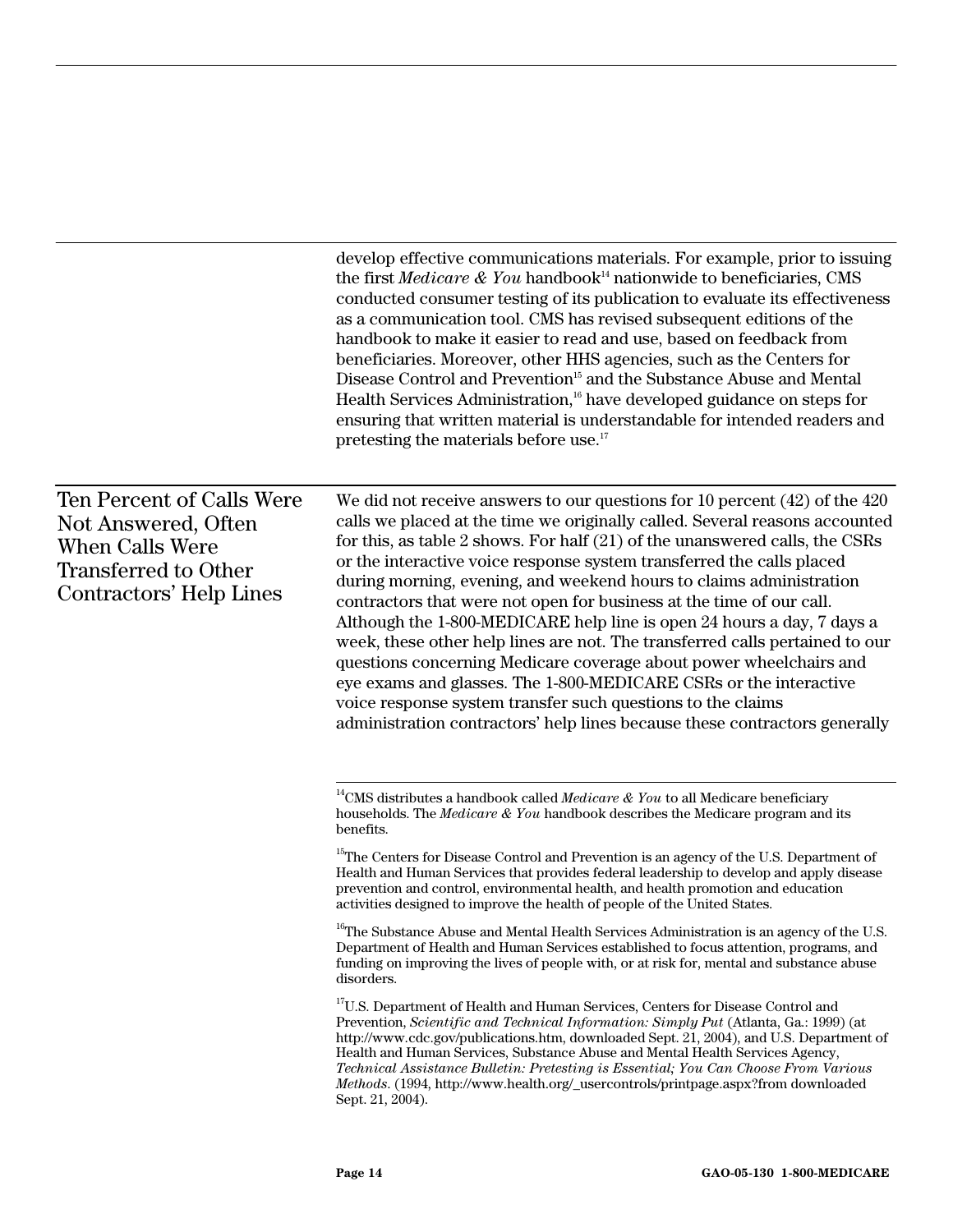have greater knowledge about Medicare coverage issues.<sup>18</sup> Once our calls were transferred to closed help lines, we generally heard recordings that stated the contractors' regular business hours and suggested calling back at that time. However, for 7 of those 21 calls, the contractors' recorded messages did not provide a telephone number to use to call back during the stated business hours.<sup>[19](#page-19-1)</sup>

<span id="page-19-0"></span> $^{18}$  Each of our six questions was posed during evening and weekend hours, as well as during normal business hours, using the same random pattern of calling during certain hours of each day over the course of 3 weeks. However, because questions 4 and 6 were often transferred or referred more often to other contractors' help lines, these were the questions that were not answered when the contractors were closed for business. In contrast, the 1-800-MEDICARE help line did not routinely transfer questions 1, 2, 3, and 5 to other contractors.

<span id="page-19-1"></span> $19$ For 14 transferred calls, our callers were provided with a telephone number and were able to complete the calls later. For 10 of these 14 calls completed later (71 percent), claims administration contractors' CSRs answered our questions accurately.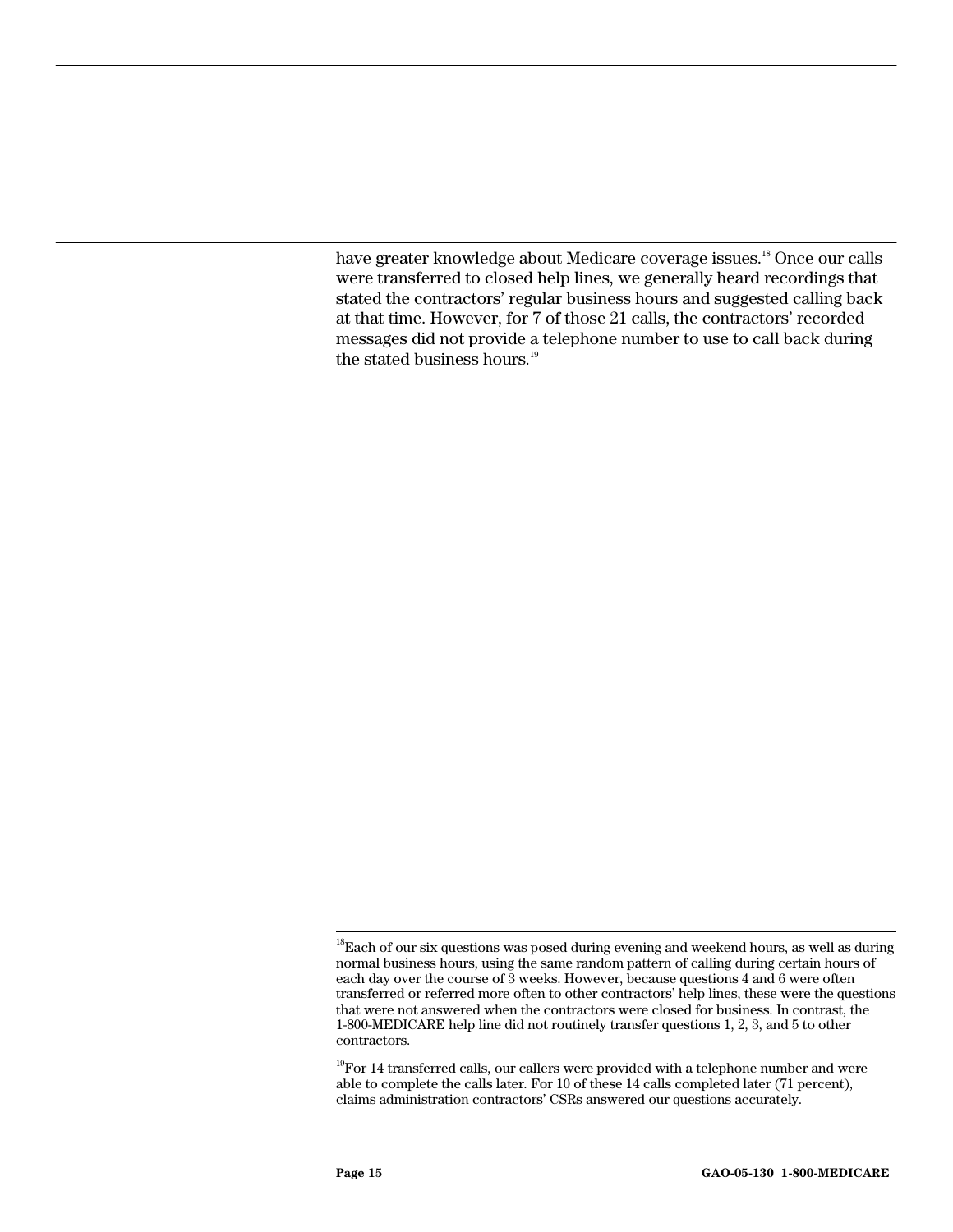| Question                                           | Call<br>transferred<br>to closed | Call<br>help line disconnected inoperative | Web-based | Call<br>routed to<br>a wrong<br>number | Total<br>tool telephone unanswered<br>calls |
|----------------------------------------------------|----------------------------------|--------------------------------------------|-----------|----------------------------------------|---------------------------------------------|
| Medicare prescription drug discount card questions |                                  |                                            |           |                                        |                                             |
| Question 1:<br>Drug card                           | 0                                | 3                                          | 4         | $\Omega$                               | 7                                           |
| Question 2:<br>\$600 credit                        | 0                                | 1                                          | 0         | 0                                      | 1                                           |
| Question 3:<br>Medigap                             | 0                                | 2                                          | 0         | 0                                      | $\mathbf{2}$                                |
| Other Medicare coverage or eligibility questions   |                                  |                                            |           |                                        |                                             |
| Question 4:<br>Power wheelchair                    | 10                               | 5                                          | $\Omega$  | $\Omega$                               | 15                                          |
| Question 5:<br>Medicare part B<br>enrollment       | $\Omega$                         | 0                                          | $\Omega$  | $\Omega$                               | 0                                           |
| Question 6: Eye<br>exam/glasses                    | 11                               | 5                                          | 0         | 1                                      | 17                                          |
| <b>Total number of</b><br>responses by<br>category | 21                               | 16                                         | 4         |                                        | 42                                          |

#### <span id="page-20-0"></span>**Table 2: Summary of Unanswered Calls by Question**

Source: GAO analysis.

The second most common reason we did not receive answers to our calls was that our calls were disconnected. Sixteen of the 42 unanswered calls were disconnected. For example, calls were disconnected before we were able to obtain a response to our questions. In one instance, the call was placed on hold for 30 minutes and then was disconnected. Four calls made on the same day did not receive a response because computer maintenance prevented the CSRs from accessing the Web-based tool they needed to use to answer our question about the prescription drug discount card. Finally, one other call was unanswered because the call was routed to a wrong telephone number.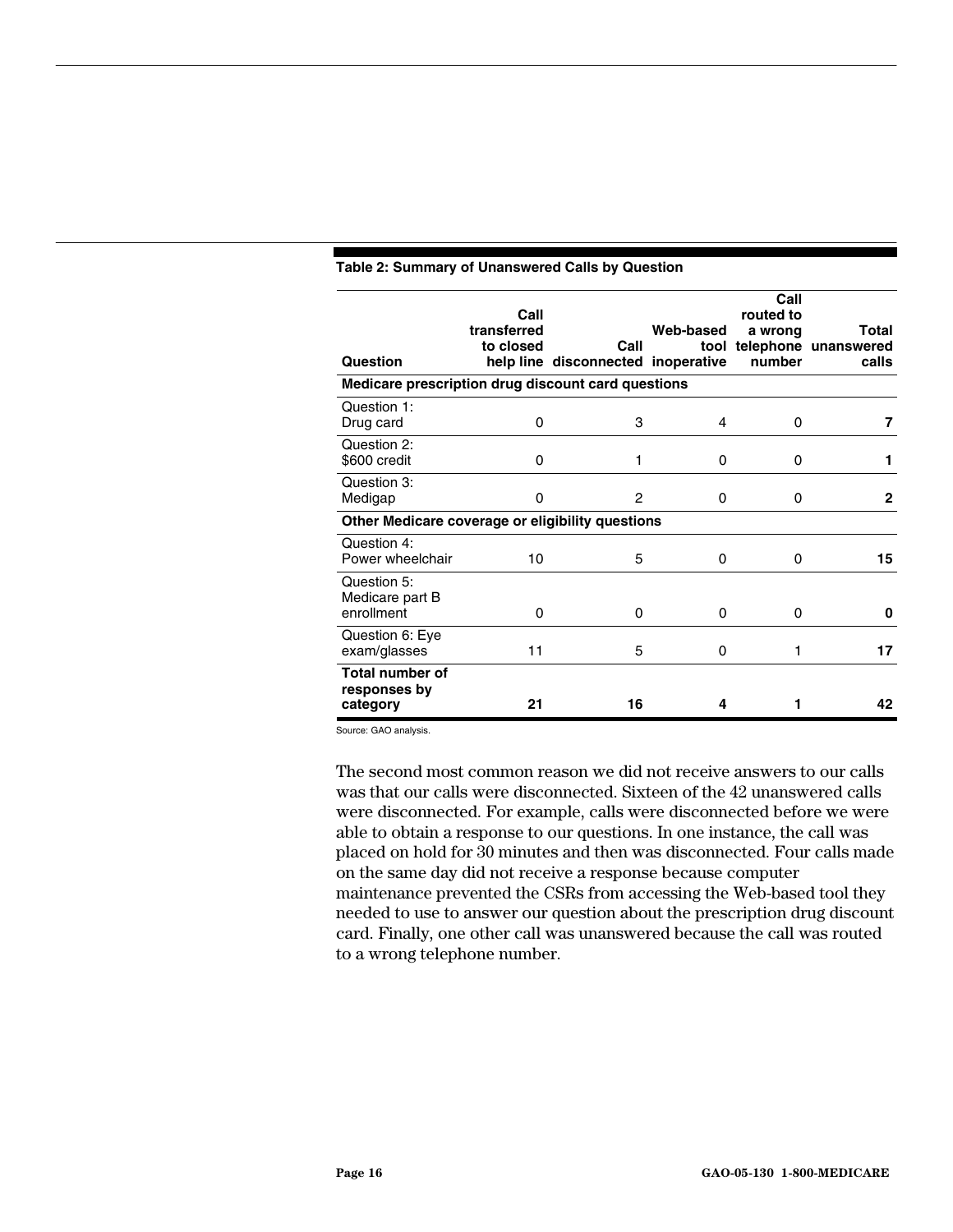<span id="page-21-0"></span>

| <b>CSR Training Met</b><br><b>CMS's Requirements,</b><br>But Was Not<br><b>Sufficient to Ensure</b><br><b>Accurate Responses</b> | As required by CMS, both newly hired and experienced CSRs receive<br>training to help them answer questions posed on the 1-800-MEDICARE<br>help line. The training for newly hired CSRs includes instruction on<br>accessing and using scripts, customer service etiquette, and information<br>about the Medicare program. As part of the training, CMS requires newly<br>hired CSRs to score 90 percent or higher on a written exam before they<br>handle calls on the help line. All CSRs also receive continuing training, and<br>take written quizzes on the new material. Although the 1-800-MEDICARE<br>contractors met CMS's training requirements by providing instruction and<br>testing, the testing does not fully measure CSRs' ability to accurately<br>answer real questions from callers.                                                                                                                                                                                                                                                                                                                                                                                                                                                                                                                                                                                                                                                         |
|----------------------------------------------------------------------------------------------------------------------------------|------------------------------------------------------------------------------------------------------------------------------------------------------------------------------------------------------------------------------------------------------------------------------------------------------------------------------------------------------------------------------------------------------------------------------------------------------------------------------------------------------------------------------------------------------------------------------------------------------------------------------------------------------------------------------------------------------------------------------------------------------------------------------------------------------------------------------------------------------------------------------------------------------------------------------------------------------------------------------------------------------------------------------------------------------------------------------------------------------------------------------------------------------------------------------------------------------------------------------------------------------------------------------------------------------------------------------------------------------------------------------------------------------------------------------------------------------------------|
|                                                                                                                                  | The primary contractor develops and conducts the training new CSRs<br>receive. Most of the training consists of 2 weeks of classroom instruction.<br>In general, the instruction introduces CSRs to scripts and provides general<br>information about the Medicare program. For example, in a training<br>session we observed for newly hired CSRs in June 2004, the instructors<br>helped the CSRs prepare for the types of inquiries that might be expected<br>from callers on the 1-800-MEDICARE help line. The instructors posed<br>different questions to the class, and each CSR attempted to identify and<br>access a script with the right information to answer the instructor's<br>question. <sup>20</sup> One CSR would be selected to read the script that they chose,<br>and participants discussed whether they thought this was the script with<br>the best information to answer the question. After completing their initial<br>instruction, CMS requires the new CSRs to score at least 90 percent on a<br>written exam and successfully complete a call handling simulation<br>exercise before they answer calls on the help line without supervision. To<br>successfully complete the call handling simulation exercise, CSRs must<br>accurately answer two consecutive simulated help line calls out of six<br>possible attempts. In addition, new CSRs generally spend about 4 hours<br>listening to calls answered by an experienced CSR. |
|                                                                                                                                  | In addition to the initial training for newly hired CSRs, CMS requires all<br>CSRs to receive continuing training. <sup>21</sup> Continuing training is delivered                                                                                                                                                                                                                                                                                                                                                                                                                                                                                                                                                                                                                                                                                                                                                                                                                                                                                                                                                                                                                                                                                                                                                                                                                                                                                                |

CSRs to receive continuing training.<sup>21</sup> Continuing training is delivered through three methods: refresher classes, online broadcast announcements, and small group meetings. Weekly refresher classes

<span id="page-21-1"></span> $20$ <sup>20</sup>There can be more than one script on a particular topic, but often one of the scripts is the best one to answer a specific question about that topic.

<span id="page-21-2"></span> $^{21}$ While the primary contractor provided all training for newly hired CSRs, both the primary and secondary contractors provided continuing training for their CSRs.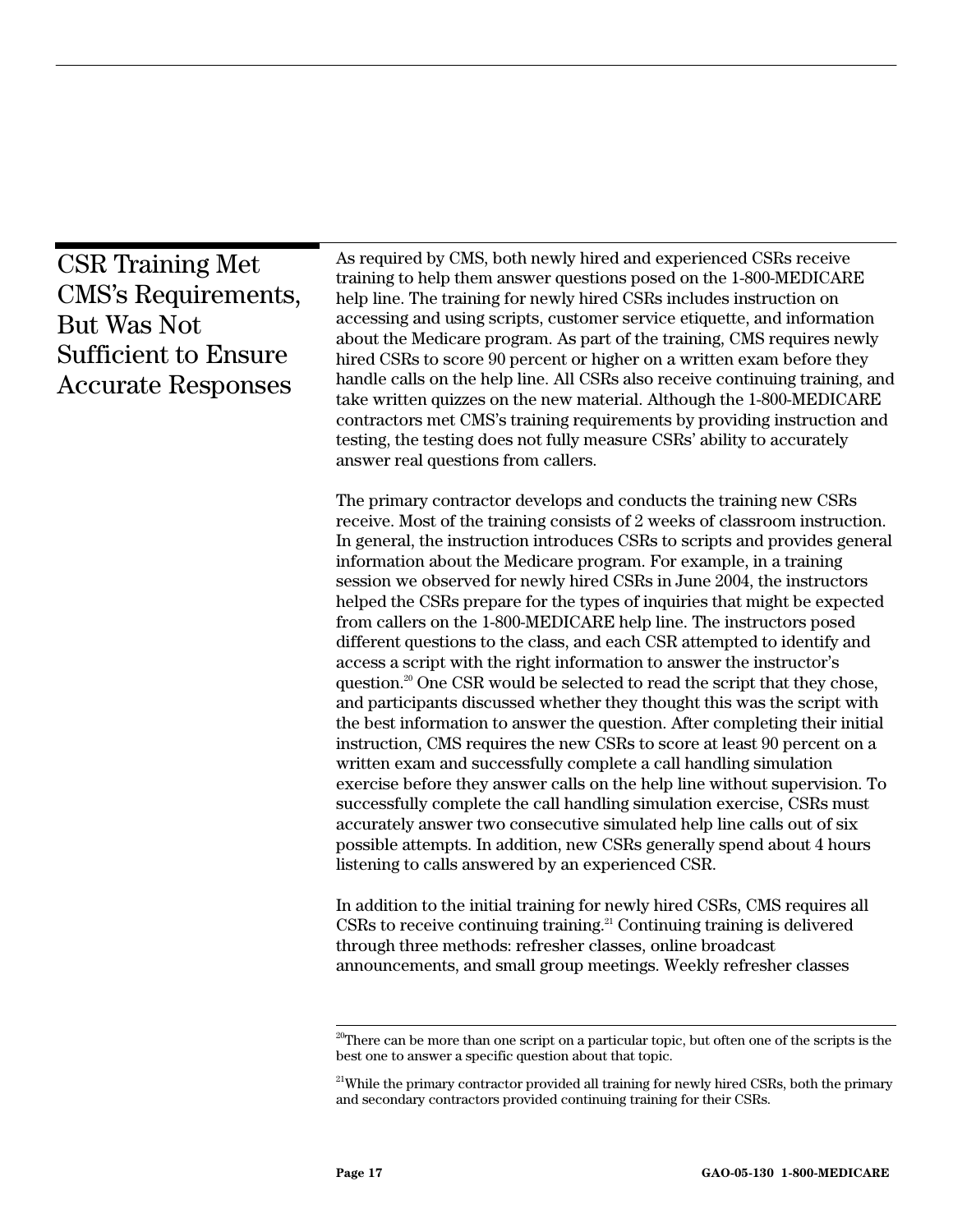provide a means of instructing CSRs about Medicare program changes. Following each refresher training class, CSRs complete a short quiz to show that they understand the new information. While there is no minimum score that CSRs must achieve on the short quiz, CMS staff informed us that help line supervisors review each quiz to ensure that any questions that posed problems for CSRs would be addressed with further training. To provide CSRs with information quickly, the primary contractor sends online broadcast announcements to each CSR's computer workstation. These online announcements usually contain information that may affect CSRs' responses to help line questions, such as news about a change in a specific script. Lastly, small group meetings of about 12 CSRs and their supervisor are held for 30 minutes each week so that CSRs can discuss topics that can help them improve their call handling skills.

After gaining experience in answering calls, some CSRs receive 4 additional days of special training and are promoted to a senior position. These CSRs receive classroom training on using Web-based computer programs that can assist Medicare beneficiaries in selecting a managed care plan, a nursing home, or other Medicare-related services. Like other CSRs, they must score 90 percent or higher on a written exam, and successfully complete a simulated call handling exercise before they can handle calls using the Web-based computer programs. Currently, about 200 senior CSRs answer calls on the 1-800-MEDICARE help line.

Although all CSRs receive training and are tested as required, the responses we received indicate that not all CSRs had the necessary knowledge and skills to answer our questions accurately. In our opinion, testing how effectively CSRs use scripts to answer frequently asked questions provides the best measure of their preparation to do so. While 24 of the exam's 52 questions ask CSRs to identify scripts that could be used to answer specific inquiries, the remaining 28 questions target other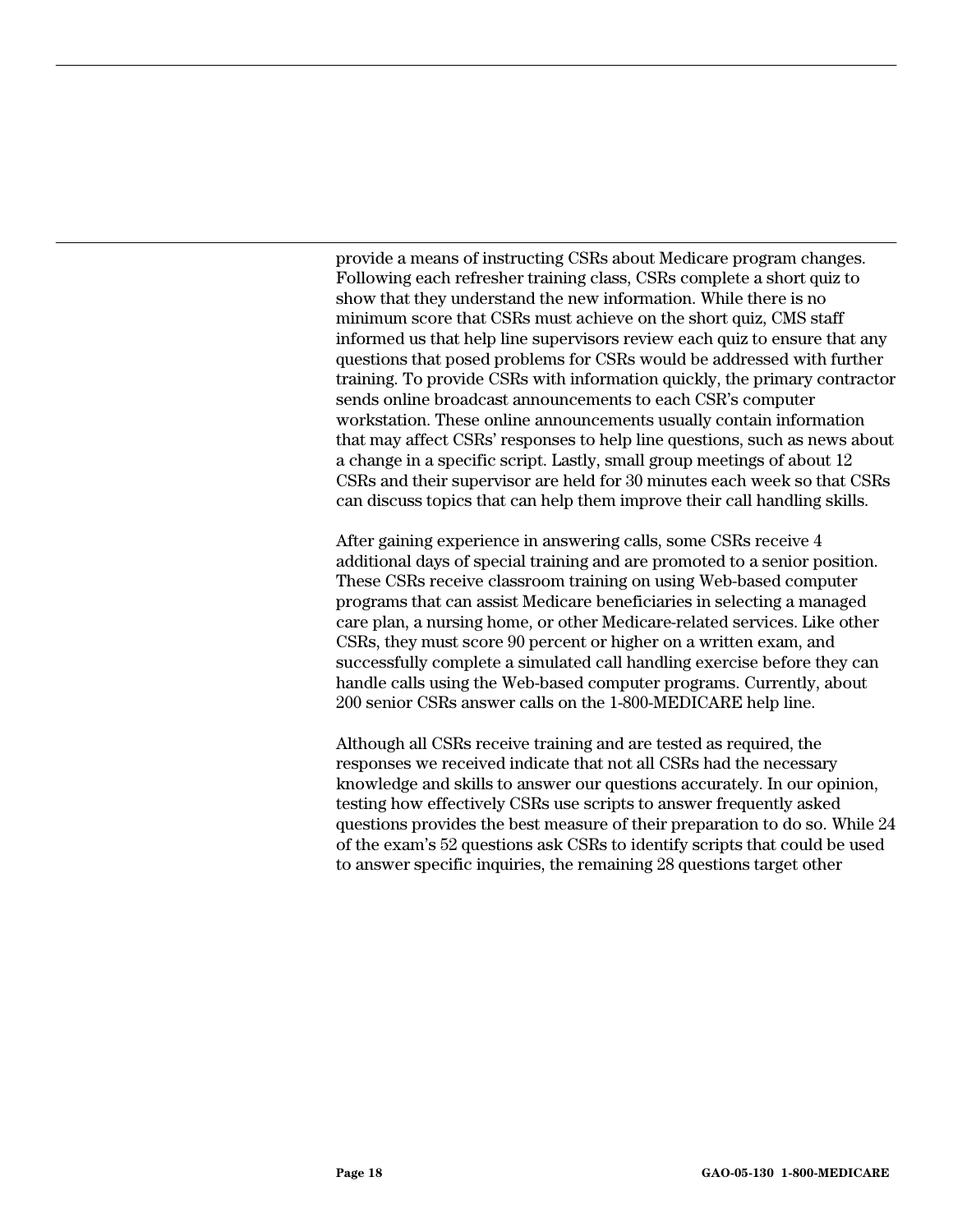skills.<sup>22</sup> In addition to the written test, new CSRs must appropriately answer questions posed in two consecutive simulated calls before they staff the help line.<sup>23</sup> This simulated call handling and some of the written exam questions are the only measures of the CSRs' ability to accurately answer calls using scripts. In combination, the test and the two simulated calls do not appear to be a sufficient measure of new CSRs' ability to accurately answer the most frequently asked questions, given our findings on the accuracy of their responses. Further, while all CSRs receive continuing training, they are not required to demonstrate that they have effectively mastered the new material in handling calls.

Developing a more targeted assessment of where CSRs need to augment their skills helped focus another help line's training efforts and allowed it to meet its accuracy goals. In 2001, we assessed the telephone help line maintained by the IRS to answer taxpayers' questions and found that it had not met the agency's goals for accurately answering general questions about tax law and specific questions about individuals' tax returns in 2001.[24 I](#page-23-2)n response, the IRS analyzed the specific types of inquiries within the area of tax law and individual returns that were answered inaccurately and identified the knowledge and skills its CSRs needed to answer questions more accurately. The IRS also identified the CSRs most in need of training to improve accuracy in those knowledge and skill areas and provided additional training to them before call volume increased for the 2002 tax season. By the end of the training period, these CSRs were required to be certified by their managers as capable of providing correct responses to taxpayer questions. The IRS also assigned responsibility for selected tax law topics to individual call center managers, making them

<span id="page-23-1"></span> $^{23}$ The call handling exam for new CSRs consists of up to six questions. In order to successfully pass, the new CSR must adequately handle two of these calls consecutively.

<span id="page-23-2"></span> $^{24}$ GAO-02-212.

<span id="page-23-0"></span> $^{22}$ The test measures several types of information and skills that CSRs need. It consists of 52 questions: 14 questions on choosing a script that can be used to answer a question; 10 matching questions to choose definitions of Medicare terms; 10 true or false questions where CSRs were instructed to use a script to answer a question about the Medicare program; 6 multiple choice questions on call handling etiquette; and 12 matching questions to identify the organizations to which CSRs could refer certain questions—for example, the Social Security Administration for questions about enrolling in Medicare. The guide for scoring each question on scripts indicates several scripts that could be named as possible responses, including the script that would best address the question posed. If the CSR chooses any of the scripts that are listed as possible responses, the answer is scored correctly, even if the CSR does not choose the script with the best information to answer the question.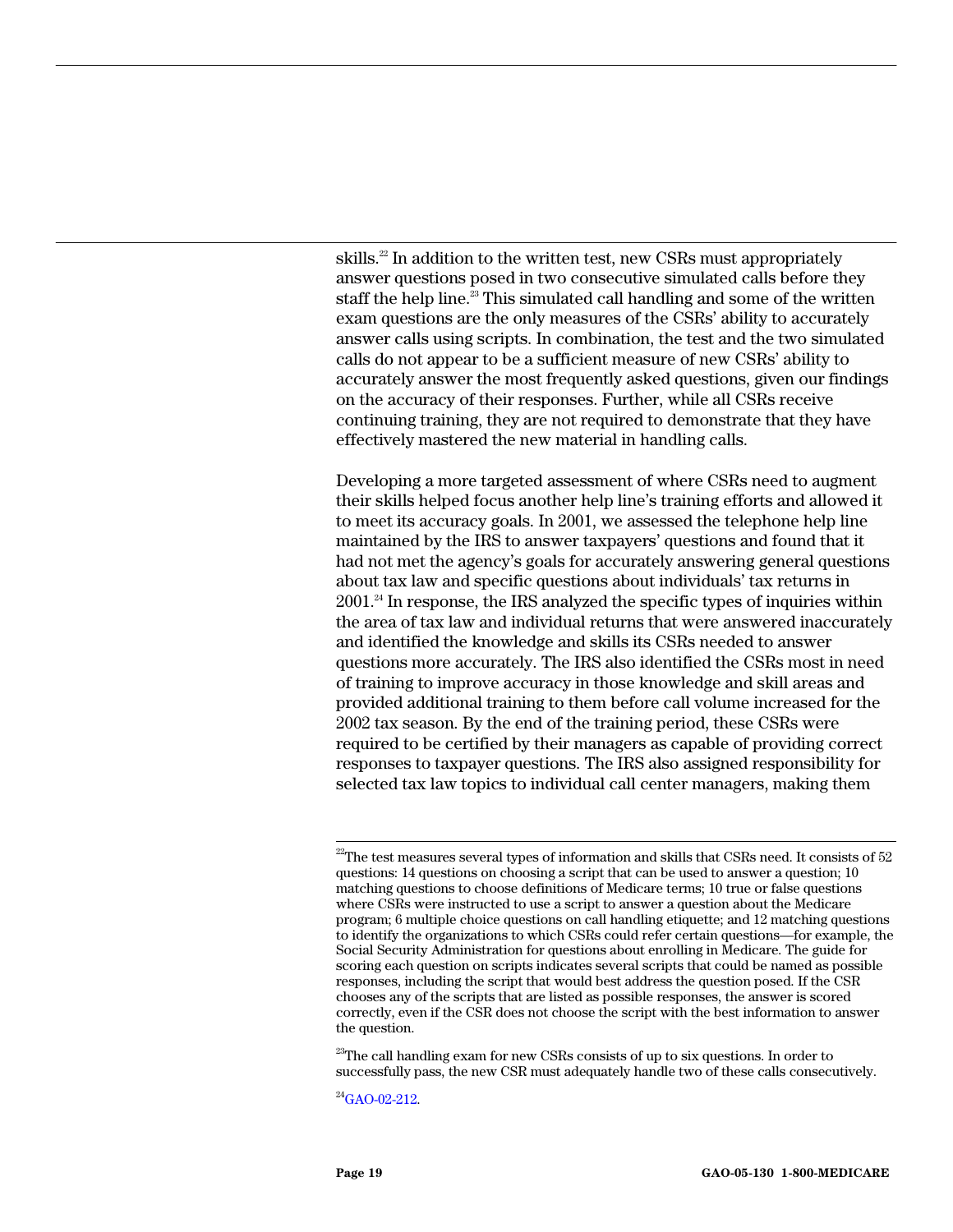<span id="page-24-0"></span>

|                                                                                                                                            | accountable for ensuring that CSRs were trained and could accurately<br>address inquiries on these topics. After these initiatives were complete, we<br>found that the help line had improved its accuracy enough to meet its 2001<br>goals. In the span of 1 year, the accuracy rate on answering tax law<br>questions increased from 79 to 85 percent and the accuracy rate for<br>answering questions about individuals' tax returns increased from 88 to 91<br>percent. <sup>25</sup>                                                                                                                                                                                                                                                                                                                                                                                                                                                                                                                                                                        |
|--------------------------------------------------------------------------------------------------------------------------------------------|------------------------------------------------------------------------------------------------------------------------------------------------------------------------------------------------------------------------------------------------------------------------------------------------------------------------------------------------------------------------------------------------------------------------------------------------------------------------------------------------------------------------------------------------------------------------------------------------------------------------------------------------------------------------------------------------------------------------------------------------------------------------------------------------------------------------------------------------------------------------------------------------------------------------------------------------------------------------------------------------------------------------------------------------------------------|
| <b>Monitoring Generally</b><br>Focused on<br>Performance of<br>Individual CSRs,<br>Rather than Accuracy<br>Rates for Specific<br>Questions | CMS monitors the 1-800-MEDICARE help line mostly by requiring its<br>primary contractor to evaluate four individual conversations that each<br>CSR has with callers each month. Based on these conversations, the<br>primary contractor evaluates the performance of individual CSRs in<br>several categories, including accuracy, and reports the overall results to<br>CMS. CMS also occasionally directly monitors a small number of<br>individual CSRs' calls. However, the contractor's and CMS's monitoring<br>does not systematically track the accuracy rates for commonly asked<br>questions. As a result, the monitoring does not assess how accurately<br>CSRs as a group answer particular questions, which could help CMS target<br>additional training efforts. Two smaller evaluation efforts did focus on<br>specific questions answered inaccurately, and these targeted monitoring<br>efforts provided information that CMS used to improve CSR training and<br>the scripts used on the help line.                                             |
| <b>CMS's Primary Contractor</b><br><b>Monitors Performance of</b><br><b>Individual CSRs</b>                                                | At the time of our review, CMS had delegated most of the responsibility for<br>monitoring the accuracy of the 1-800-MEDICARE help line to the primary<br>contractor, while maintaining oversight by reviewing the primary<br>contractor's results. To monitor 1-800-MEDICARE, the primary contractor<br>focuses on the performance of individual CSRs, evaluating four calls per<br>month for each person. The primary contractor evaluates either live<br>conversations—known as blind monitoring—or recorded conversations<br>on the help line, while viewing displays of the CSRs' computer activity<br>during calls. Viewing the CSRs' computer activity allows the primary<br>contractor's staff to observe the scripts or other materials that CSRs<br>access to answer callers' questions. After monitoring a call, the primary<br>contractor's supervisory staff uses a checklist to evaluate the CSR's<br>response to the caller. Help line supervisors share the results with each<br>CSR to help improve performance. The primary contractor provides |

<span id="page-24-1"></span> $\mathrm{^{25}GAO\text{-}03\text{-}314}.$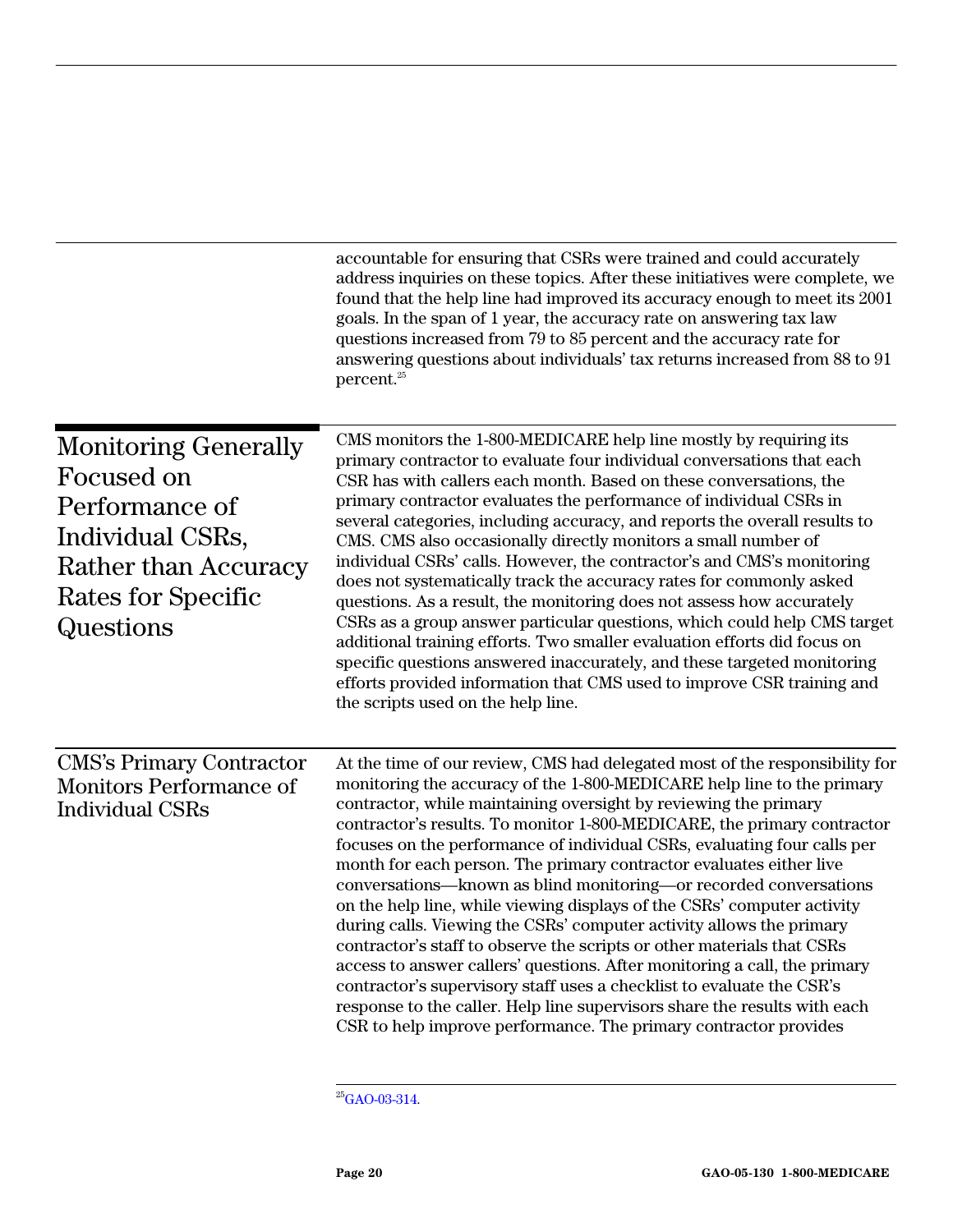monthly reports to CMS on the results of its monitoring.<sup>26</sup> The primary contractor has a subcontractor, which is responsible for conducting some independent call monitoring, as well as reviewing the results of some of the primary contractor's call monitoring. In addition to the four calls per CSR per month that CMS requires the primary contractor to monitor, the subcontractor monitors up to one additional call per month per CSR. The subcontractor reports its monitoring results monthly to CMS and the primary contractor.

In addition to meeting CMS requirements, the amount of call monitoring per CSR approximates industry standards. A survey of 735 North American call centers that represent help lines in various industries, including telecommunications, financial services, and health care, found a wide variance in the number of calls monitored per month. The most commonly reported monthly monitoring frequencies were 4 to 5 calls per CSR or 10 or more calls per CSR.[27](#page-25-1)

The evaluation checklist used by CMS's contractor for monitoring calls indicates that a CSR's performance should include certain components such as using an appropriate greeting, showing respect to the caller, actively listening to the caller, responding accurately to the question, providing a complete response, using appropriate tone and speed, offering to provide additional information if necessary, and ending the call politely. The primary contractor's staff uses the checklist to evaluate both the customer service skills and knowledge skills demonstrated during a call and classify these into one of four categories—"unacceptable," "needs improvement," "achieves expectations," and "exceeds expectations."

CMS requires the primary contractor to reach a quality rating of "achieves expectations" or higher for at least 90 percent of the total number of CSR calls evaluated each month. The primary contractor evaluates a call as either "accurate" or "inaccurate," and because accuracy is weighted more heavily than other components, a CSR cannot provide inaccurate information on a call and still have the call scored as "achieves expectations." However, in contrast to our methodology for this report, a

<span id="page-25-0"></span> $26$ The primary contractor also surveys callers to assess their satisfaction with the information they received from 1-800-MEDICARE. These customer satisfaction survey results are also reported to CMS in standard reports.

<span id="page-25-1"></span><sup>27</sup>Incoming Calls Management Institute, *Call Center Monitoring Study II Final Report*  (Annapolis, Md.: 2002).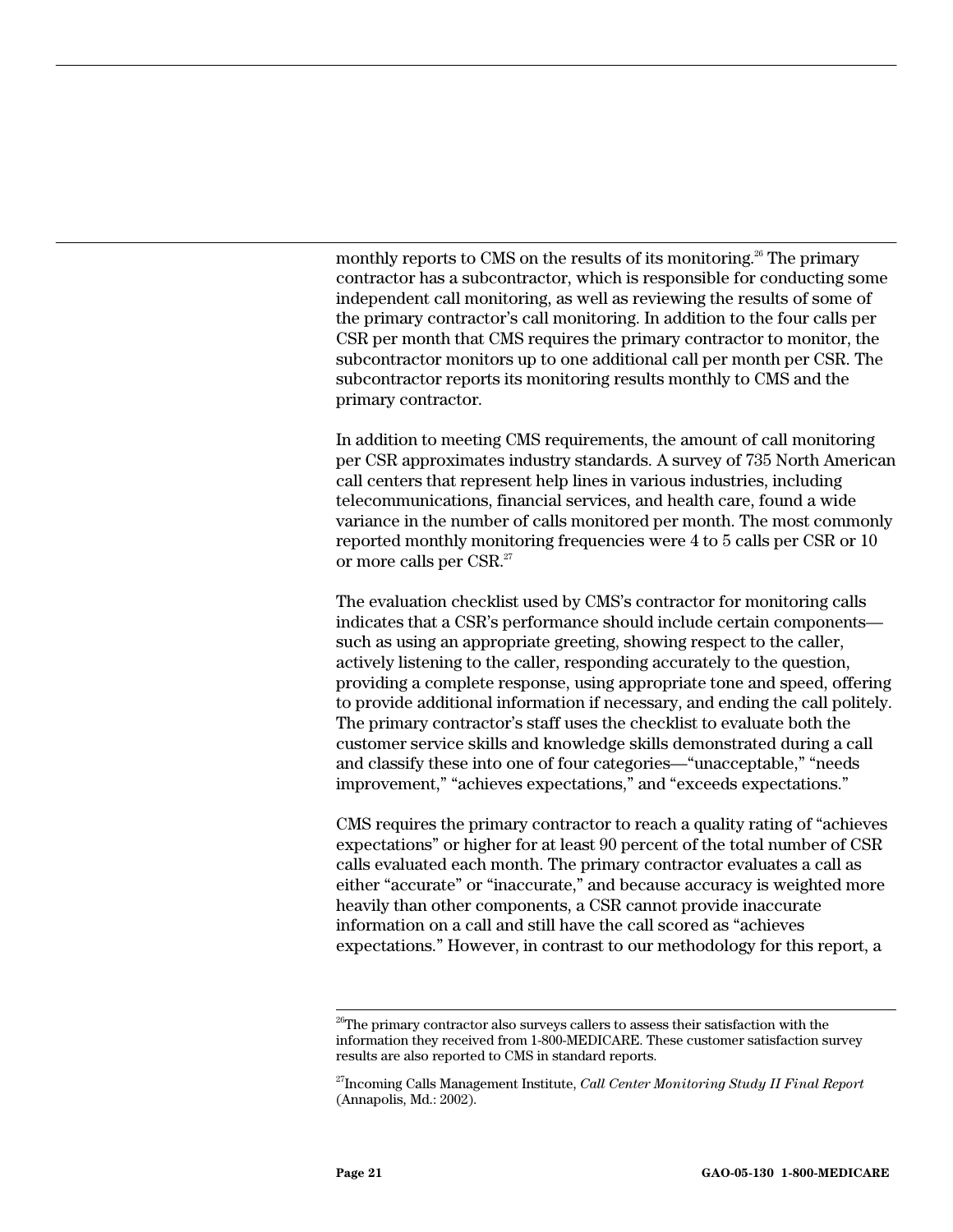CSR can provide incomplete information—information that is correct but does not fully answer the question—and still have the call scored as "achieves expectations." In addition, the evaluation checklist does not indicate the specific criteria used to determine a call's accuracy.

Although CMS's main role in monitoring the help line is to review the efforts of the primary contractor, the agency also conducts some monitoring of CSRs on its own. Like the primary contractor, CMS occasionally uses blind monitoring to evaluate the performance of individual CSRs—listening to real-time calls and watching the scripts and other materials the CSRs use. CMS does not conduct blind monitoring routinely and document the results, and therefore, CMS staff could not provide us any information on the extent of this monitoring[.28](#page-26-0) According to a CMS official, the agency conducts blind monitoring on a "limited and asneeded" basis.

#### CMS Has Tracked Accuracy Rates by Question on Occasion

Although CMS's primary 1-800-MEDICARE contractor monitors the accuracy of individual CSRs, CMS does not use the regular monthly monitoring to identify trends in inaccurate responses by question. Specifically, the primary contractor does not routinely classify or categorize CSRs' answers by specific question to identify the questions that collectively were answered less accurately. While routine information about a question's accuracy rate could be used to target improvement efforts, CMS has only taken this approach twice in recent years. Both of these efforts were small compared to the primary contractor's monitoring. The larger effort to monitor accuracy by question lasted 29 months and involved 300 calls a month, whereas the primary contractor evaluated about  $7,350$  calls in July  $2004.^{29}$  $2004.^{29}$  $2004.^{29}$ 

CMS contracted for a study to evaluate the 1-800-MEDICARE help line's accuracy in answering specific questions, but did not receive results quickly enough to immediately address problems. Beginning in January 2002 and until May 2004, the CMS contractor hired to assess the "Medicare

<span id="page-26-0"></span> $^{28}$ This monitoring occurs in addition to the four calls per CSR per month that are monitored by the primary contractor, and the calls monitored by the subcontractor.

<span id="page-26-1"></span> $^{29}$ In addition, the subcontractor monitored about 1,400 calls in July 2004.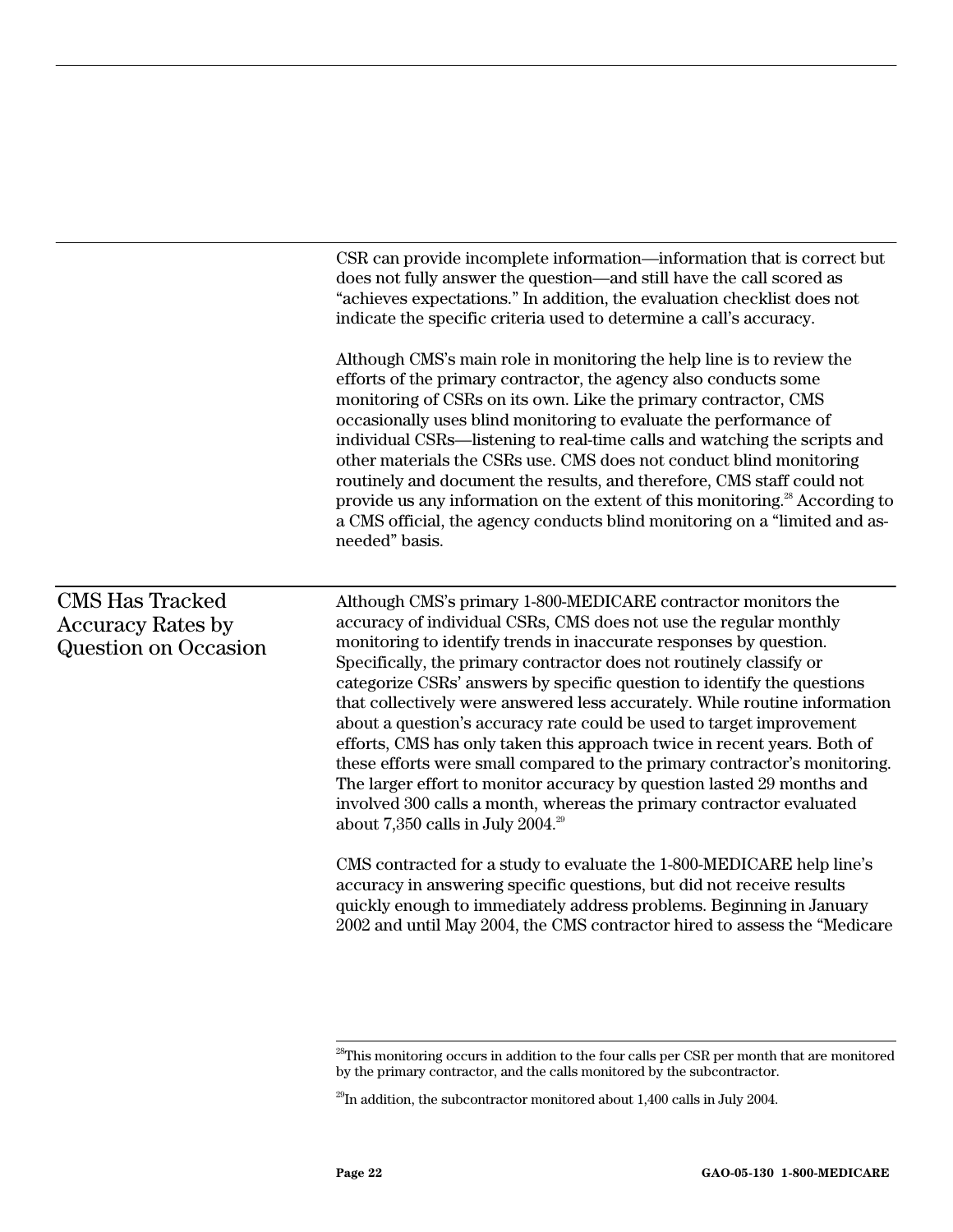& You" program[30 p](#page-27-0)laced about 300 calls per month to the 1-800- MEDICARE help line. These callers used a set of hypothetical scenarios to assess how specific questions were answered. This study also established criteria specifying the information an accurate answer should provide<sup>[31](#page-27-1)</sup> and made a distinction between fully responsive answers—in other words, complete and accurate answers—or partially responsive answers—not complete but providing some accurate information.<sup>32</sup> For the first  $19$ months studied, the average percentage of calls that received fully responsive answers ranged from under 40 percent to over 90 percent, depending on the question and the period of time studied.

The study helped CMS identify questions that the CSRs were answering less accurately. However, CMS staff told us that the agency received the reports 4 to 5 months after monitoring occurred, which did not allow CMS to immediately address any identified problems. Nevertheless, CMS staff indicated to us that the results of these evaluations were used to identify areas where CSR refresher training was needed. Due to funding constraints, this project was terminated in May 2004. CMS told us it planned to resume a similar project in November 2004 around the time when the next cycle for the "Medicare & You" program contract begins.

In another study, CMS measured 1-800-MEDICARE's accuracy by question rather than individual CSR and found that certain questions were answered more accurately than others. In April 2004, a private consultant group that was under contract with CMS placed 49 calls to 1-800- MEDICARE to determine whether CSRs were relaying accurate information about Medicare's new prescription drug discount card and benefit.[33 T](#page-27-3)he study established specific criteria on the information that

<span id="page-27-2"></span> $32$ If CSRs provided partially correct but incomplete information that did not fully address our criteria, we scored the calls as "inaccurate."

<span id="page-27-3"></span> $33$ This research was part of a CMS effort to determine whether CSRs were prepared to handle questions about program changes resulting from the MMA.

<span id="page-27-0"></span> <sup>30</sup>The National Medicare Education Program publishes the *Medicare & You* handbook and maintains other activities to communicate with Medicare beneficiaries. The 1-800- MEDICARE help line is one of the activities in the program.

<span id="page-27-1"></span><sup>&</sup>lt;sup>31</sup>For example, for one question related to Medicare's coverage of a piece of durable medical equipment, the study defined a fully responsive answer as one that informed the caller that a prescription would be needed for the item, specified that the beneficiary needed a supplier who accepts Medicare, provided an overview of the Medicare billing process, shared information on how to contact the contractors that process durable medical equipment claims, and indicated that supplemental insurance might pay part of the costs.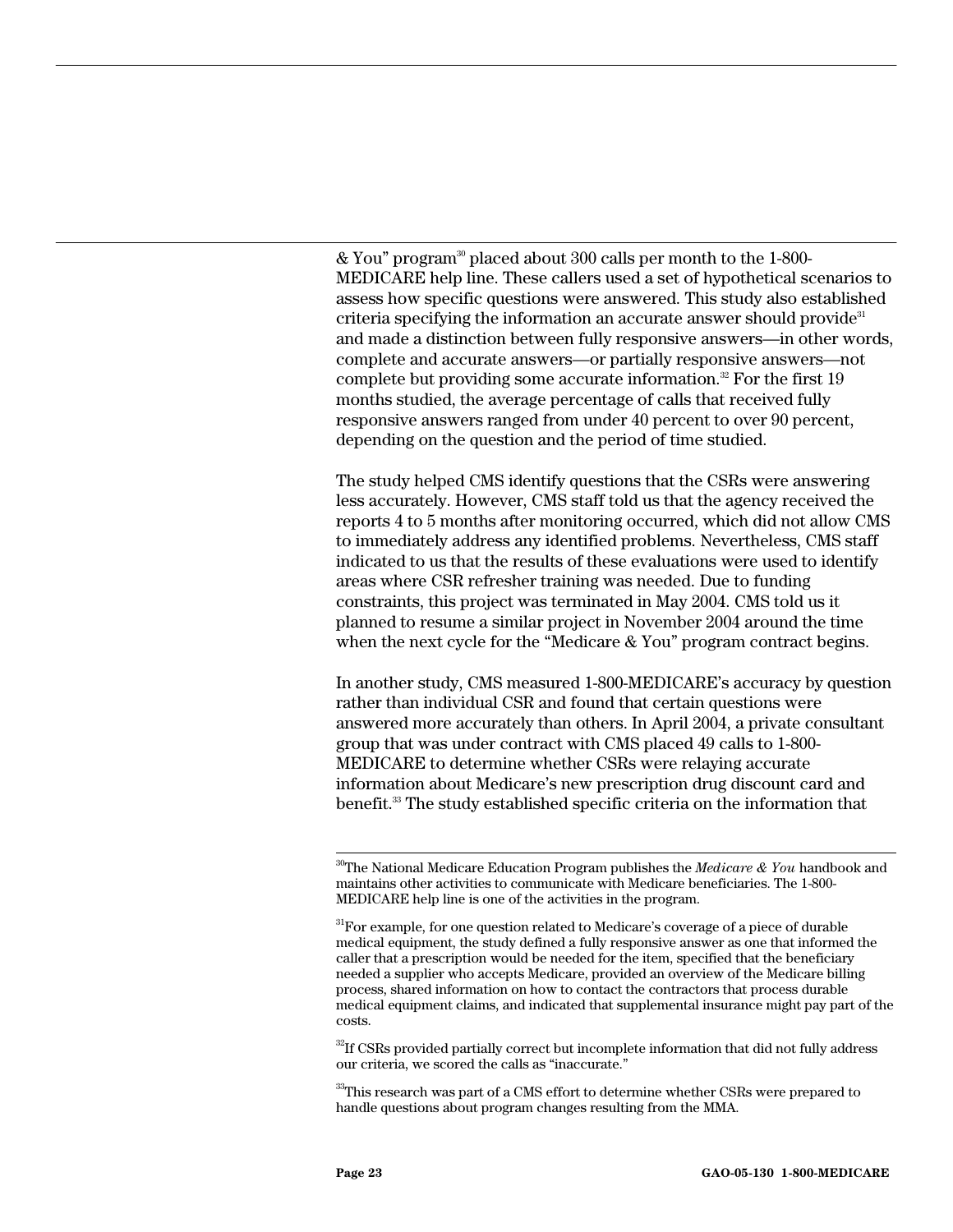CSRs should include for an answer to be accurate.<sup>34</sup> Evaluating accuracy by question, the study found that CSRs accurately answered between 39 percent and 69 percent of the questions asked about the new Medicare prescription drug discount card and benefit. In contrast, in that same month the subcontractor—using its evaluation checklist—determined that the overall accuracy rate for the calls it measured on all topics to be about 94 percent.

As a result of this study, CMS improved its scripts and related training. The private consultant's report indicated that CSRs were having difficulty distinguishing between the Medicare prescription drug coverage benefit that will be in effect in 2006 with the Medicare prescription drug discount card that is currently available. CMS responded by clarifying the scripts used to answer these questions and improving the related materials used to train CSRs. For example, CMS worked with the contractor to rename the titles of the different scripts to include the term "benefit" or "card" as a method of differentiating between them. When the subcontractor noted about 3 months later that a few CSRs were continuing to confuse the prescription drug discount card and prescription drug benefit, CMS further clarified the scripts and its primary contractor conducted additional refresher training to attempt to correct the problem.

## <span id="page-28-0"></span>Conclusions

Each year, millions of Medicare beneficiaries, their family members, and other callers rely on the 1-800-MEDICARE help line for information. Providing them with accurate answers is critical to keeping them informed about Medicare's benefits. However, we found that 6 out of 10 calls were answered accurately, 3 out of 10 calls were answered inaccurately, and we were not able to get a response for 1 out of 10 calls.

To answer inquiries accurately, CSRs have to be able to effectively access and use scripts. Given the lack of prior Medicare knowledge among CSRs, the 1-800-MEDICARE help line's script-based approach is a reasonable means to facilitate accurate and consistent responses to caller's questions. However, this approach makes CSRs—and thus the help line they

<span id="page-28-1"></span><sup>&</sup>lt;sup>34</sup>The April 2004 test calls used a scorecard that included up to nine different elements that measured accuracy, depending on the question the caller used. For example, the call could be scored on whether the CSR accurately informed the caller which Medicare beneficiaries would be eligible for a prescription drug discount card, how a beneficiary could apply for a prescription drug discount card, and when a beneficiary could start to use their prescription drug discount card.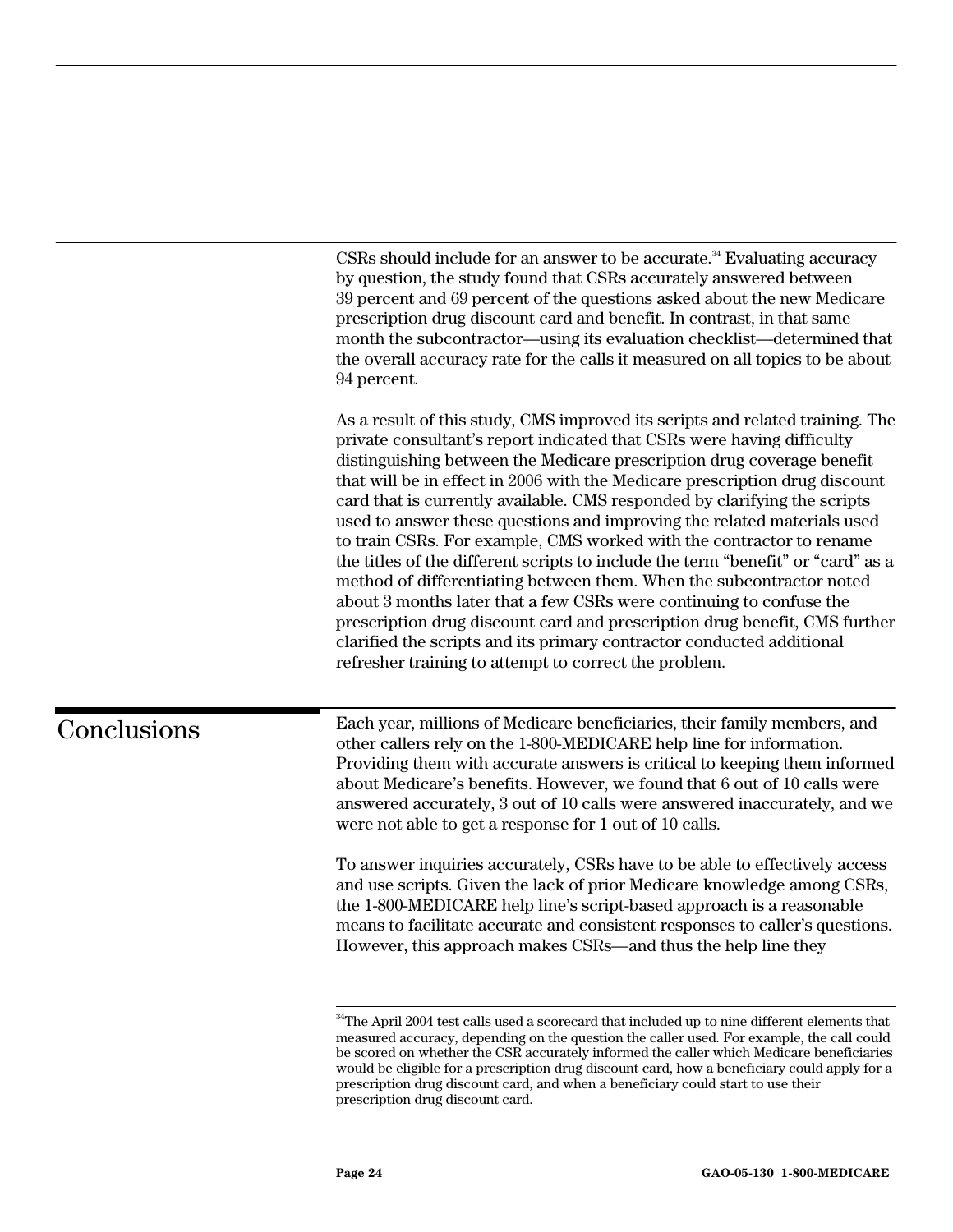<span id="page-29-0"></span>

|                 | support—dependent on the clarity and accuracy of the scripts available.<br>Pretesting scripts might have identified ones that were difficult to<br>understand by either the CSR or by potential callers, but this is not<br>routinely done. Further, the training that CSRs receive on using scripts is<br>also essential to their ability to answer questions accurately. However, the<br>written exam that newly hired CSRs must pass and the continuing training<br>quizzes do not measure the ability to use information in scripts to provide<br>accurate and complete answers on the help line.                                                                                                                              |
|-----------------|------------------------------------------------------------------------------------------------------------------------------------------------------------------------------------------------------------------------------------------------------------------------------------------------------------------------------------------------------------------------------------------------------------------------------------------------------------------------------------------------------------------------------------------------------------------------------------------------------------------------------------------------------------------------------------------------------------------------------------|
|                 | Monitoring the help line could identify areas where CSRs' knowledge and<br>skills are lacking. Although CMS ensures that the amount of the<br>contractor's monitoring per CSR falls within industry standards, the bulk<br>of the monitoring methods are not designed to systematically assess how<br>accurately CSRs as a group answer particular questions. Evaluating how<br>accurately particular questions are addressed is an important step to<br>improving scripts and CSR training for those topics.                                                                                                                                                                                                                      |
|                 | Finally, 1-800-MEDICARE is advertised as providing information 24 hours<br>a day, 7 days a week, but we could not always obtain answers to our<br>questions when we called. When we called with questions about Medicare<br>payment for power wheelchairs and coverage of eye exams and glasses,<br>the help line frequently transferred our calls to claims administration<br>contractors that were closed at the time. For a third of these transferred<br>calls, we were not given a call-back number. This practice of transferring<br>calls to claims administration contractors that are closed, in effect,<br>reduces the benefit of a 24-hour help line to a business-hour help line for<br>many beneficiaries.            |
| Recommendations | In order to improve the accuracy of responses made on the 1-800-<br>MEDICARE help line and callers' ability to have their questions answered,<br>we recommend that the CMS Administrator take four actions:                                                                                                                                                                                                                                                                                                                                                                                                                                                                                                                        |
|                 | Assess the current scripts for the most commonly asked questions to<br>$\bullet$<br>ensure that they are understandable to CSRs and potential callers and if<br>not, revise them as needed and pretest new and revised scripts to ensure<br>that CSRs can effectively use them to accurately answer callers' questions.<br>Enhance testing of CSRs' skills in accurately answering the most<br>$\bullet$<br>commonly asked questions using scripts and, if needed, provide additional<br>training to improve the accuracy and completeness of their responses.<br>Supplement current monitoring efforts to include a systematic review of<br>$\bullet$<br>the accuracy of information provided by the CSRs as a group for the most |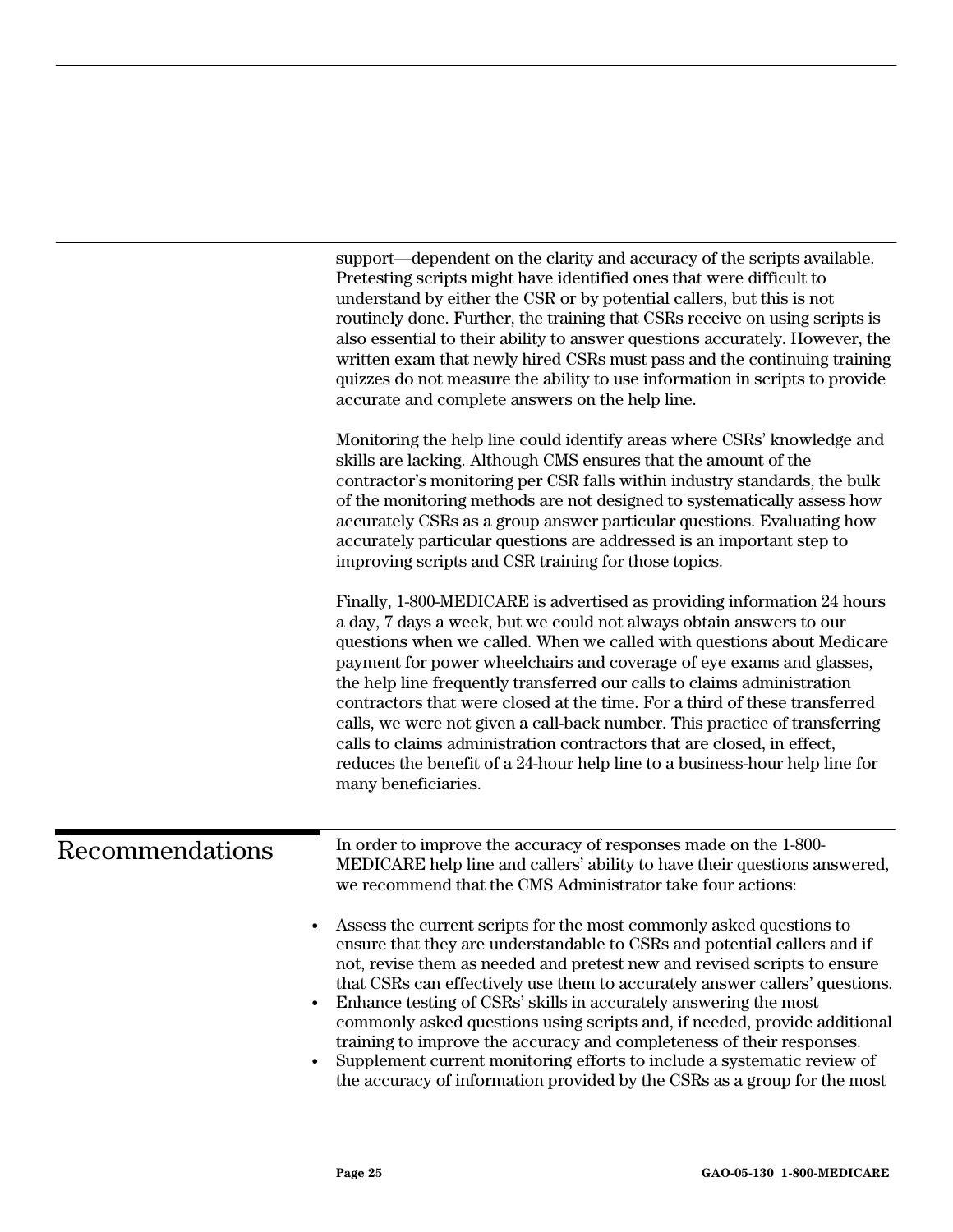<span id="page-30-0"></span>

|                                              | frequently asked questions and use the results to modify scripts or provide<br>more training, as needed.<br>Revise routing procedures and technology to ensure that calls are not<br>transferred or referred to claims administration contractors during<br>nonbusiness hours.                                                                                                                                                                                                                                                                                                                                                                                                                                                                                                                                                                                                                                                                                 |
|----------------------------------------------|----------------------------------------------------------------------------------------------------------------------------------------------------------------------------------------------------------------------------------------------------------------------------------------------------------------------------------------------------------------------------------------------------------------------------------------------------------------------------------------------------------------------------------------------------------------------------------------------------------------------------------------------------------------------------------------------------------------------------------------------------------------------------------------------------------------------------------------------------------------------------------------------------------------------------------------------------------------|
| <b>Agency Comments</b><br>and Our Evaluation | In its written comments on a draft of this report, which are reprinted in<br>appendix VIII, CMS agreed with our recommendations and stated that it<br>had begun several efforts to address them. CMS also provided more detail<br>on the challenges it faced in administering 1-800-MEDICARE due to the<br>massive increase in call volume that occurred after the passage of the<br>MMA.                                                                                                                                                                                                                                                                                                                                                                                                                                                                                                                                                                      |
|                                              | CMS agreed with our recommendation to assess current scripts and<br>pretest new and revised scripts to ensure that they are understandable. In<br>its comments, CMS stated that the written information used to develop<br>1-800-MEDICARE scripts often comes from Medicare publications that<br>have been consumer tested as part of the publication preparation process.<br>Language that has undergone some consumer testing is often incorporated<br>into the scripts to improve clarity. While this step may be helpful, we<br>believe that pretesting scripts verbally is also important, as consumer<br>testing of material intended for written publication may not be adequate to<br>determine whether the scripts are understandable to CSRs and the public.<br>CMS also stated that it is considering implementing an editorial board to<br>review scripts, which we believe would be another positive step to help<br>assure the scripts' clarity. |
|                                              | CMS agreed with our recommendation to enhance testing of CSRs' ability<br>to accurately answer questions and provide additional training, as needed.<br>CMS indicated that it was reassessing its testing requirements to<br>determine better ways to ensure that CSRs are prepared to handle calls,<br>once they are certified. The agency stated that it planned to benchmark its<br>efforts against industry standards to determine more effective approaches.<br>In its comments, CMS expressed concern that we had characterized<br>customer service skills as less meaningful than knowledge skills. While we<br>believe both are important, in keeping with our congressional mandate,<br>this report focused on the accuracy of information provided by 1-800-<br>MEDICARE and did not address the quality of its CSRs' customer service<br>skills.                                                                                                    |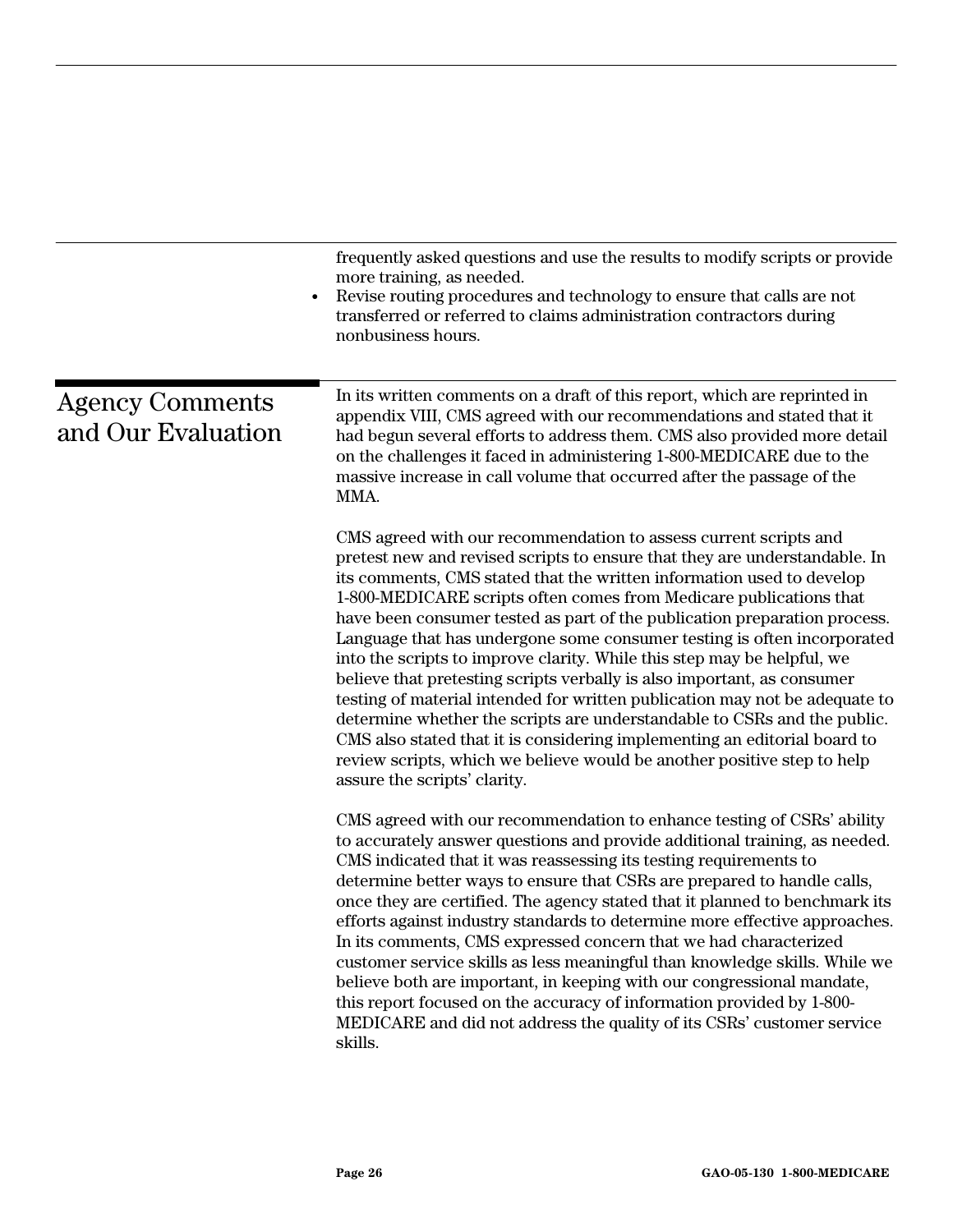CMS agreed with our recommendation to supplement its current monitoring efforts by including a systematic review of the accuracy of information provided by CSRs as a group for the most frequently asked questions and using the results to modify scripts and provide more training, as needed. CMS indicated that it believed it had done a good job developing a quality assurance program that focuses on the most important requirements for both accuracy and customer service skills needed to answer calls from the elderly population. We agree that CMS has focused on quality assurance for 1-800-MEDICARE. Our recommendation did not deal with changing, but with enhancing, its quality assurance efforts. To address our recommendation, CMS indicated that it would implement a plan to develop trend information on the results of its quality assurance activities and would focus on improving the accuracy of responses to frequently asked questions.

CMS agreed with our recommendation to revise procedures so that calls are not transferred to claims administration contractors during their nonbusiness hours. The agency indicated that although the 1-800- MEDICARE CSRs are available 24 hours a day, 7 days a week, they do not have access to claim-specific information. Therefore, the 1-800- MEDICARE CSRs would have to direct callers asking questions about specific claims to contact the claims administration contractors during their normal business hours. Our report focused on questions for which the CSRs had scripted responses and did not need to access claim-specific information. Nevertheless, for 7 of the 21 calls that were routed to claims administration contractors that were closed at the time we called, the contractors' recorded messages did not provide a telephone number to call back during stated business hours. In its comments, CMS indicated that it had implemented additional routing plans to address this problem and is expanding access to claims data that will help reduce this problem in the future. CMS also raised concerns that we did not release the detailed audit documentation on our test calls while our work was still in progress. GAO's policy does not allow us to provide audit documentation to an agency while work is ongoing. At the time of CMS's request, we described our policy and offered to verbally provide more detail on telephone disconnections, but CMS did not follow up with us to obtain this information. After our report is published, we will address this request.

Finally, CMS expressed concern that we did not describe the criteria we used to evaluate the accuracy of responses to our six questions and stated that incomplete answers should not be considered inaccurate responses. As noted in the draft report, table 1 lists the criteria that we established for each of our six questions. We developed these criteria so that we could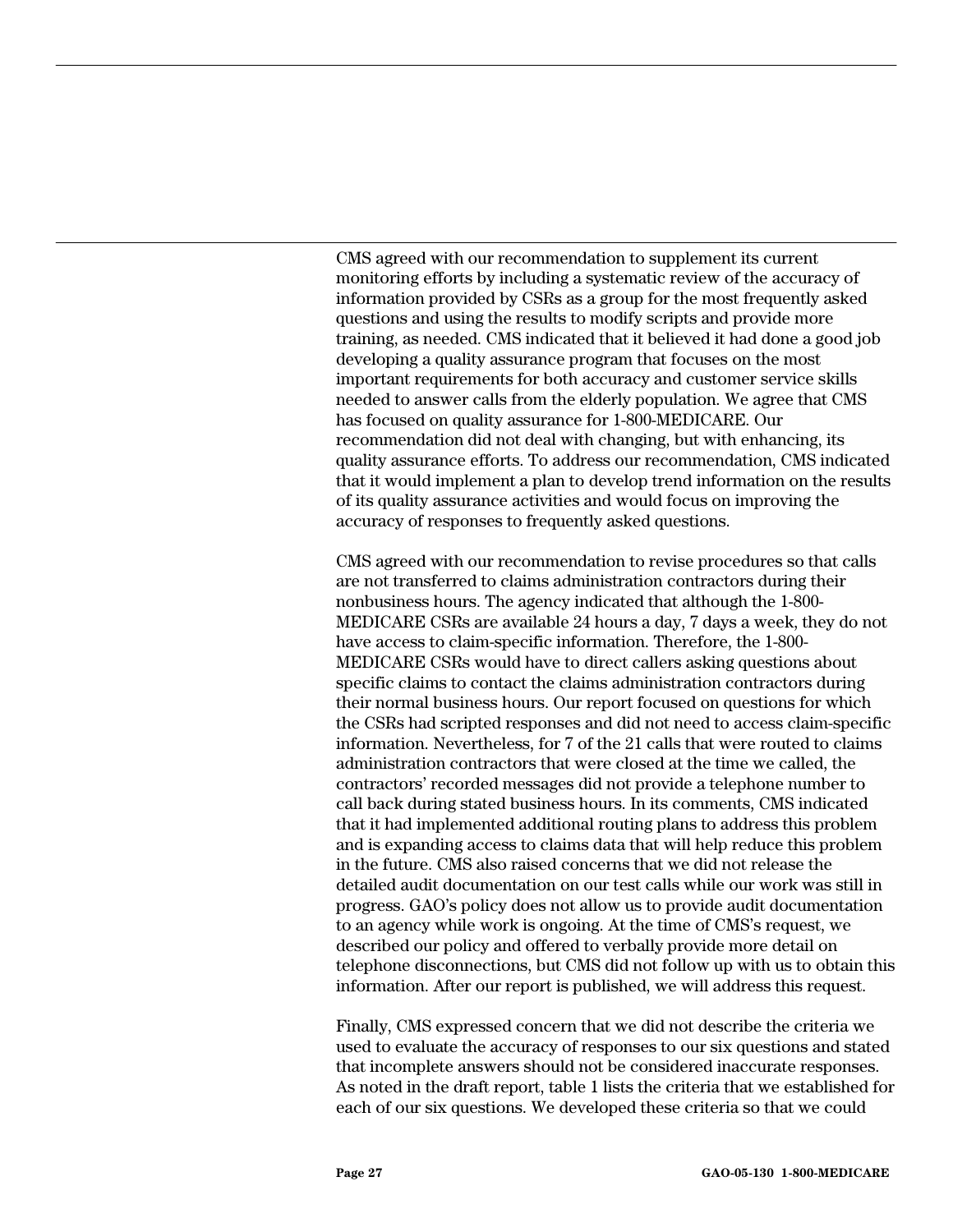objectively evaluate responses received from CSRs. For four of these questions (numbers 1, 2, 3, and 6), there was only one element in the correct response, so an incomplete response was not possible.<sup>35</sup> For the remaining two questions, we considered the answer accurate if it included two elements. We believe that by not including both elements for each of these questions, callers would be left with a false impression, rather than with an accurate answer. For example, in evaluating the response to the question of whether Medicare would pay for a power wheelchair, we thought it was important for the caller to know that (1) the wheelchair needed to be prescribed by a physician and (2) the beneficiary would be responsible for a copayment. Because the copayment for a power wheelchair is at least \$1,000, we believe that it would be misleading not to mention either a copayment or cost sharing when a caller asks whether Medicare pays for this item. Likewise, needing to have a physician prescribe the power wheelchair is a Medicare requirement, and we did not think a response could be accurate without mentioning it. For the question on Medicare part B enrollment, we thought that it was important to know that a beneficiary could wait to enroll but, once other health insurance coverage ended, had a limited time period to enroll in part B without incurring higher premiums. Without knowing both elements of this answer, beneficiaries would not have enough information to guide their decision on part B enrollment and, therefore, the answer provided would be misleading.

We are sending copies of this report to the Administrator of CMS, appropriate congressional committees, and other interested parties. We will also make copies available to others upon request. This report is also available at no charge on GAO's Web site at [http://www.gao.gov.](http://www.gao.gov/)

<span id="page-32-0"></span> $35$ For question 1, the name of either one of the two prescription drug plans with the lowest cost for the drugs was the correct answer. For questions 2 and 3, the correct answer was "yes," and for question 6, the correct answer was "no."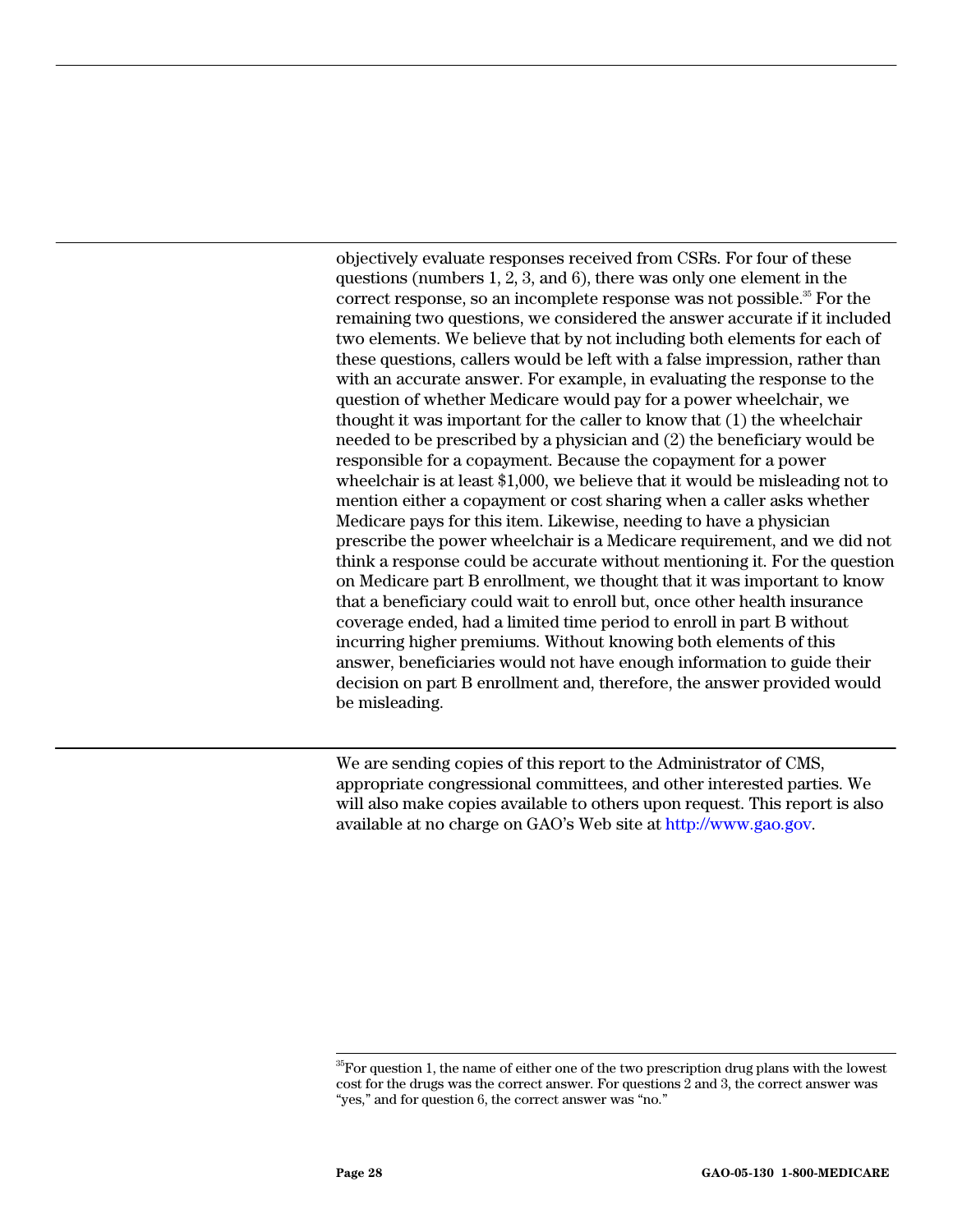If you or your staff have any questions about this report, please call me on (312) 220-7600. An additional GAO contact and other staff who made contributions to this report are listed in appendix IX.

Austre 3 Annovity

Leslie G. Aronovitz Director, Health Care—Program Administration and Integrity Issues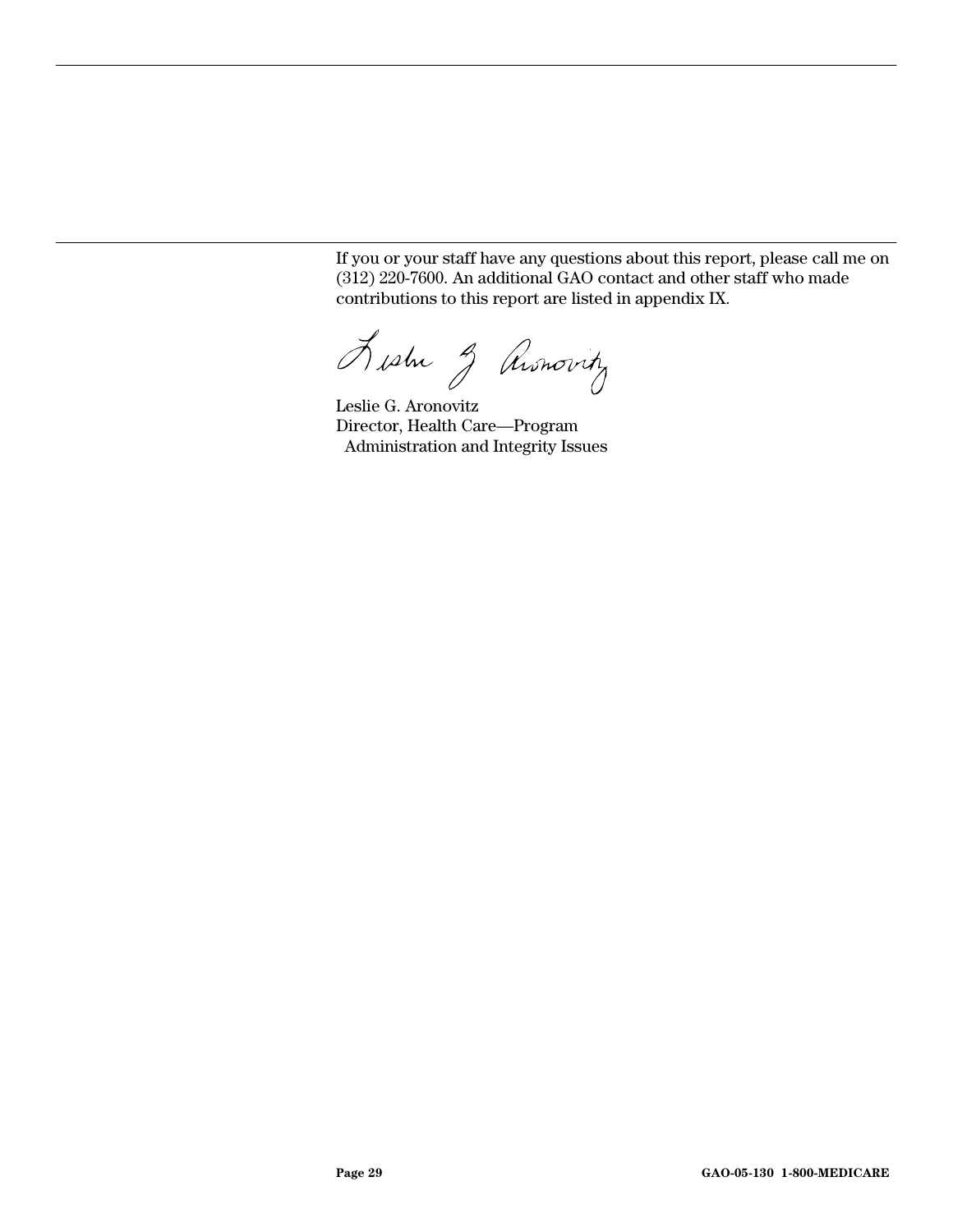## <span id="page-34-0"></span>**Appendix I: Scope and Methodology**  Appendix I: Scope and Methodology

To determine the accuracy of information provided, we placed a total of 420 calls to the 1-800-MEDICARE help line. We made 420 calls in order to have a sample that was large enough to determine if differences in accuracy were significant. We selected six questions about Medicare three related to the Medicare prescription drug discount card and three related to Medicare coverage or eligibility for benefits.<sup>1</sup> We asked each of the selected questions a total of 70 times. We randomly placed calls at different times of the day and different days of the week between July 8 and July 30, 2004, to match the daily and hourly pattern of calls reported by 1-800-MEDICARE in April 2004.

To select the 6 questions, we initially chose 20 questions that related to the 100 topics most frequently addressed by the 1-800-MEDICARE help line's CSRs in May 2004 and developed criteria for an accurate response from information on the Medicare Web site's frequently asked questions section.<sup>2</sup>We then presented the 20 questions and answers to Centers for Medicare & Medicaid Services (CMS) officials, who provided us with a script number and text for each question. CMS officials did not object to using any of the 6 questions that we ultimately chose, or suggest that the answers that we had provided for these questions were incorrect. We informed both CMS and one of the 1-800-MEDICARE contractors that we would be placing these calls. However, we did not tell them which 6 of the 20 questions we selected, or the specific dates and times when we would be placing our calls.

Before placing our calls, we created a scenario with fictional names and zip codes for each of the six questions to make them sound more realistic. (Appendices II to VII contain the scenarios that we used.) We made pretest calls for each question before we finalized its wording. During our actual calls, the CSRs were not aware that their responses would be included in a research study. We recorded the length of, and routing process for, each call. We evaluated the accuracy of the responses by CSRs to the 420 calls we placed by whether key information was provided.

The results from our 420 calls are limited only to those calls and are not generalizable to the population of calls routinely made to call centers by

<span id="page-34-1"></span> $\frac{1}{1}$  $E_{\rm XC}$  Except for a script used when transferring calls, each of the top 15 scripts accessed in May 2004 by 1-800-MEDICARE CSRs was designed to answer various questions about the prescription drug discount card program.

<span id="page-34-2"></span><sup>2</sup> http://medicare.custhelp.com/cgi-bin/medicare.cfg/php/enduser/std\_alp.php.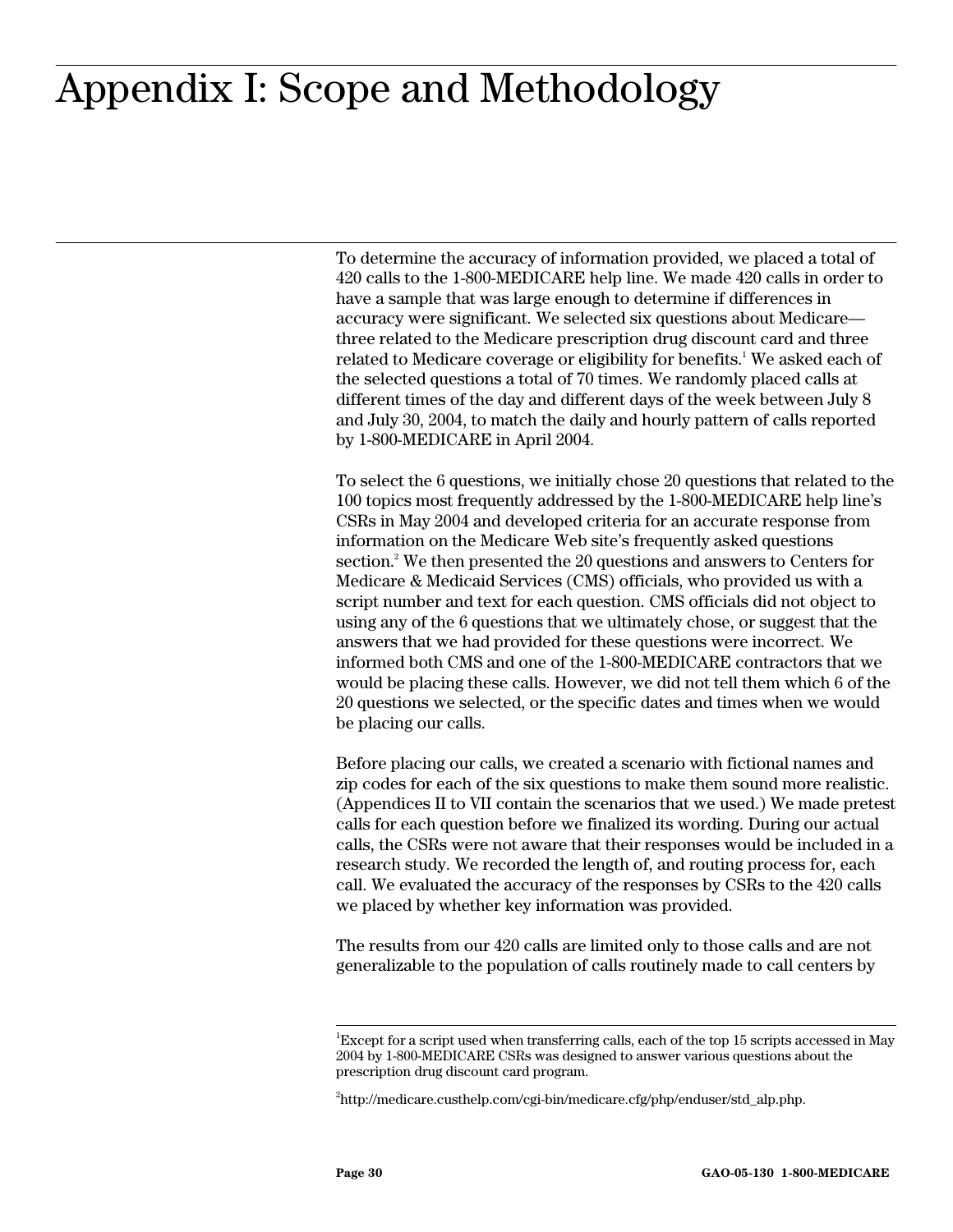beneficiaries or other callers. Although the six questions we posed were among topics most often accessed by CSRs, they do not encompass all of the questions callers might ask. In addition, we did not verify the reliability of CMS's monitoring data.

To examine the training provided to 1-800-MEDICARE CSRs, we interviewed officials representing CMS and the 1-800-MEDICARE contractor responsible for training CSRs. We reviewed the primary contractor's training requirements and the instructional materials that are used to educate new CSRs. We also observed a training session for new CSRs at a 1-800-MEDICARE call center. In addition, we reviewed previous GAO reports on the operations of other help lines, including the training provided to the CSRs answering calls on the Internal Revenue Service's help line.

To evaluate CMS's role in overseeing the accuracy of information provided through the 1-800-MEDICARE help line, we interviewed officials from CMS and one of the two 1-800-MEDICARE contractors about their monitoring and oversight activities. For our first objective, we focused on the accuracy of information provided by the CSR regardless of the contractor who managed their work. For our other two objectives, we relied on information provided by one of the two contractors—which we refer to as the primary contractor. We also identified CMS requirements for call center operations and reviewed contractor reports to identify the types of problems encountered through the help line. We performed our work from May 2004 through December 2004 in accordance with generally accepted government auditing standards.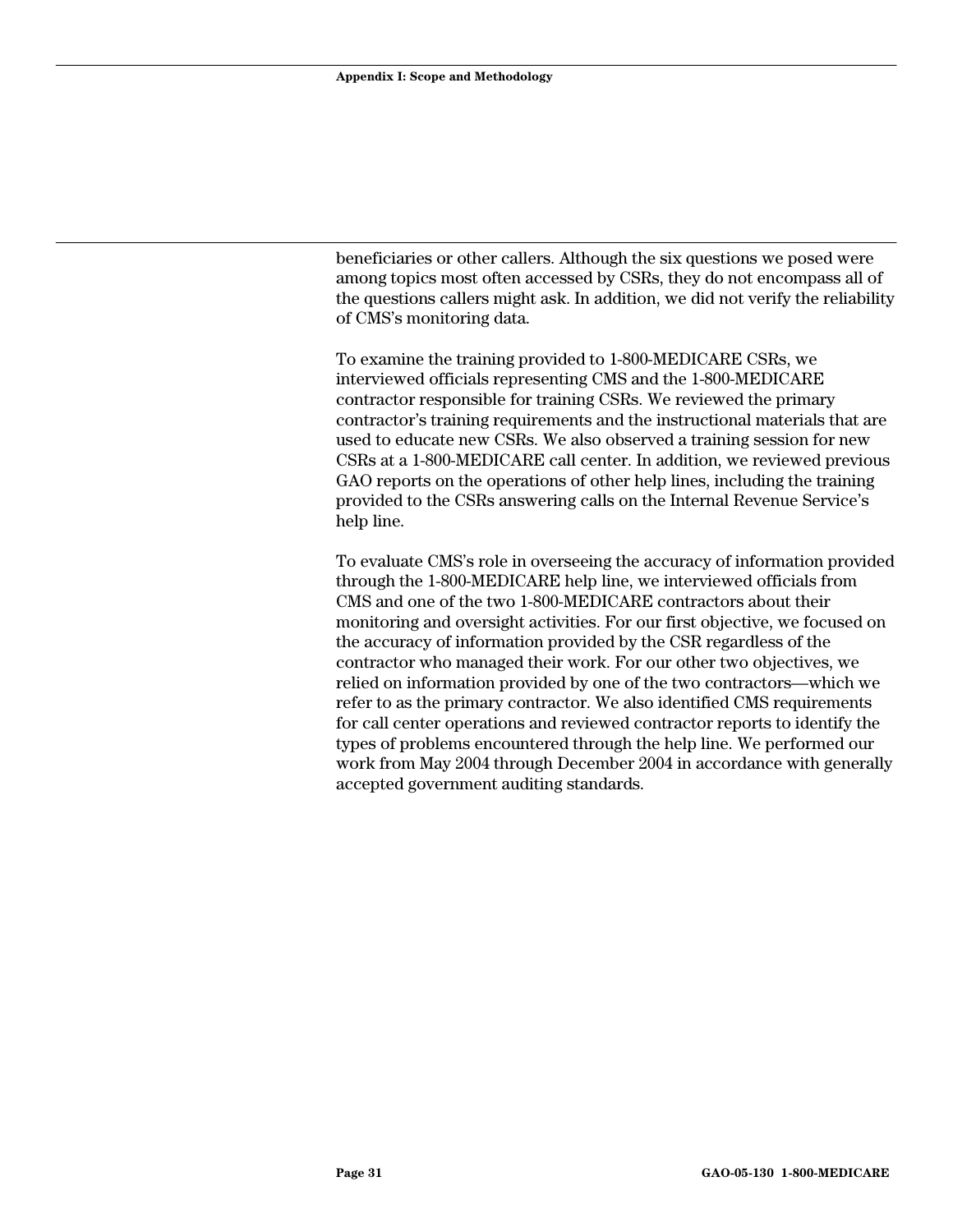## <span id="page-36-0"></span> $\mathbf{A} \times \mathbf{B}$ **Questions and Information Used to Develop**  Appendix II: Prescription Drug Discount Card Questions and Information Used to Develop Accuracy Criteria

For question 1, which is about choosing a prescription drug discount card, we used scenarios with different combinations of prescription drugs and one of four different locations, in order to ensure our anonymity. If a CSR named one of the two prescription drug discount cards with the lowest cost for the combination of prescription drugs in the scenario posed, we considered it to be a correct response to our question. To ensure that we obtained the correct answer for each question, we periodically checked the prescription drug prices using the prescription drug tool on the Medicare.gov site. This is the same tool CSRs used to answer our questions. The answers shown in this appendix were accurate as of July 15, 2004.

#### **Question 1a posed to CSRs:**

My father-in-law lives in Wayne, Pennsylvania, and wants to continue to shop at Yorke Apothecary (located at 110 S. Wayne Ave., Wayne, Pennsylvania, 19087). **What drug card can he get that will cover all of his drugs at Yorke Apothecary, and cost the least amount?**

He takes the following drugs:

| Hydrochlorothiazide | 25MG | 30 TABS |
|---------------------|------|---------|
| Lipitor             | 20MG | 30 TABS |
| Warfarin sodium     | 5MG  | 30 TABS |

- He is single.
- He lives in Wayne, Pennsylvania, in Delaware County. His zip code is 19087.
- He currently has fee-for-service Medicare with no other drug benefits.
- He does not use an American Indian Health pharmacy.
- He does not live in a long-term care facility.
- He has \$20,000 in annual income and is not interested in any drug assistance programs, including the \$600 credit.
- His sources of income are a pension and Social Security, but the amount from each is unknown.
- He has some bank accounts, but their value is unknown.
- The amount he currently pays for drugs is unknown.
- Default answer for other questions: "I don't know."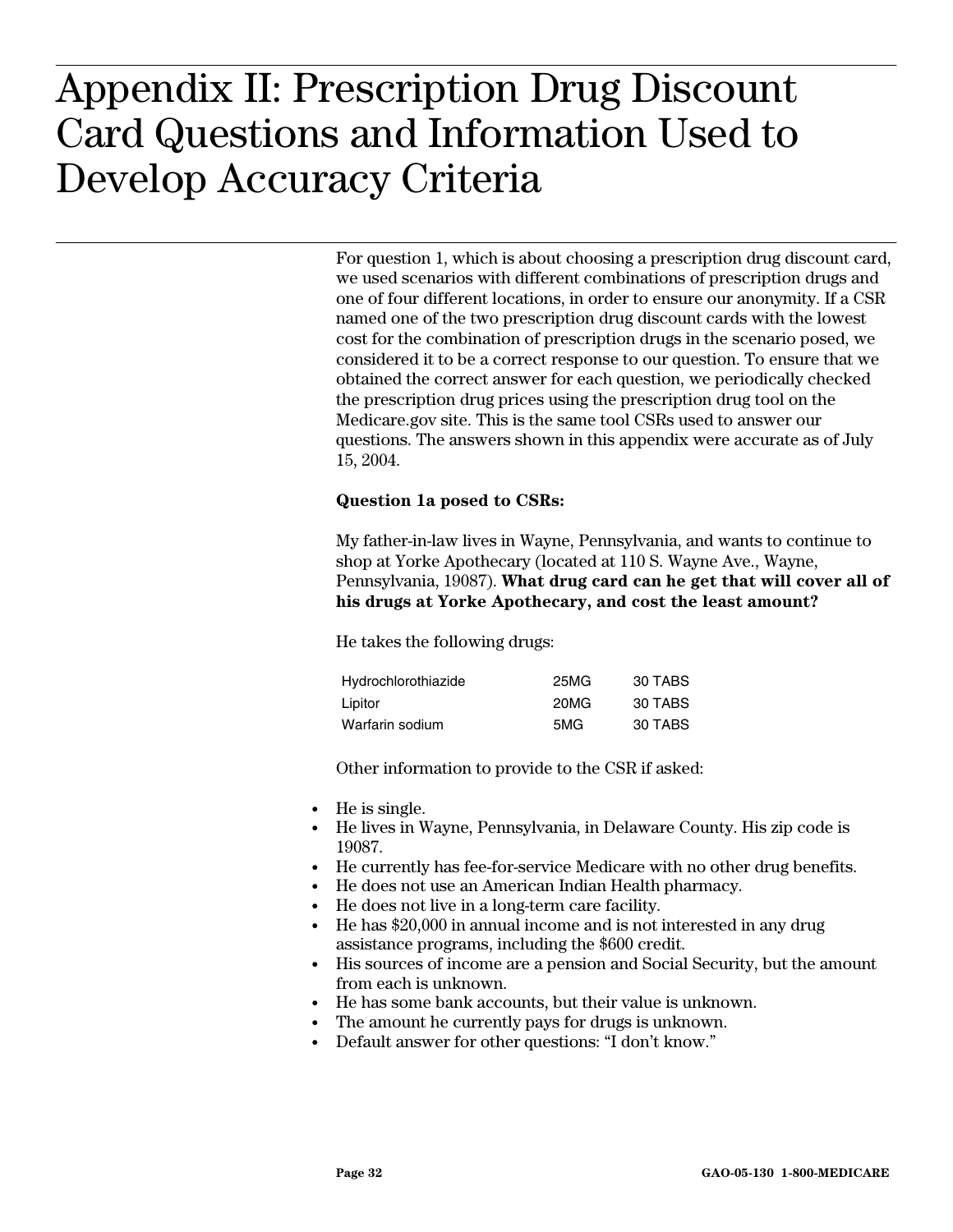myPharmaCare Prescription Drug Discount Card 1-800-601-3002 Monthly drug costs: \$116.69 Annual enrollment fee: \$25.00

U Share Prescription Drug Discount Card 1-800-707-3914 Monthly drug costs: \$115.59 Annual enrollment fee: \$19.95

#### **Question 1b posed to CSRs:**

My father lives in Homewood, Illinois, and wants to continue to shop at the K-Mart Pharmacy in Homewood, Illinois (located at 17550 Halsted Rd., Homewood, Illinois, 60430). **What drug card can he get that will cover all of his drugs at the K-Mart Pharmacy, and cost the least amount?**

He takes the following drugs:

| Aricept  | 10 MG  | 30 TABS |
|----------|--------|---------|
| Celebrex | 100 MG | 30 TABS |

- He is single.
- He lives in Homewood, Illinois, in Cook County. His zip code is 60430.
- He currently has fee-for-service Medicare with no other drug benefits.
- He does not use an American Indian Health pharmacy.
- He does not live in a long-term care facility.
- He has \$20,000 in annual income and is not interested in any drug assistance programs, including the \$600 credit.
- His sources of income are a pension and Social Security, but the amount from each is unknown.
- He has some bank accounts, but their value is unknown.
- The amount he currently pays for drugs is unknown.
- Default answer for other questions: "I don't know."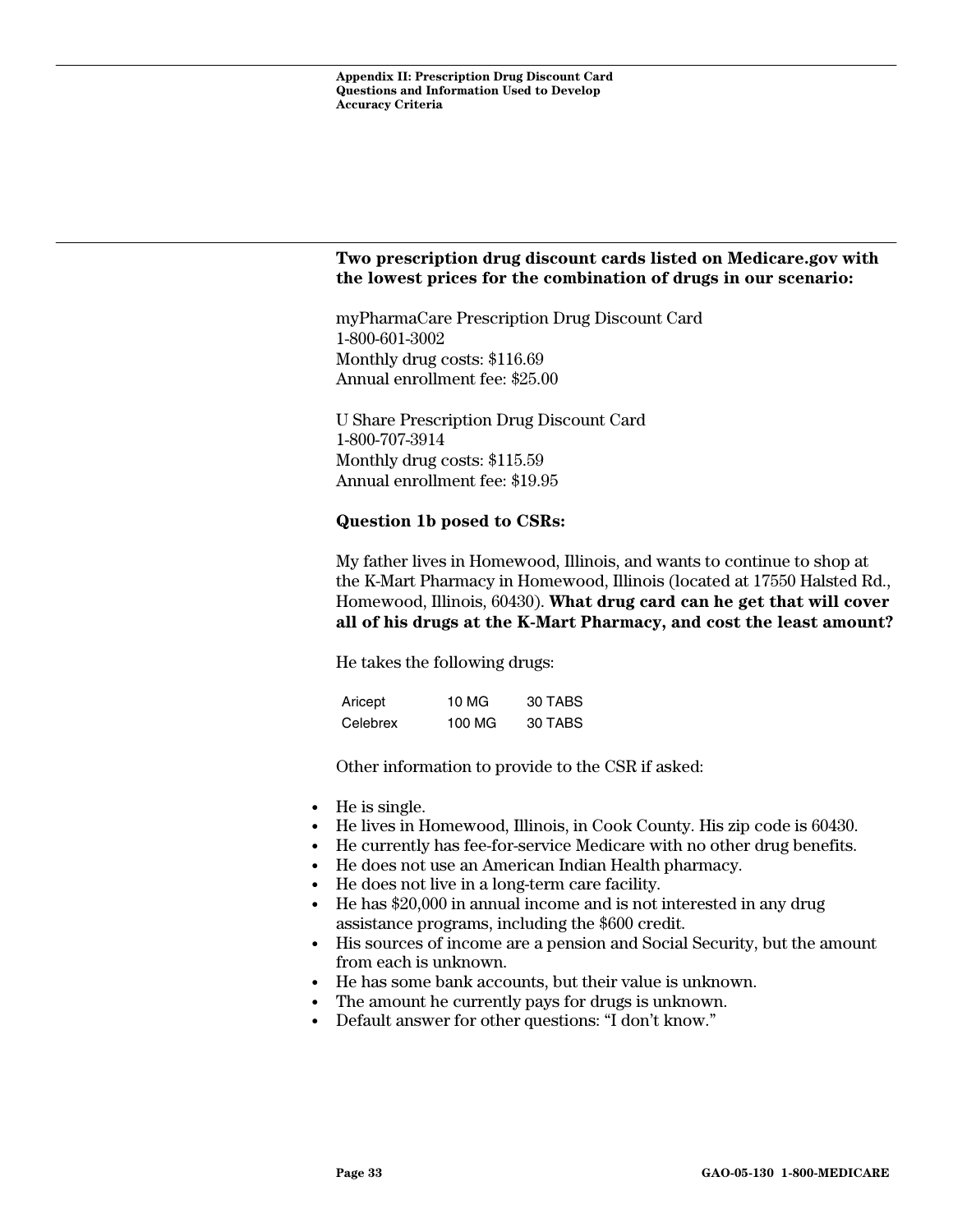U Share Prescription Drug Discount Card 1-800-707-3914 Monthly drug costs: \$174.91 Annual enrollment fee: \$19.95

Any of several prescription drug discount cards available with this combination of drugs priced at  $$182.80$ <sup>1</sup>

#### **Question 1c posed to CSRs:**

My father lives in Cincinnati, Ohio, and wants to continue to shop at the CVS Pharmacy (located at 3195 Linwood Ave., Cincinnati, Ohio). **What drug card can he get that will cover all of his drugs at the CVS Pharmacy, and cost the least amount?** 

He takes the following drugs:

| Lipitor | 10 MG | 30 TABS |
|---------|-------|---------|
| Ambien  | 5 MG  | 30 TABS |
| Vioxx   | 25 MG | 30 TABS |

- He is single.
- He lives in Cincinnati, Ohio, in Hamilton County. His zip code is 45226.
- He currently has fee-for-service Medicare with no other drug benefits.
- He does not use an American Indian Health pharmacy.
- He does not live in a long-term care facility.
- He has \$20,000 in annual income and is not interested in any drug assistance programs, including the \$600 credit.
- His sources of income are a pension and Social Security, but the amount from each is unknown.
- He has some bank accounts, but their value is unknown.
- The amount he currently pays for drugs is unknown.
- Default answer for other questions: "I don't know."

<span id="page-38-0"></span> $\frac{1}{1}$ <sup>1</sup>If a CSR mentioned any prescription drug discount card that cost \$182.80 per month, we considered the response to be accurate.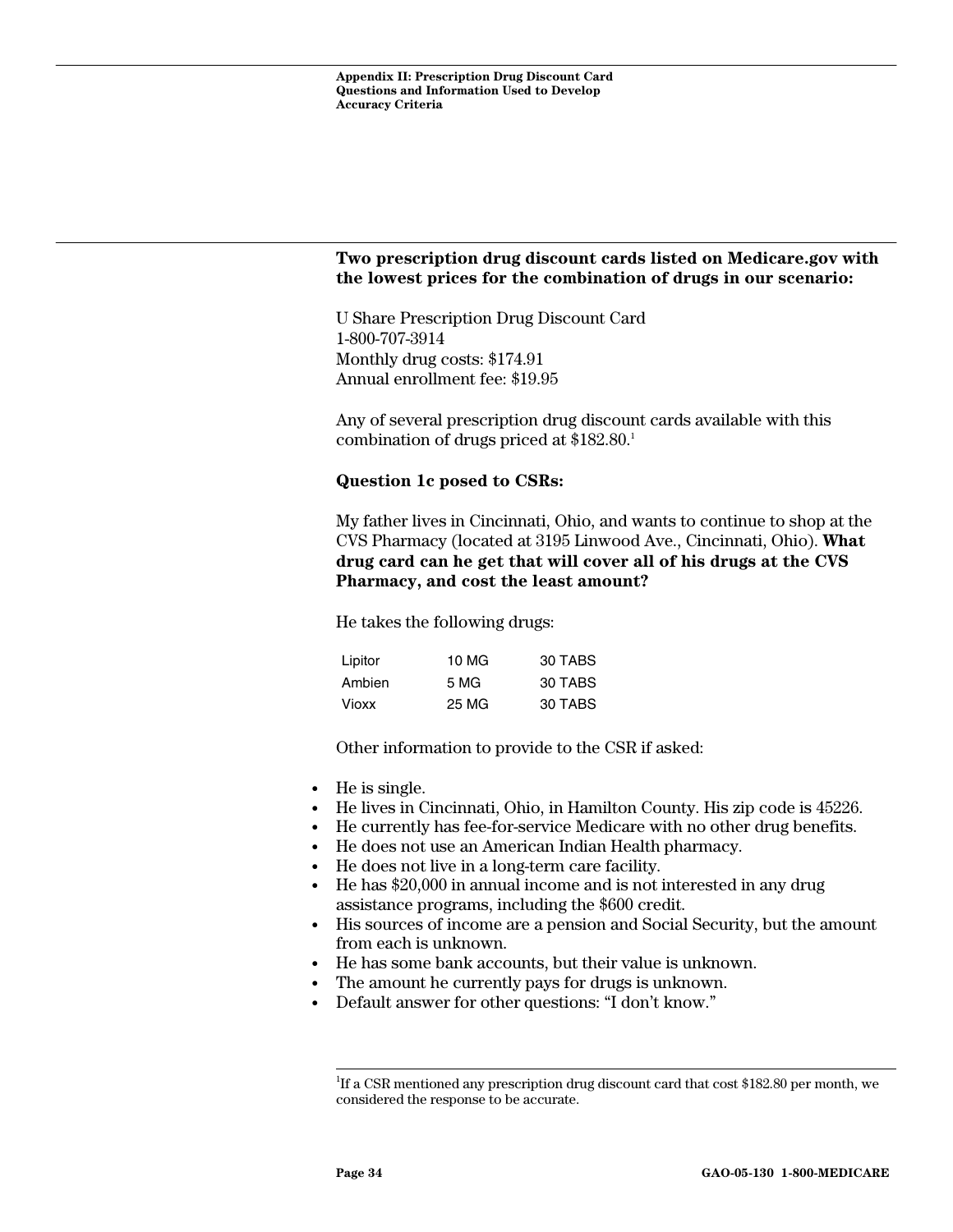myPharmaCare Prescription Drug Discount Card 1-800-601-3002 Monthly drug costs: \$202.79 Annual enrollment fee: \$25.00

Anthem Prescription Drug Discount Card 1-800-730-2804 Monthly drug costs: \$209.87 Annual enrollment fee: \$14.95

#### **Question 1d posed to CSRs:**

My father lives in Brooklyn, New York, and wants to continue to shop at the Neergaard Pharmacy (located at 454 Fifth Avenue, in Brooklyn, New York). **What drug card can he get that will cover all of his drugs at the Neergaard Pharmacy, and cost the least amount?**

He takes the following drugs:

| Cardura             | 2 MG  | 30 TABS |
|---------------------|-------|---------|
| Hydrochlorothiazide | 25 MG | 30 TABS |
| Lisinopril          | 5 MG  | 30 TABS |

- He is single.
- He lives in Brooklyn, New York, in Kings County. His zip code is 11215.
- He currently has fee-for-service Medicare with no other drug benefits.
- He does not use an American Indian Health pharmacy.
- He does not live in a long-term care facility.
- He has \$20,000 in annual income and is not interested in any drug assistance programs, including the \$600 credit.
- His sources of income are a pension and Social Security, but the amount from each is unknown.
- He has some bank accounts, but their value is unknown.
- The amount he currently pays for drugs is unknown.
- Default answer for other questions: "I don't know."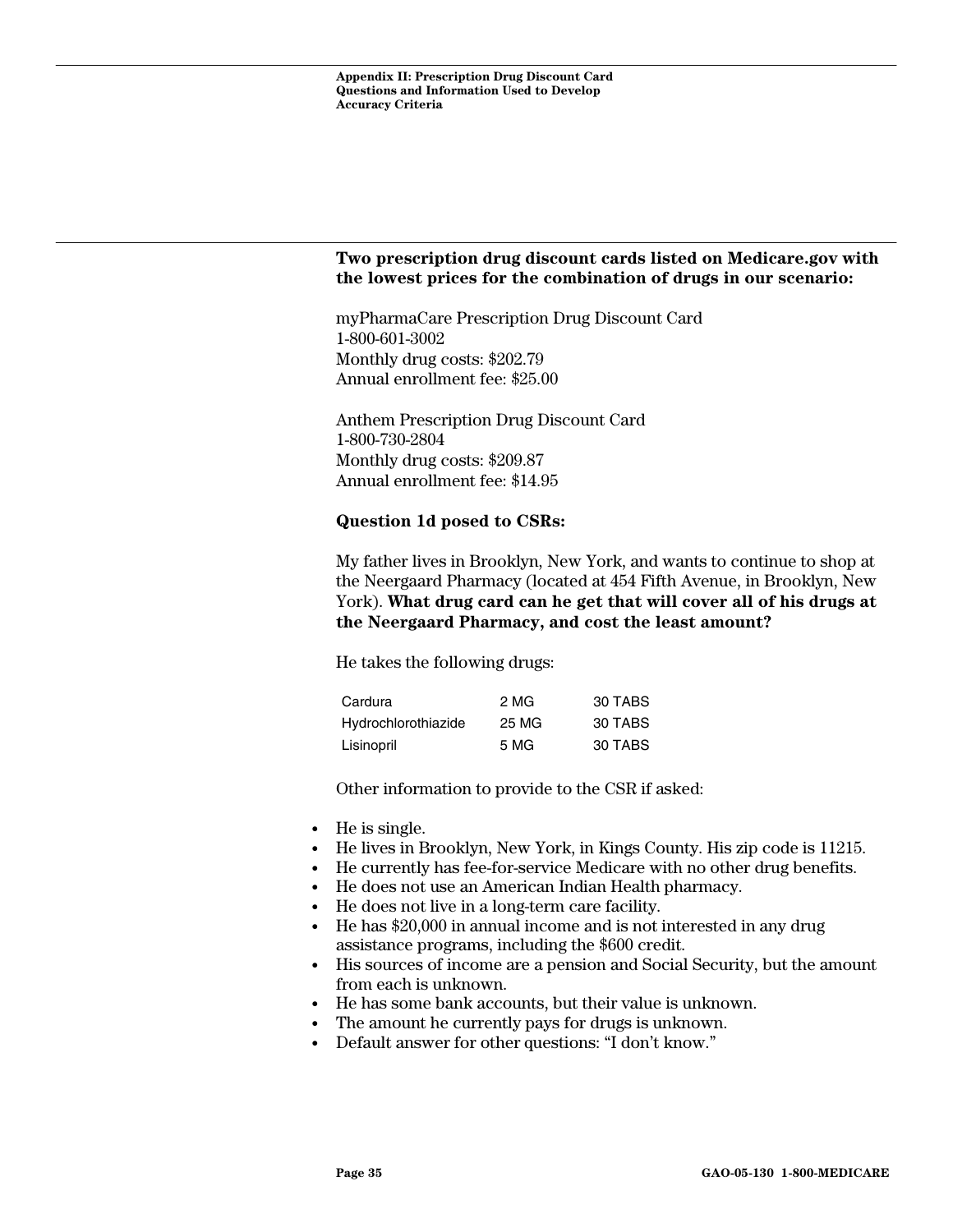EnvisionRx Plus Prescription Drug Discount Card 1-866-250-2005 Monthly drug costs: \$46.33 Annual enrollment fee: \$30.00

Any of several prescription drug discount cards available with this combination of drugs priced at \$50.45.<sup>[2](#page-40-0)</sup>

<span id="page-40-0"></span><sup>2&</sup>lt;br>2  ${}^{2}$ If a CSR mentioned any prescription drug discount card that cost \$50.45 per month, we considered the response to be accurate.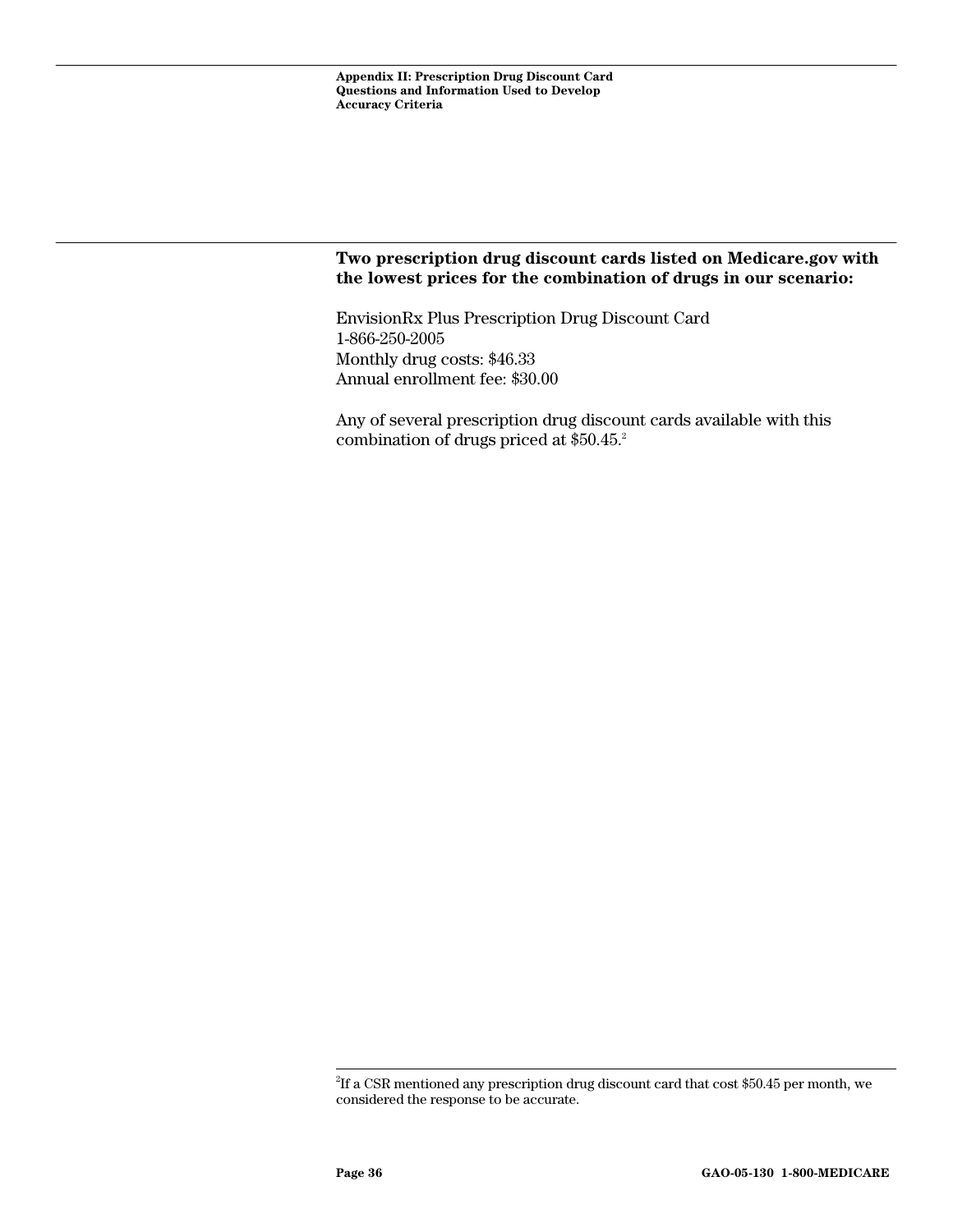## <span id="page-41-0"></span> $P_{\text{A}} \cap \overline{P_{\text{A}}}$  and  $\overline{P_{\text{B}}}$ **Information Used to Develop Accuracy**  Appendix III: \$600 Credit Question and Information Used to Develop Accuracy **Criteria**

#### **Question 2 posed to CSRs:**

I've heard about the \$600 credit that can help pay for prescriptions and wanted to know if my mother was eligible for it. **Could she qualify for the credit? I know she has three sources of income.** 

- She has about \$765 per month from Social Security.
- She also gets \$250 each month in rental income from the apartment in the downstairs part of her house. She has a tenant that pays rent to her.
- She's also getting a payout from my father's **life** insurance policy of \$70 each month.

Other information to provide to the CSR if asked:

- She is single and lives alone.
- She only has fee-for-service Medicare as health insurance.
- She owns her house.
- She lives in Miami, Florida, 33129.
- Default answer for other questions: "I don't know."

#### **Information from Medicare.gov that GAO used to develop accuracy criteria:**

If your annual gross income is currently no more than \$12,569 (\$1,048 per month) as a single person or no more than \$16,862 (\$1,406 per month) for a married couple, you might qualify for a \$600 credit to help pay for your prescription drugs and Medicare may pay your annual enrollment fee. If you and your spouse both qualify for the credit, the credit will be put on each of your cards.

You cannot qualify for the credit if you already have outpatient prescriptiondrug coverage from Medicaid, TRICARE for Life,<sup>1</sup> Federal Employees Health Benefit Plan, or other health coverage that includes outpatient prescription drugs such as an employer group health plan. **Note**: If your other coverage is provided through a Medicare Advantage plan or a Medigap plan, you may still qualify.

<span id="page-41-1"></span> $\frac{1}{1}$ TRICARE for Life provides secondary military health coverage available for Medicareeligible uniformed services beneficiaries, their eligible family members, and survivors enrolled in Medicare part B.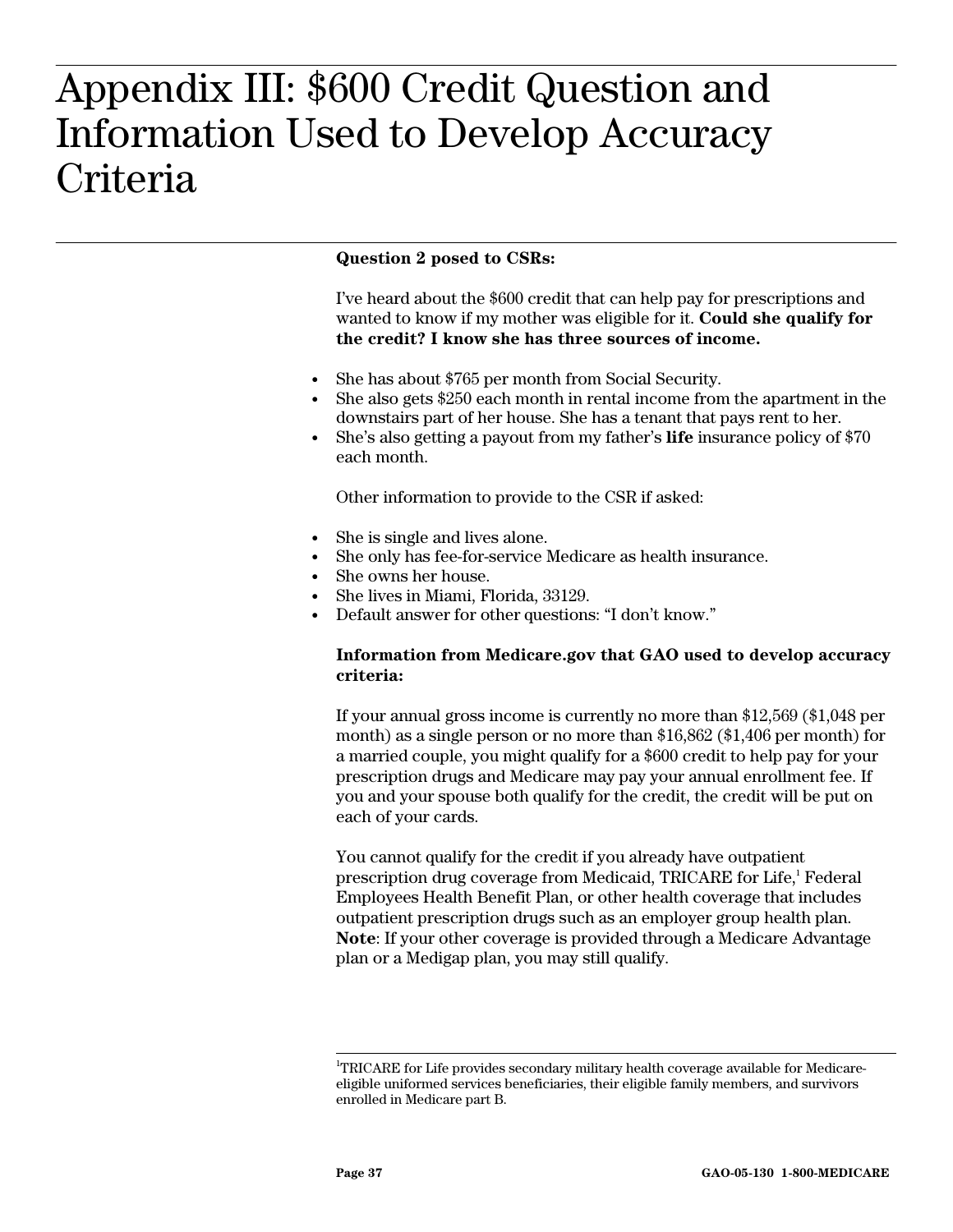The following sources of income **should** be included when calculating your gross income for your \$600 credit enrollment form:

- Employee compensation (salary, wages, tips, bonuses, awards, etc.)
- Unemployment compensation
- Pensions and annuities
- **Social Security benefits (including Social Security Equivalent portion of Railroad Retirement)**
- Railroad Retirement benefits
- Veterans Affairs benefits
- Military and government disability pensions armed forces, Public Health Service, National Oceanic and Atmospheric Administration, Foreign Service (based on date pension began, combat-related pension, etc.)
- Individual Retirement Account distributions
- Interest (savings accounts, checking accounts, etc.)
- Ordinary dividends (stocks, bonds, etc.)
- Refunds, credits, or offsets of state and local income taxes
- Alimony received
- Business income
- Capital gains
- Farm income
- **Rental real estate, royalties, partnerships, trusts, etc.**
- Other gains (sale or exchange of business property)
- Other income (lottery winnings, awards, prizes, raffles, etc.)

The following sources of income **should not** be included when calculating your income for \$600 credit enrollment form:

- Inheritances and gifts (taxed to estate or giver if not under limits for exemption)
- Interest on state and local government obligations (e.g., bonds)
- Workers compensation payments
- Federal Employees Compensation Act payments
- Supplemental Security Income benefits
- Income from national senior service corps programs
- Public welfare and other public assistance benefits
- Proceeds from sale of a home
- Lump sum life insurance benefits paid upon death of insured
- **Life insurance benefits paid in installments**
- Accelerated life insurance death benefit payments (e.g., viatical settlements, terminal illness, chronic illness)
- Medical Savings Accounts withdrawals for medical expenses
- Payments from long-term care insurance policies (subject to limitation)
- Accident or health insurance policy benefits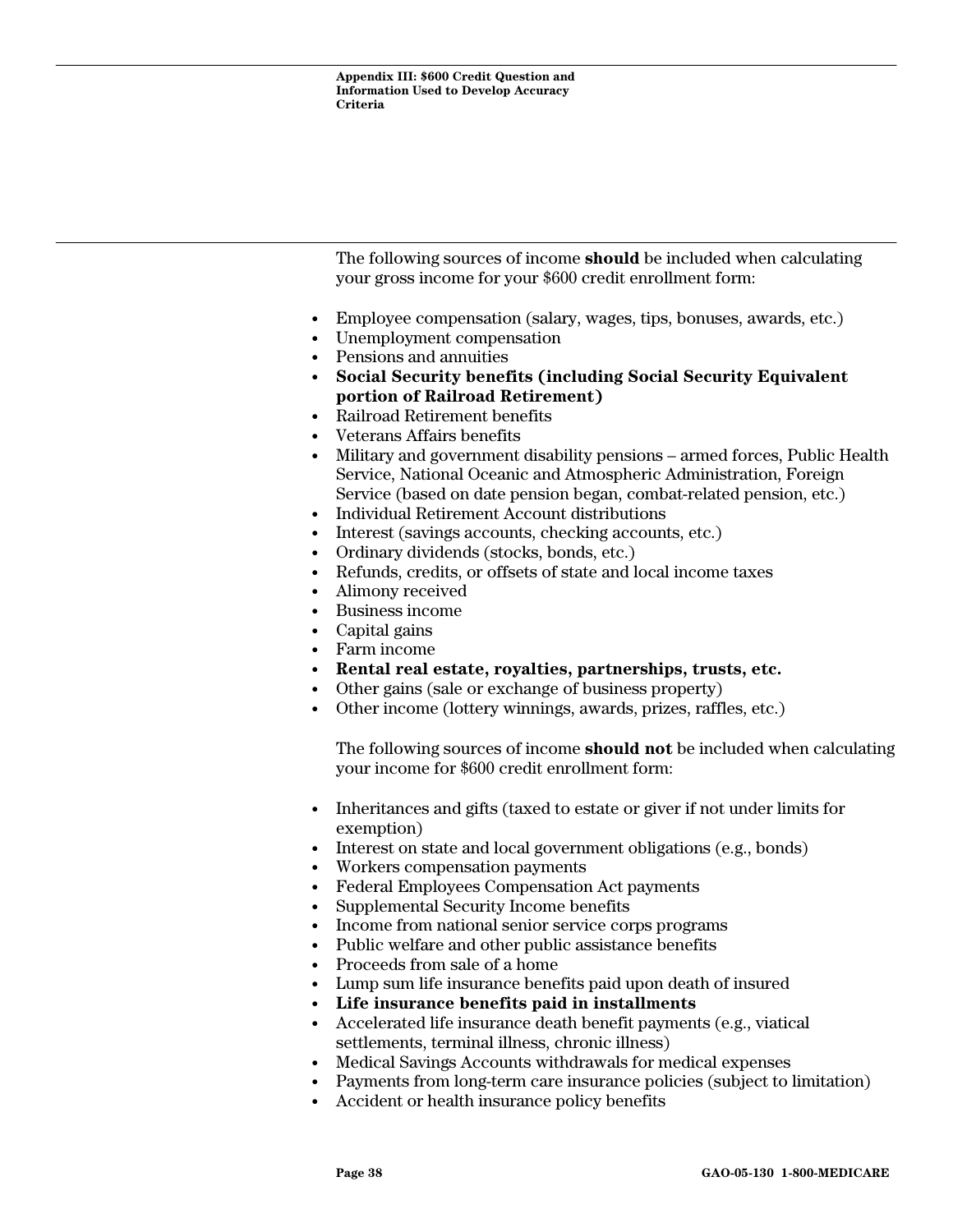- Accident compensatory damages
- Child support payments received
- Most foster care provider payments received
- Disaster Relief grants
- Disability payments as the result of a terrorist attack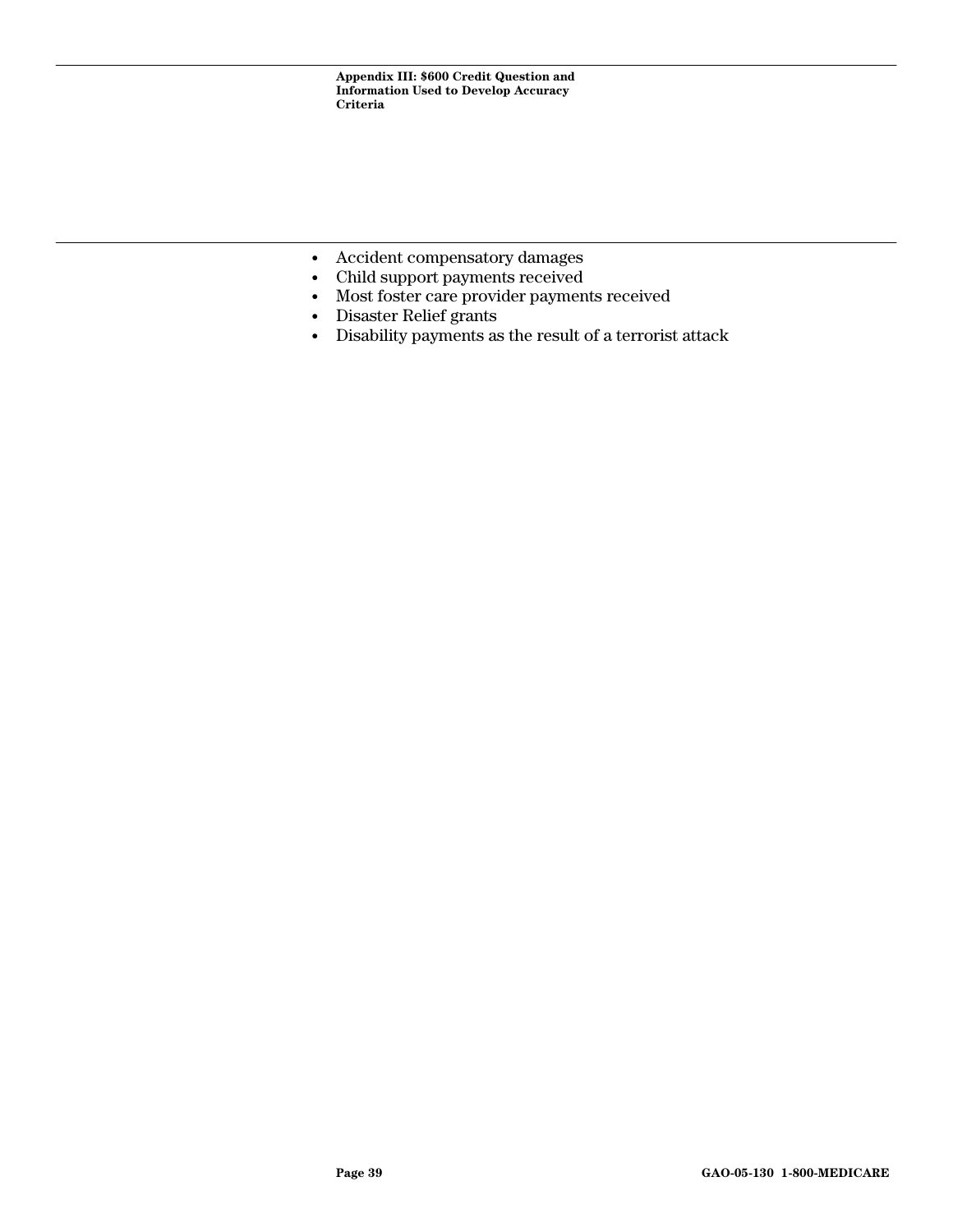## <span id="page-44-0"></span> $\overline{\mathbf{A}}$  **A Information Used to Develop Accuracy Criteria**  Appendix IV: Medigap Question and Information Used to Develop Accuracy **Criteria**

#### **Question 3 posed to CSRs:**

I'm calling with a question about my grandmother. She is 69 and she has Medicare, and she also has a Medigap policy. **Could you please tell me if she can still get a Medicare-approved drug discount card?** 

Other information to provide to the CSR if asked:

- She is single and lives alone.
- She lives in Miami, Florida. I don't know the zip code off-hand.
- She is not in a long-term care facility.
- She is enrolled only in Medicare fee-for-service. She doesn't have a Medicare managed care plan.
- She is not enrolled in Medicaid.
- I don't think she's interested in the \$600 credit right now; I was just wondering if she could get the prescription drug discount card.
- Default answer for other questions: "I don't know."

#### **Information from Medicare.gov that GAO used to develop accuracy criteria:**

Having a Medigap policy does not preclude a Medicare beneficiary from being eligible for a Medicare prescription drug discount card.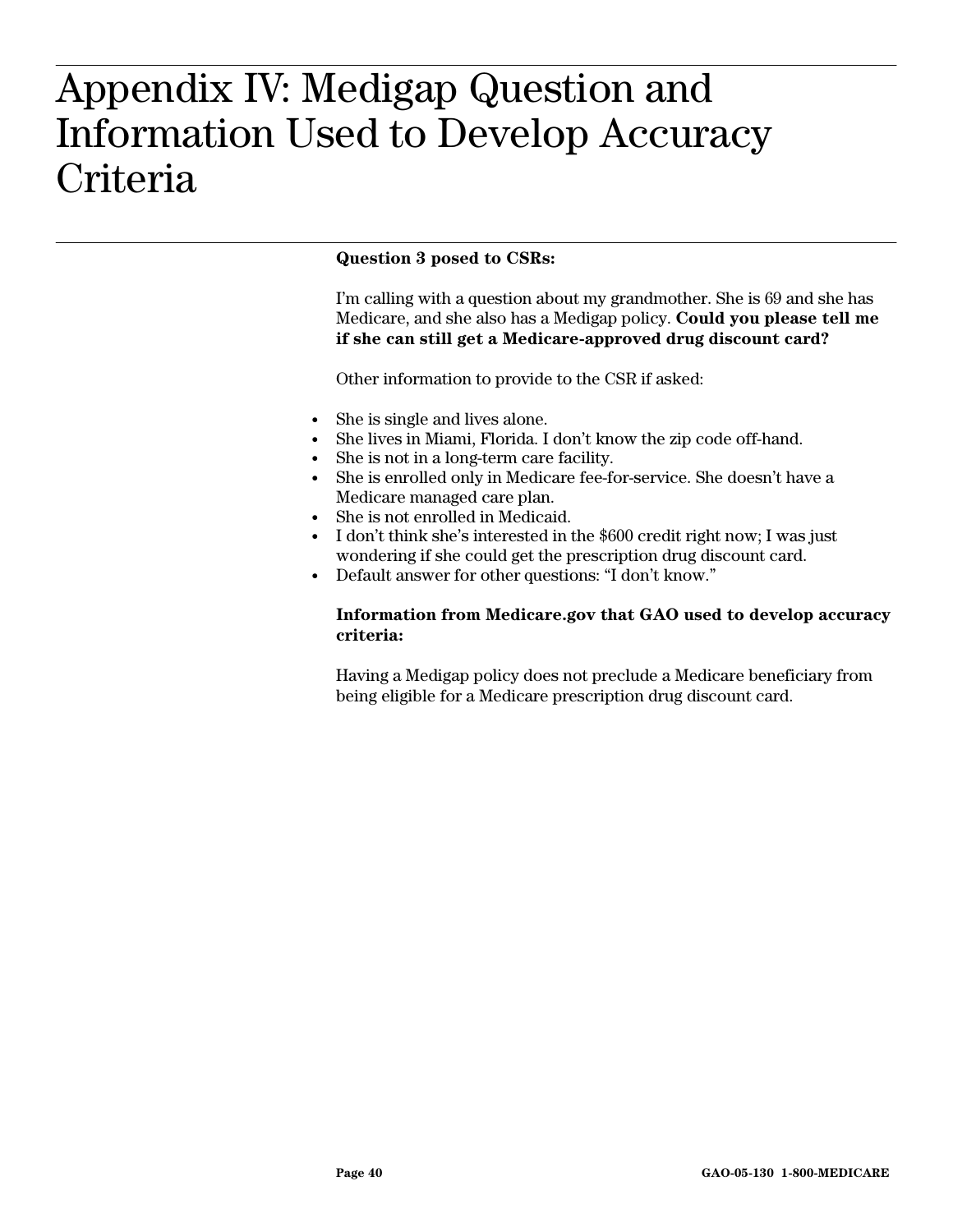## <span id="page-45-0"></span> $\frac{1}{2}$ **Wer wheelon Criteria**  Appendix V: Power Wheelchair Question and Information Used to Develop Accuracy **Criteria**

For question 4 about power wheelchairs, we provided the CSRs with one of four different city and state combinations, as shown below. The four city and state combinations were randomly assigned to different power wheelchair calls. We did this to ensure that if our call was transferred to one of the four claims administrator contractors that administer Medicare's durable medical equipment claims—including power wheelchair claims—we were not biasing our results toward any particular claims administrator.

#### **Question 4 posed to CSRs:**

My father is having trouble getting around. He has a hard time walking and doesn't have much upper body strength. **Could you please tell me if Medicare will pay for a power wheelchair for him?**

Other information to provide to the CSR if asked:

- He is enrolled in Medicare, both parts A and B.
- He lives in *[select one, based on random assignment]:*
- Philadelphia, Pennsylvania. His zip code is 19105.
	- Detroit, Michigan. His zip code is 48209.
	- Pensacola, Florida. His zip code is 32516.
	- Scottsdale, Arizona. His zip code is 85262.
- His doctor has suggested he get a power wheelchair to improve his mobility.
- He doesn't have enough strength to use a manual wheelchair.
- He lives alone and is not married.
- Default answer for other questions: "I don't know."

#### **Information from Medicare.gov that GAO used to develop accuracy criteria:**

Power wheelchairs and/or scooters are covered if they are medically necessary based on Medicare's criteria for coverage. In order for Medicare to cover a power wheelchair/scooter, the beneficiary's doctor must providea prescription or certificate of medical necessity<sup>1</sup> that states that he needs it because of his medical condition.

<span id="page-45-1"></span> $\frac{1}{1}$  ${}^{1}$ A certificate of medical necessity is a standardized form that physicians complete to indicate that an item is needed for medical reasons.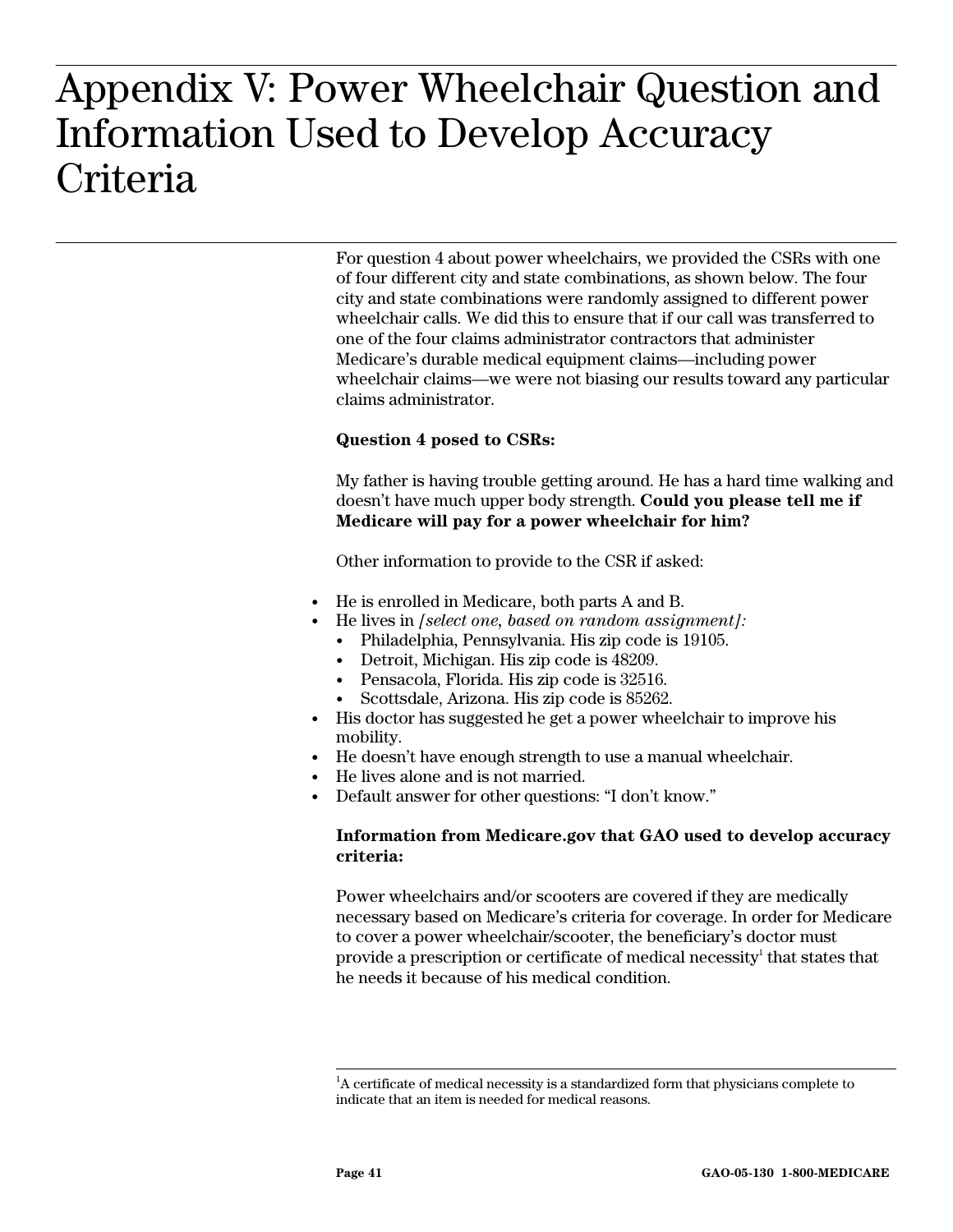If your father qualifies for coverage, Medicare will pay 80 percent of the Medicare-allowed amount.<sup>[2,](#page-46-0)[3](#page-46-1)</sup>

<span id="page-46-0"></span> $\frac{1}{2}$ <sup>2</sup>The Medicare.gov Web site notes that Medicare will pay 80 percent after the \$100.00 part B deductible is met, but we did not require CSRs to mention the deductible for our accuracy criteria.

<span id="page-46-1"></span> $3$ According to the HHS Office of the Inspector General, the median Medicare reimbursement for a purchased power wheelchair was \$5,297 in 2003.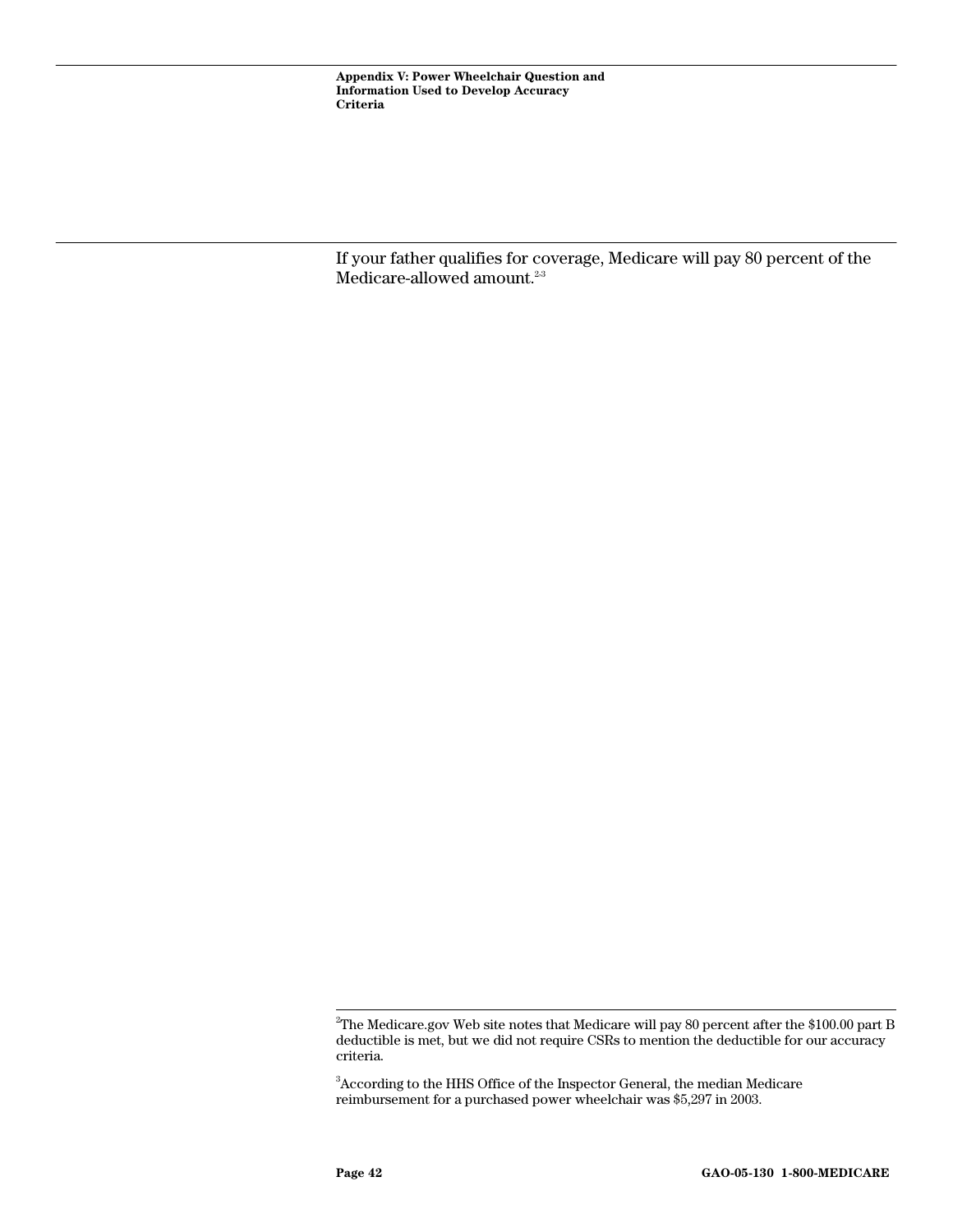## <span id="page-47-0"></span> $\mathbf{A}$ :  $\mathbf{A}$   $\mathbf{A}$   $\mathbf{A}$   $\mathbf{A}$   $\mathbf{A}$   $\mathbf{A}$   $\mathbf{A}$   $\mathbf{A}$   $\mathbf{A}$   $\mathbf{A}$   $\mathbf{A}$ **Information Used to Develop Accuracy Criteria**  Appendix VI: Medicare Part B Question and Information Used to Develop Accuracy **Criteria**

#### **Question 5 posed to CSRs:**

#### **Should my husband sign up for part B if I am still working and we have health insurance coverage from my employer?**

Other information to provide to the CSR if asked:

- My husband is about to turn 65 next January.
- If asked whether working for a large or small employer: I work for the federal government.
- I have full medical coverage, including dental and vision.
- My husband is fully covered under my insurance plan.
- Neither of us is disabled.
- The city/zip code information that corresponds with the location of the caller.
- Default answer for other questions: "I don't know."

#### **Information from Medicare.gov that GAO used to develop accuracy criteria:**

Your husband might want to wait to sign up for part B, because he would have to pay the monthly part B premium and the benefits may be of limited value as long as the group health plan [spouse's insurance] is the primary payer. You could save on monthly premiums by waiting to sign up.

If your husband doesn't sign up for part B when first eligible because he has group health coverage through an employer, he can sign up for Medicare part B during a special enrollment period. This can be anytime he is still covered by the employer's group health plan or during the 8 months following the month when either the coverage or the employment ends—whichever is first.

Most people who sign up for Medicare part B benefits during a special enrollment period do not pay higher premiums.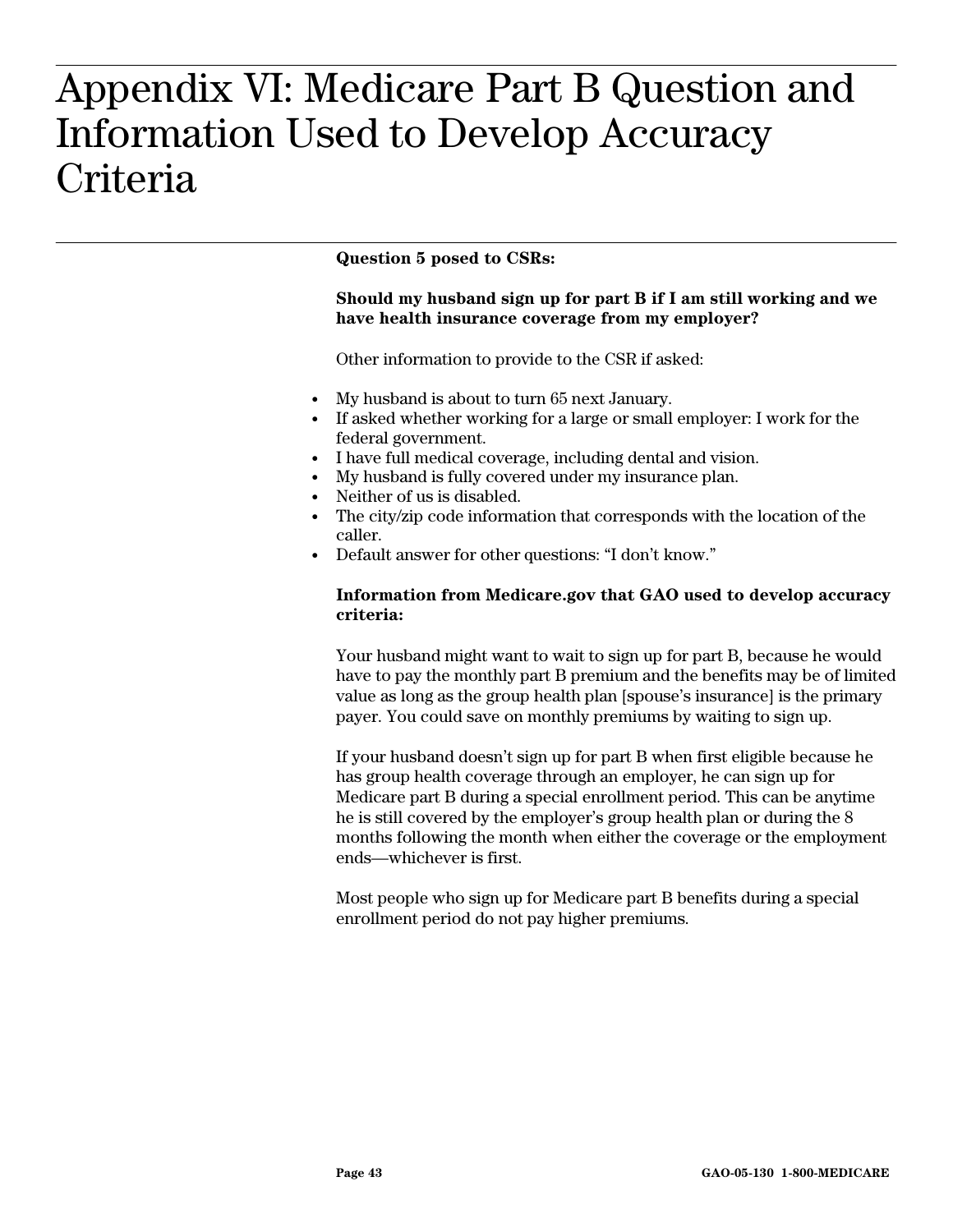## <span id="page-48-0"></span>**A Information Used to Develop Accuracy Criteria**  Appendix VII: Eye Glasses/Exam Question and Information Used to Develop Accuracy **Criteria**

#### **Question 6 posed to CSRs:**

My mother is 66 and is enrolled in Medicare. She has been complaining lately that she is having trouble reading the paper and thinks she may need new eyeglasses. **Will Medicare pay for an eye exam and a new pair of eyeglasses if her prescription has changed?**

Other information to provide to the CSR if asked:

- The city/zip code information that corresponds with the location of the caller.
- She is not married.
- She is enrolled in Medicare fee-for-service only.
- I do not know the name of the county she lives in.
- Default answer for other questions: "I don't know."

#### **Information from Medicare.gov that GAO used to develop accuracy criteria:**

Medicare does not pay for *routine* eye exams, eyeglasses, or contact lenses. The beneficiary must pay 100 percent of these services.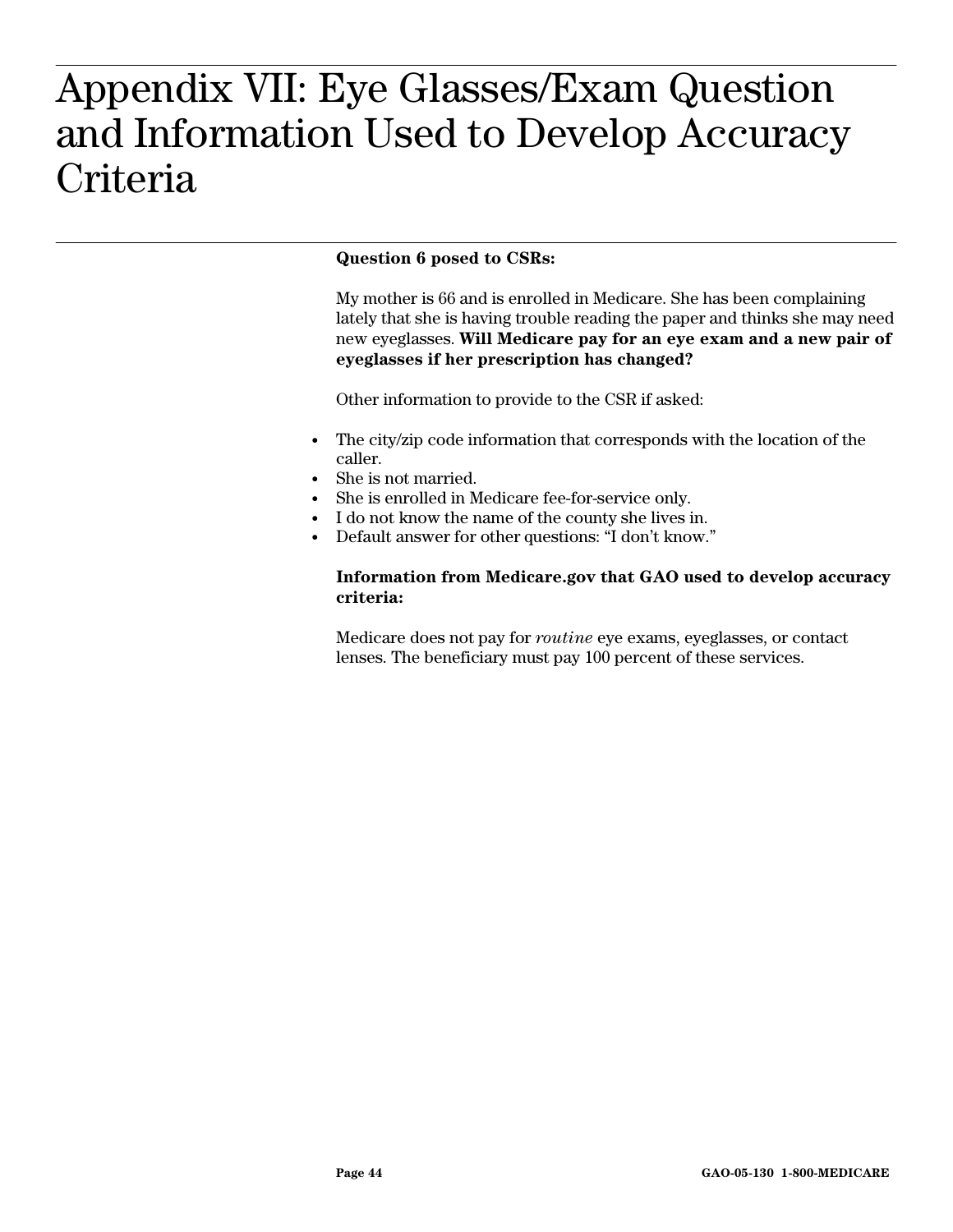## <span id="page-49-0"></span>**Appendix VIII: Agency Comments**  Appendix VIII: Agency Comments

DEPARTMENT OF HEALTH & HUMAN SERVICES Centers for Medicare & Medicaid Servic Administrator Washington, DC 20201 NOV 3 0 2004 TO: Leslie G. Aronovitz Director, Health Care - Program Administration and Integrity Issues Government Accountability Office Nad *Vl*uGA FROM: Mark B. McClellan, M.D., Ph.D. Administrator Government Accountability Office (GAO) Draft Report: MEDICARE: Accuracy SUBJECT: of Response from the 1-800-MEDICARE Help Line Should Be Improved,  $(GAO-05-130)$ The Centers for Medicare & Medicaid Services (CMS) thanks GAO for it's analysis and recommendations to help improve 1-800-MEDICARE. We concur with the recommendations and have taken steps to implement further improvements. We appreciate the work GAO has done and hope that we will be able to benefit from more of their specific work products in developing our improvement strategies. In addition to the recommendations, we are asking for additional information from GAO (see Attachment A). We hope GAO will provide us with the information we have discussed with GAO regarding the findings on disconnected calls, so we can determine if these are, as we suspect, the result of telephone network problems. While we concur fully with the goals specified by GAO, we also want to stress some basic points related to their work and findings. The 1-800-MEDICARE has experienced astounding growth since it was first launched at the end of 1998. In 2000, the first full calendar year of nationwide operations, the call center received 3.6 million calls asking about Medicare benefits, and health plan information and coverage, handled by approximately 300 customer service representatives (CSRs). In four short years, CMS has expanded the service to be available 24 hours a day, 7 days a week, added 3,000 CSRs, provided additional training on such important topics as choosing a nursing home, long-term care, and choosing a drug discount card. We were faced with an unprecedented volume of calls about a new part of the Medicare program that required new training efforts and many new CSRs, and we believe we responded as well as we reasonably could given the unique and demanding circumstances. During the month of May 2004 alone, 1-800-MEDICARE received 3.8 million calls as a result of the overwhelming interest in the Prescription Drug Discount Card. The Prescription Drug Discount Card and the subsequent drug benefit, which takes effect January 2006, are historic improvements to the Medicare program. We are continually making improvements to the services provided through 1-800-MEDICARE and were already implementing steps to make enhancements prior to the GAO study. The GAO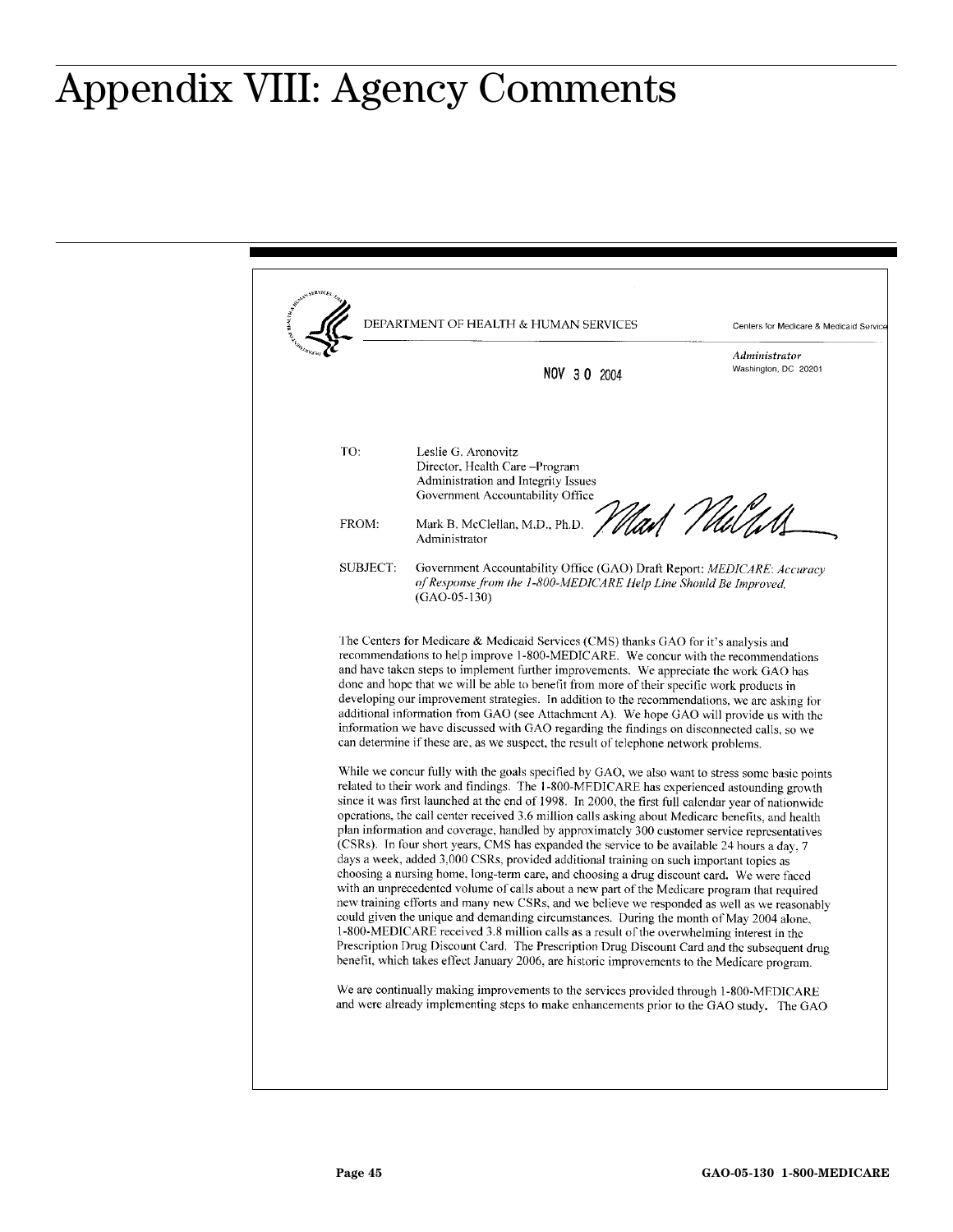| Page 2 – Leslie G. Aronovitz                                                                                                                                                                                                                                                                                                                                                                                                                                                                                                                                                                                                                                                                                                                                                                                                                                                                                                                                                                                                                                                                                                                                                                                                                                                                                 |
|--------------------------------------------------------------------------------------------------------------------------------------------------------------------------------------------------------------------------------------------------------------------------------------------------------------------------------------------------------------------------------------------------------------------------------------------------------------------------------------------------------------------------------------------------------------------------------------------------------------------------------------------------------------------------------------------------------------------------------------------------------------------------------------------------------------------------------------------------------------------------------------------------------------------------------------------------------------------------------------------------------------------------------------------------------------------------------------------------------------------------------------------------------------------------------------------------------------------------------------------------------------------------------------------------------------|
| findings complement the work we are doing to reduce the number of agent transfers and ensure<br>that callers reach the CSR who can help them with their Medicare question. While 1-800-<br>MEDICARE is open 24 hours a day, 7 days a week, the claims contractors are not, and we have<br>addressed the problem of calls being routed to offices that are closed. In addition, we are<br>currently reassessing various elements of our testing requirements and training protocol.                                                                                                                                                                                                                                                                                                                                                                                                                                                                                                                                                                                                                                                                                                                                                                                                                           |
| We are concerned about GAO's criteria for designating answers as "inaccurate," particularly<br>because they consider an "incomplete" answer to be inaccurate. We train our CSRs to be<br>attentive to the caller's needs and tailor the response to the caller's specific inquiry, as well as,<br>the caller's interest and understanding level.                                                                                                                                                                                                                                                                                                                                                                                                                                                                                                                                                                                                                                                                                                                                                                                                                                                                                                                                                             |
| We have structured our responses to make these key points, and we have provided further details<br>regarding the GAO report below. It is important to provide some additional general background<br>information that we believe is relevant to the study. This supplementary information provides<br>valuable information that will help the readers of the report understand some of the broader<br>circumstances that contributed to the findings. We then respond specifically to each of the four<br>findings in the order they have been presented by the GAO. For ease of review, our response to<br>each finding will address four distinct subject areas:                                                                                                                                                                                                                                                                                                                                                                                                                                                                                                                                                                                                                                            |
| 1. Our concurrence or non-concurrence with the finding;<br>2. Additional information that we believe is pertinent in understanding why the specific<br>finding was identified:<br>3. Questions and/or concerns we have with the methodology used in the study including<br>terminology issues, the need for additional information, etc.; and<br>4. The steps we are taking to implement the recommendations made including timeframes<br>where appropriate.                                                                                                                                                                                                                                                                                                                                                                                                                                                                                                                                                                                                                                                                                                                                                                                                                                                 |
| <b>Background Information</b>                                                                                                                                                                                                                                                                                                                                                                                                                                                                                                                                                                                                                                                                                                                                                                                                                                                                                                                                                                                                                                                                                                                                                                                                                                                                                |
| Based on our analysis of past call volumes and planned programmatic impacts to<br>1-800-MEDICARE, we anticipated and were staffing for an annual call volume of approximately<br>seven million calls in Fiscal Year 2004. The Medicare Prescription Drug, Improvement, and<br>Modernization Act of 2003 (MMA) and the news surrounding it caused the call volume to<br>increase exponentially. For the month of May 2004 alone, 1-800-MEDICARE received<br>approximately 3.8 million calls. In this single 30-day period, our call volume exceeded 50<br>percent of the call volume estimated for an entire year and it was not even during our regularly<br>busy Fall ad campaign. We were not prepared to handle the extreme increase in calls received as<br>a result of the legislation. To further illustrate the sheer explosion in call volume we<br>experienced, we were notified in early May by MCI, our telecommunications provider, that they<br>had to suspend delivery of calls because of concerns that the 1-800-MEDICARE calls traffic<br>would crash their entire voice network. To meet the unprecedented high call volume, CMS<br>rapidly worked to increase 1-800-MEDICARE capacity (both staffing and network<br>infrastructure) and improve the level of service provided to callers. |
| In response to this urgent and compelling need, we prepared a scope of work, negotiated a<br>contract, hired, trained, and installed the necessary infrastructure to immediately add 1,000                                                                                                                                                                                                                                                                                                                                                                                                                                                                                                                                                                                                                                                                                                                                                                                                                                                                                                                                                                                                                                                                                                                   |
|                                                                                                                                                                                                                                                                                                                                                                                                                                                                                                                                                                                                                                                                                                                                                                                                                                                                                                                                                                                                                                                                                                                                                                                                                                                                                                              |
|                                                                                                                                                                                                                                                                                                                                                                                                                                                                                                                                                                                                                                                                                                                                                                                                                                                                                                                                                                                                                                                                                                                                                                                                                                                                                                              |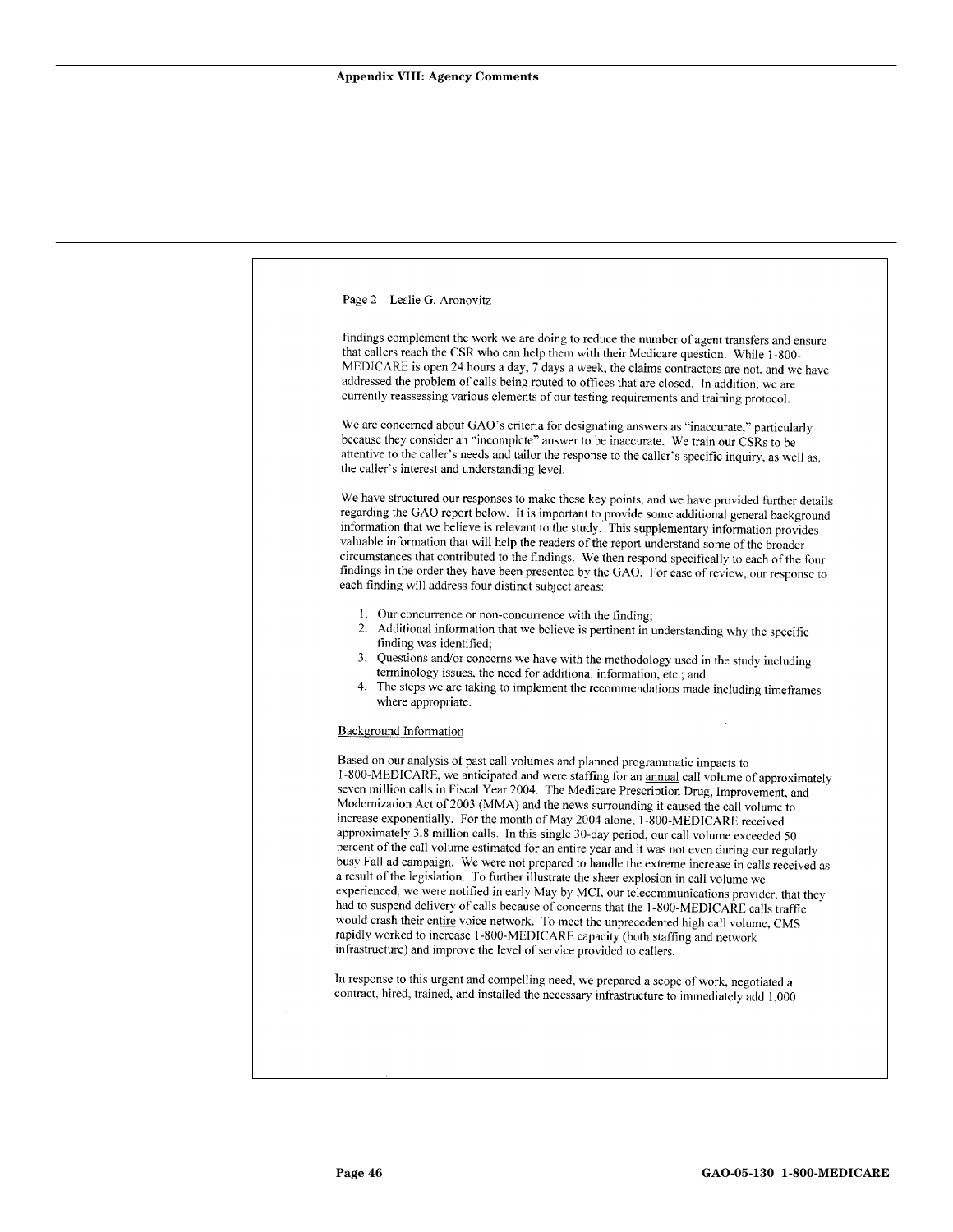| Page 3 – Leslie G. Aronovitz                                                                                                                                                                                                                                                                                                                                                                                                                                                                                                                                                                                                                                                                                                                                                                                                                                                                                                                                                                                                                                                                                                                                                                                                                                                                                                                                                                                                                                                                                                                         |
|------------------------------------------------------------------------------------------------------------------------------------------------------------------------------------------------------------------------------------------------------------------------------------------------------------------------------------------------------------------------------------------------------------------------------------------------------------------------------------------------------------------------------------------------------------------------------------------------------------------------------------------------------------------------------------------------------------------------------------------------------------------------------------------------------------------------------------------------------------------------------------------------------------------------------------------------------------------------------------------------------------------------------------------------------------------------------------------------------------------------------------------------------------------------------------------------------------------------------------------------------------------------------------------------------------------------------------------------------------------------------------------------------------------------------------------------------------------------------------------------------------------------------------------------------|
|                                                                                                                                                                                                                                                                                                                                                                                                                                                                                                                                                                                                                                                                                                                                                                                                                                                                                                                                                                                                                                                                                                                                                                                                                                                                                                                                                                                                                                                                                                                                                      |
| additional CSRs to the 1-800-MEDICARE team. This was all accomplished in approximately<br>15 business days. In addition, we aggressively worked with the existing 1-800-MEDICARE<br>contractor (Pearson GS) to recruit, hire, train, and place on the telephones additional CSRs and<br>network routing improvements to ensure we were doing everything possible to meet the needs of<br>our callers. To enable us to have more CSRs on the telephones faster, CMS implemented an<br>expedited training program that focused on the use of the Prescription Drug Assistance Program<br>(PDAP) tool, and responded to the top drug card questions with specific CSR groups. Callers<br>with questions that went beyond the scope of these basic topics were transferred to a more<br>experienced CSR for further assistance. This effort immediately raised our CSR workforce by<br>30 percent to 3,000 CSRs, which is now our baseline staffing level for ongoing operations.                                                                                                                                                                                                                                                                                                                                                                                                                                                                                                                                                                        |
| The purpose of this background section is to set the context of the call center environment in<br>which GAO was tasked to conduct a study. It is not our intention to justify less than top quality<br>service with circumstances that were outside of our control. It is our goal to help readers<br>understand that we were doing everything possible to react to unprecedented call volume and<br>some of the decisions we were making in the areas of staffing, training, content review, and<br>network enhancements were made while considering many factors, the first of which has always<br>been how we can get the best possible service to our callers under very difficult circumstances.                                                                                                                                                                                                                                                                                                                                                                                                                                                                                                                                                                                                                                                                                                                                                                                                                                                |
| <b>GAO Recommendation:</b>                                                                                                                                                                                                                                                                                                                                                                                                                                                                                                                                                                                                                                                                                                                                                                                                                                                                                                                                                                                                                                                                                                                                                                                                                                                                                                                                                                                                                                                                                                                           |
| Revise routing procedures and technology to ensure that calls are not transferred or referred to<br>claims administration contractors during non-business hours.                                                                                                                                                                                                                                                                                                                                                                                                                                                                                                                                                                                                                                                                                                                                                                                                                                                                                                                                                                                                                                                                                                                                                                                                                                                                                                                                                                                     |
| <b>CMS Response:</b>                                                                                                                                                                                                                                                                                                                                                                                                                                                                                                                                                                                                                                                                                                                                                                                                                                                                                                                                                                                                                                                                                                                                                                                                                                                                                                                                                                                                                                                                                                                                 |
| We concur with the recommendation.                                                                                                                                                                                                                                                                                                                                                                                                                                                                                                                                                                                                                                                                                                                                                                                                                                                                                                                                                                                                                                                                                                                                                                                                                                                                                                                                                                                                                                                                                                                   |
| <b>Relevant Information</b>                                                                                                                                                                                                                                                                                                                                                                                                                                                                                                                                                                                                                                                                                                                                                                                                                                                                                                                                                                                                                                                                                                                                                                                                                                                                                                                                                                                                                                                                                                                          |
| Enactment of the MMA in December 2003, resulted in the immediate legislative requirement to<br>consolidate each of the 97 individual contractor telephone numbers into a single number (1-800-<br>MEDICARE). It was always our goal as part of the Virtual Call Center Strategy (VCS) to<br>rebuild the beneficiary telephone network to allow for a single entry point that callers would use<br>to contact Medicare. The legislation that required the single 1-800 number was effective upon<br>enactment. The initial planning estimates for consolidating to a single 1-800 number indicated<br>that it would take between 12 to 18 months to consolidate the network. To respond to the<br>legislative requirements, we rebuilt the entire network and routing plans so that a single point of<br>entry could be routed to one of 97 different lines of business. We built and implemented the first<br>Medicare speech automated system to help callers more easily access the desired service. We<br>developed an extremely complex solution behind the scenes ensuring that each caller would,<br>after answering a few simple questions, be routed to the contractor best suited to answer the<br>caller's specific question. Due to the compressed timeframes, we were not able to implement all<br>aspects of the original plan. As a result, some calls were routed to contractor locations after their<br>normal hours of operation. In this situation, a message was played indicating that the contractor<br>was closed for the day. |
|                                                                                                                                                                                                                                                                                                                                                                                                                                                                                                                                                                                                                                                                                                                                                                                                                                                                                                                                                                                                                                                                                                                                                                                                                                                                                                                                                                                                                                                                                                                                                      |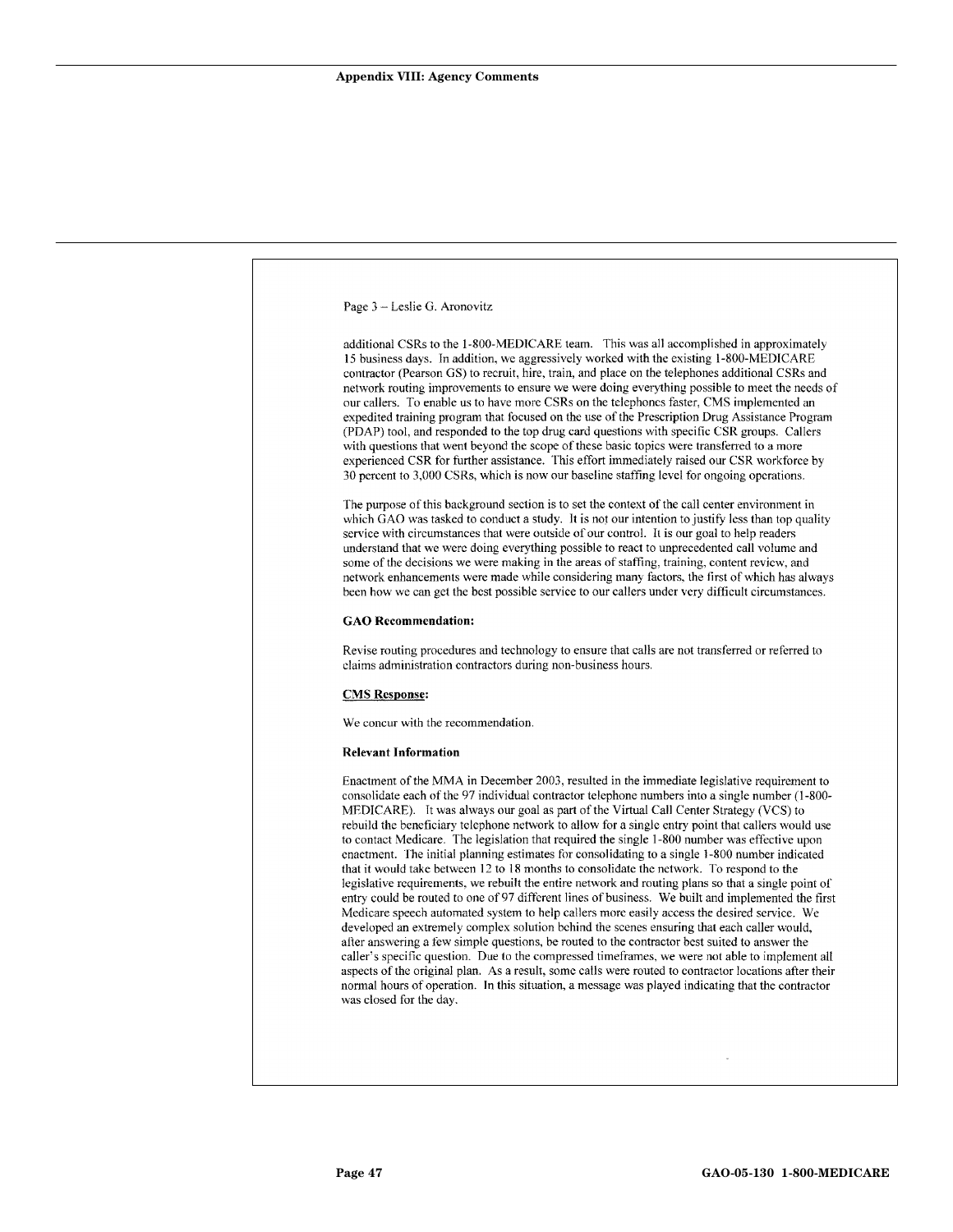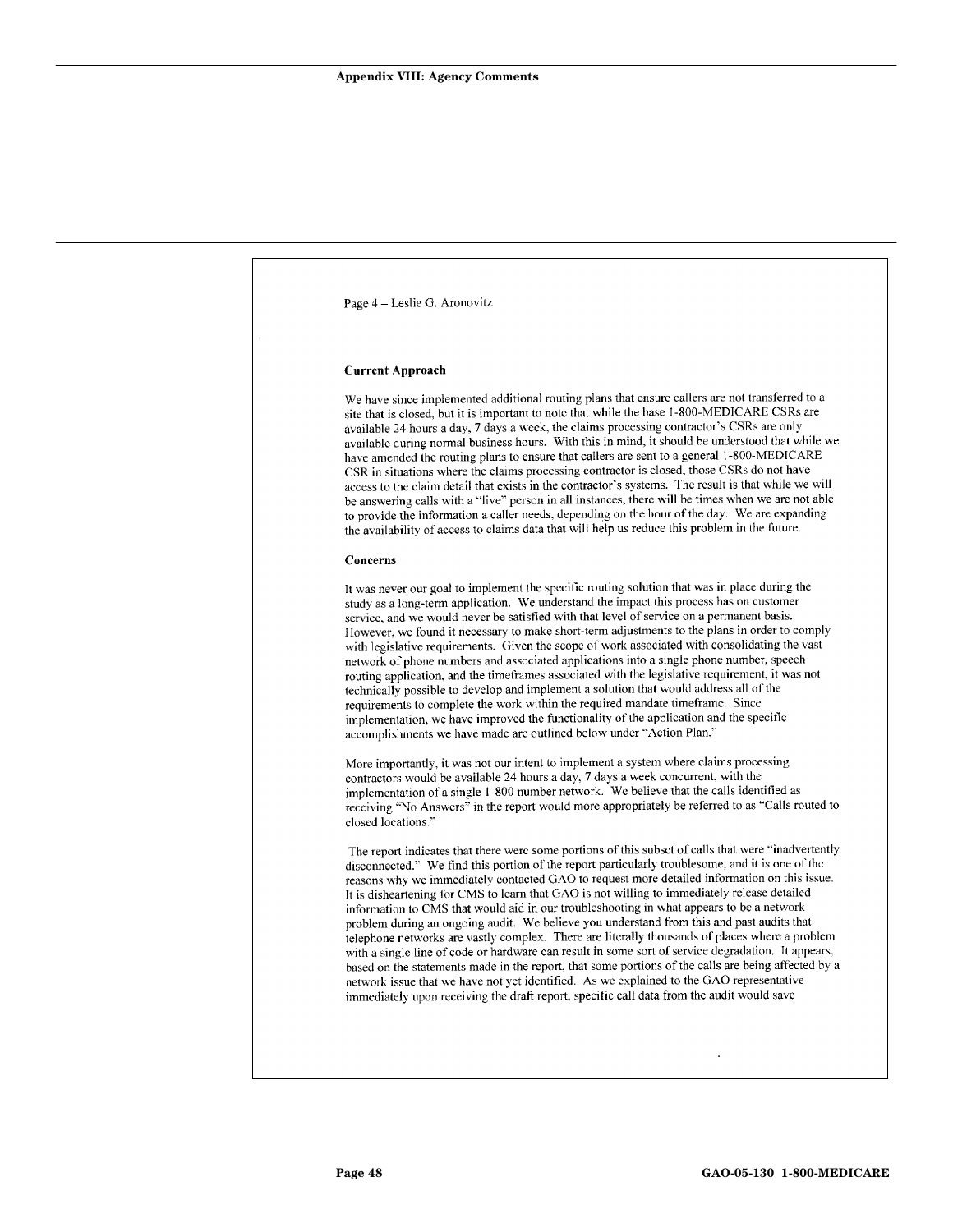| Page 5 - Leslie G. Aronovitz                                                                                                                                                                                                                                                                                                                                                                                                                                                                                                                                                                                                                                                                     |  |
|--------------------------------------------------------------------------------------------------------------------------------------------------------------------------------------------------------------------------------------------------------------------------------------------------------------------------------------------------------------------------------------------------------------------------------------------------------------------------------------------------------------------------------------------------------------------------------------------------------------------------------------------------------------------------------------------------|--|
| extensive CMS staff resources and valuable time locating the problem independent of having<br>your data. More importantly, it would allow CMS to respond more quickly with a solution, thus,<br>reducing the number of callers who will now continue to have some percentage of calls<br>"inadvertently disconnected." It is our sincere request that you provide us with the crucial<br>information upon final completion of your report.                                                                                                                                                                                                                                                       |  |
| <b>Action Plan</b>                                                                                                                                                                                                                                                                                                                                                                                                                                                                                                                                                                                                                                                                               |  |
| We have deployed an Advanced Routing Database in the speech application that reviews the<br>hours of operations for each of the 97 claims call centers that are now connected to<br>1-800-MEDICARE. The database checks to make sure that the call center is open before calls<br>are routed to one of the claims call centers. If the call center is closed for any reason, the call<br>will be routed to one of the general Medicare CSRs, and the CSR will try to assist the caller with<br>general information or instruct the caller to call back during business hours when the claims<br>system is available.                                                                             |  |
| We have developed new information tools for the general Medicare CSRs to use which makes it<br>easy for them to find the correct Medicare claims center for their caller and its correct hours of<br>operation, prior to transferring the call.                                                                                                                                                                                                                                                                                                                                                                                                                                                  |  |
| We have implemented weekly business and technical process meetings with each of the call<br>centers (both general and claims) to improve process and technologies. As a part of these<br>meetings, the need for all CSR refresher training is identified and scheduled. We have built<br>fails afe software into the transfer technology that will not allow the CSR to drop the caller into<br>closed or invalid call center's queues. If the queue cannot accept the call when the CSR transfers<br>it, the network forces the call back to the transferring CSR. This software helps to prevent CSRs<br>from "dropping" calls and keeps the caller from getting lost in the transfer process. |  |
| <b>GAO</b> Recommendation:                                                                                                                                                                                                                                                                                                                                                                                                                                                                                                                                                                                                                                                                       |  |
| Assess the current scripts for the most commonly asked questions to ensure that they are<br>understandable to CSRs and potential callers and if not, revise them as needed and pretest new<br>and revised scripts to ensure that CSRs can effectively use them to accurately answer callers'<br>questions.                                                                                                                                                                                                                                                                                                                                                                                       |  |
| <b>CMS</b> Response:                                                                                                                                                                                                                                                                                                                                                                                                                                                                                                                                                                                                                                                                             |  |
| We concur with the recommendation.                                                                                                                                                                                                                                                                                                                                                                                                                                                                                                                                                                                                                                                               |  |
| <b>Relevant Information</b>                                                                                                                                                                                                                                                                                                                                                                                                                                                                                                                                                                                                                                                                      |  |
| We are always interested in improving the way we develop and implement scripts in the Desktop<br>application. However, it is inaccurate, as the report implies, to say that there is no testing of the<br>scripts used by 1-800-MEDICARE CSRs. We based the majority of our scripts on content that<br>has been consumer tested in the development of Medicare publications. In addition, we hold<br>regular focus groups to identify ways to explain concepts to beneficiaries in our static                                                                                                                                                                                                    |  |
|                                                                                                                                                                                                                                                                                                                                                                                                                                                                                                                                                                                                                                                                                                  |  |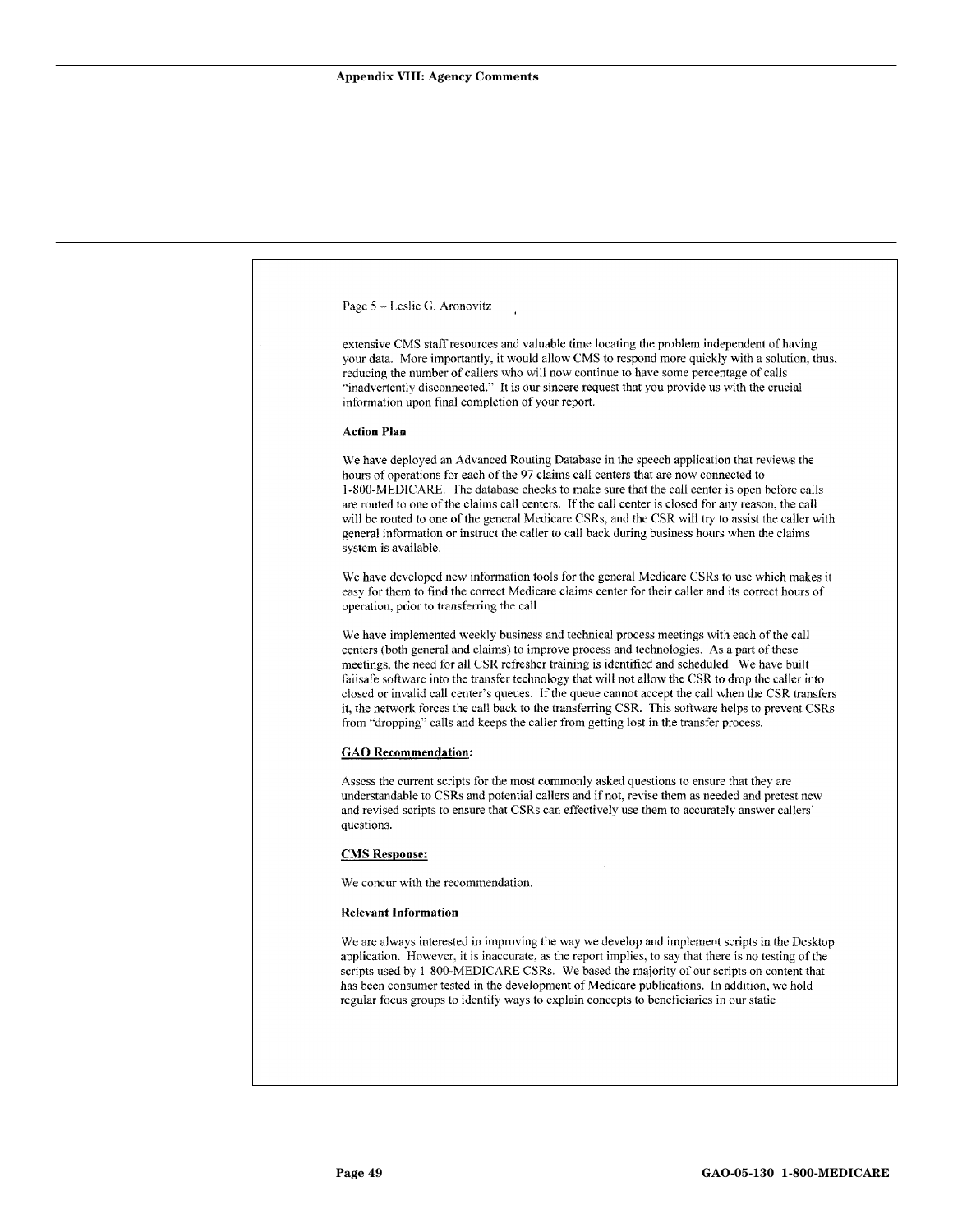| publications, as well as our communication messages. We often incorporate that language into<br>scripts; thus, there has been some degree of beneficiary testing.<br>It is also true that 1-800-MEDICARE is the front-line of our customer service process and, as<br>such, it is the very first place people go when "hot topics" need to be addressed. Scripts are<br>often developed to address urgent or emergent issues, and there are situations where sufficient<br>time to fully pre-test/focus tests does not exist.<br>Concerns<br>No concerns identified.<br><b>Action Plan</b><br>We will continue our focused feedback sessions with CSRs that center on pre-testing scripts.<br>CSRs participate in content workgroups to develop the MMA scripts and job aids. |  |
|-------------------------------------------------------------------------------------------------------------------------------------------------------------------------------------------------------------------------------------------------------------------------------------------------------------------------------------------------------------------------------------------------------------------------------------------------------------------------------------------------------------------------------------------------------------------------------------------------------------------------------------------------------------------------------------------------------------------------------------------------------------------------------|--|
|                                                                                                                                                                                                                                                                                                                                                                                                                                                                                                                                                                                                                                                                                                                                                                               |  |
|                                                                                                                                                                                                                                                                                                                                                                                                                                                                                                                                                                                                                                                                                                                                                                               |  |
|                                                                                                                                                                                                                                                                                                                                                                                                                                                                                                                                                                                                                                                                                                                                                                               |  |
|                                                                                                                                                                                                                                                                                                                                                                                                                                                                                                                                                                                                                                                                                                                                                                               |  |
|                                                                                                                                                                                                                                                                                                                                                                                                                                                                                                                                                                                                                                                                                                                                                                               |  |
|                                                                                                                                                                                                                                                                                                                                                                                                                                                                                                                                                                                                                                                                                                                                                                               |  |
| We continue to hold weekly meetings with the call centers to discuss how to make the scripts<br>more user-friendly, complete, understandable, and comprehensive.                                                                                                                                                                                                                                                                                                                                                                                                                                                                                                                                                                                                              |  |
| Additionally, we have a desktop tool that allows CSRs to make recommended changes to scripts.<br>This feedback is usually the result of caller feedback indicating the script is confusing, not<br>helpful, etc. CSR feedback is compiled weekly and the content is shared with CMS staff, call<br>center management, the learning and development team, as well as other 1-800-MEDICARE<br>functional areas. CSR feedback is reviewed as part of the weekly meetings to determine call<br>trends, the need for additional scripts or script modifications, identify training opportunities, and<br>assist with overall continuous improvement at 1-800-MEDICARE.                                                                                                             |  |
| Based on feedback received, we are considering the implementation of an editorial board that<br>would review words and phases to make recommendations such as changing "trunk strength" to<br>"upper body strength."                                                                                                                                                                                                                                                                                                                                                                                                                                                                                                                                                          |  |
| <b>GAO</b> Recommendation:                                                                                                                                                                                                                                                                                                                                                                                                                                                                                                                                                                                                                                                                                                                                                    |  |
| Enhance testing of CSR's skills in accurately answering the most commonly asked questions<br>using scripts and, if needed, provide additional training to improve the accuracy and<br>completeness of their responses.                                                                                                                                                                                                                                                                                                                                                                                                                                                                                                                                                        |  |
| <b>CMS</b> Response:                                                                                                                                                                                                                                                                                                                                                                                                                                                                                                                                                                                                                                                                                                                                                          |  |
| We concur with the recommendation presented.                                                                                                                                                                                                                                                                                                                                                                                                                                                                                                                                                                                                                                                                                                                                  |  |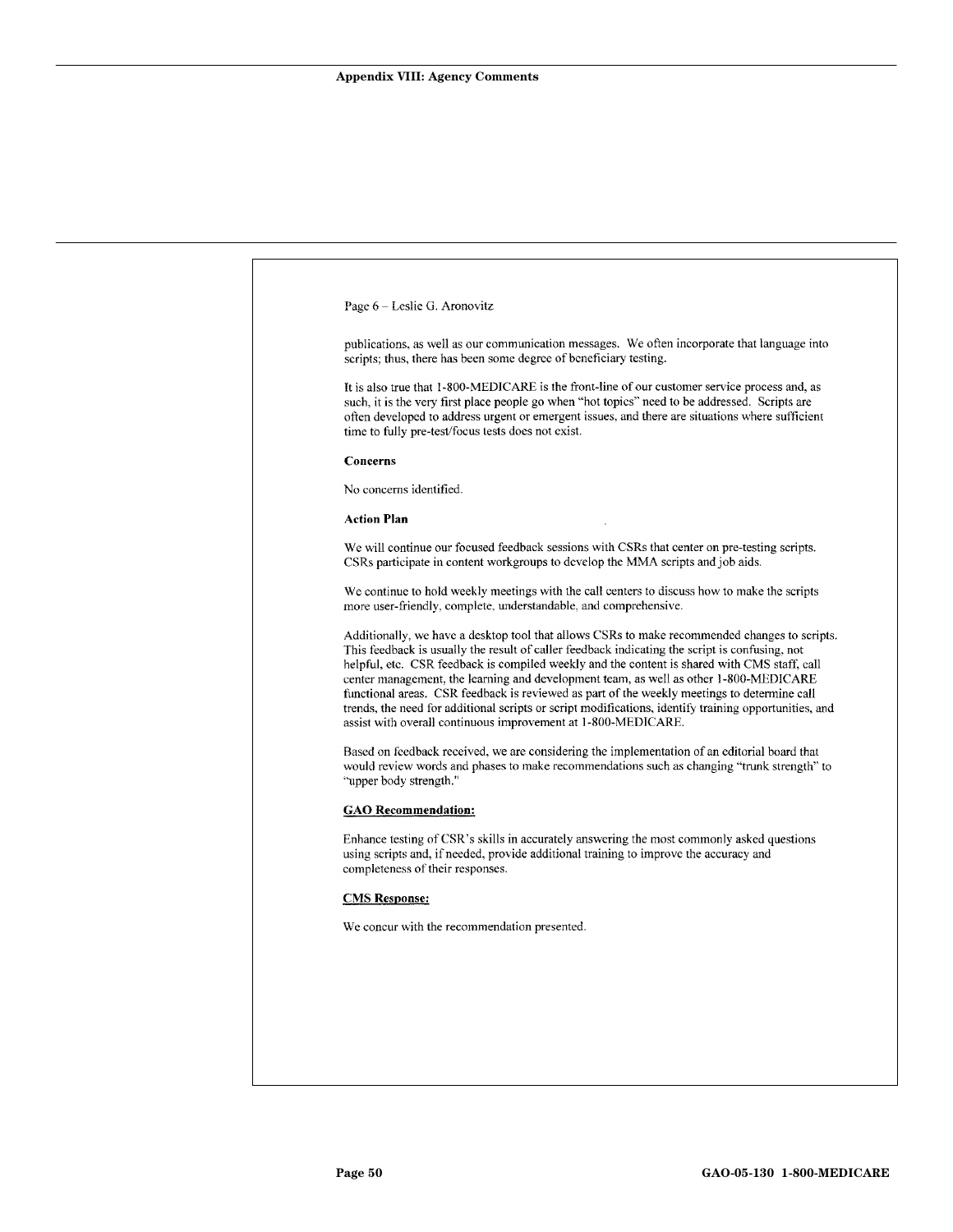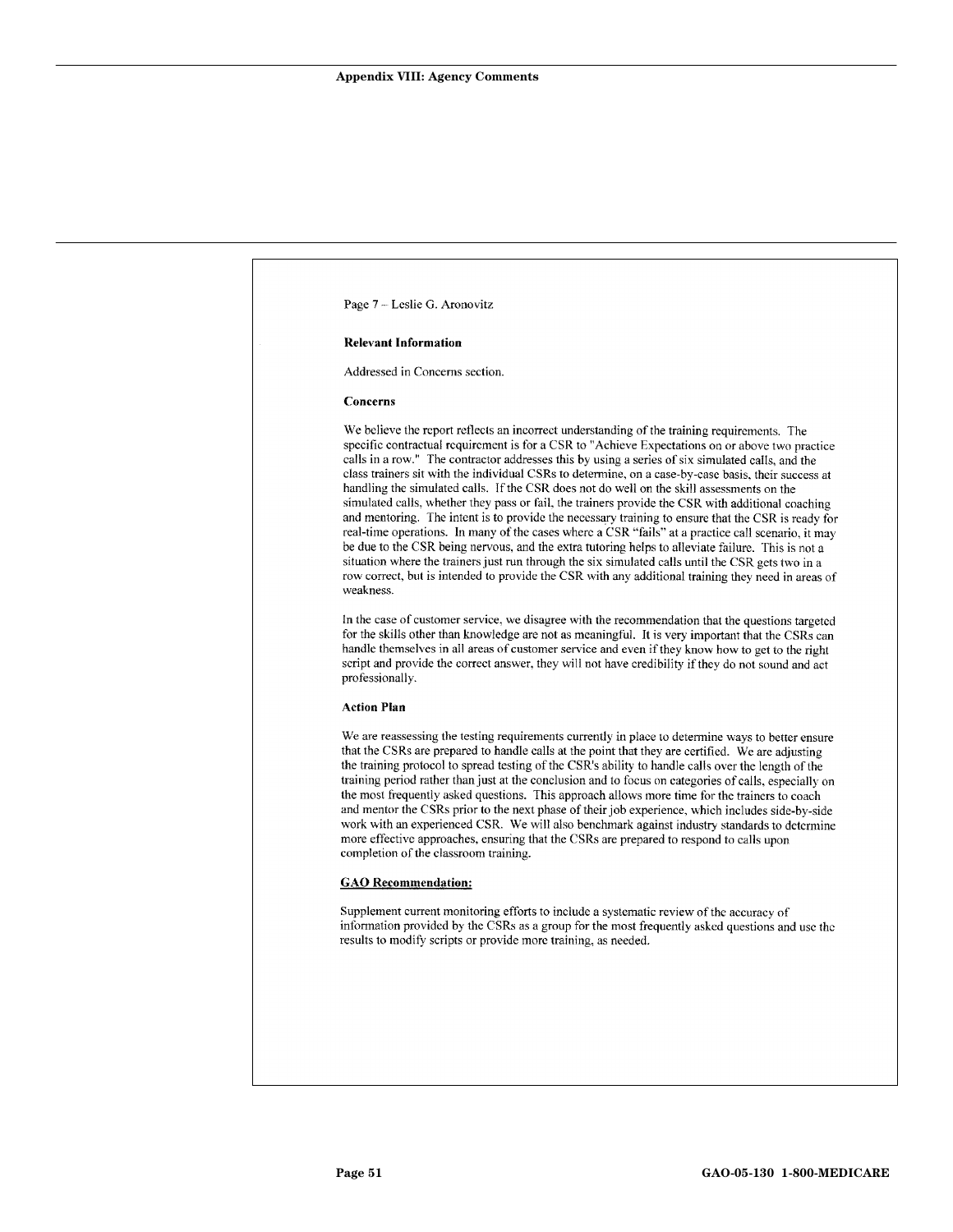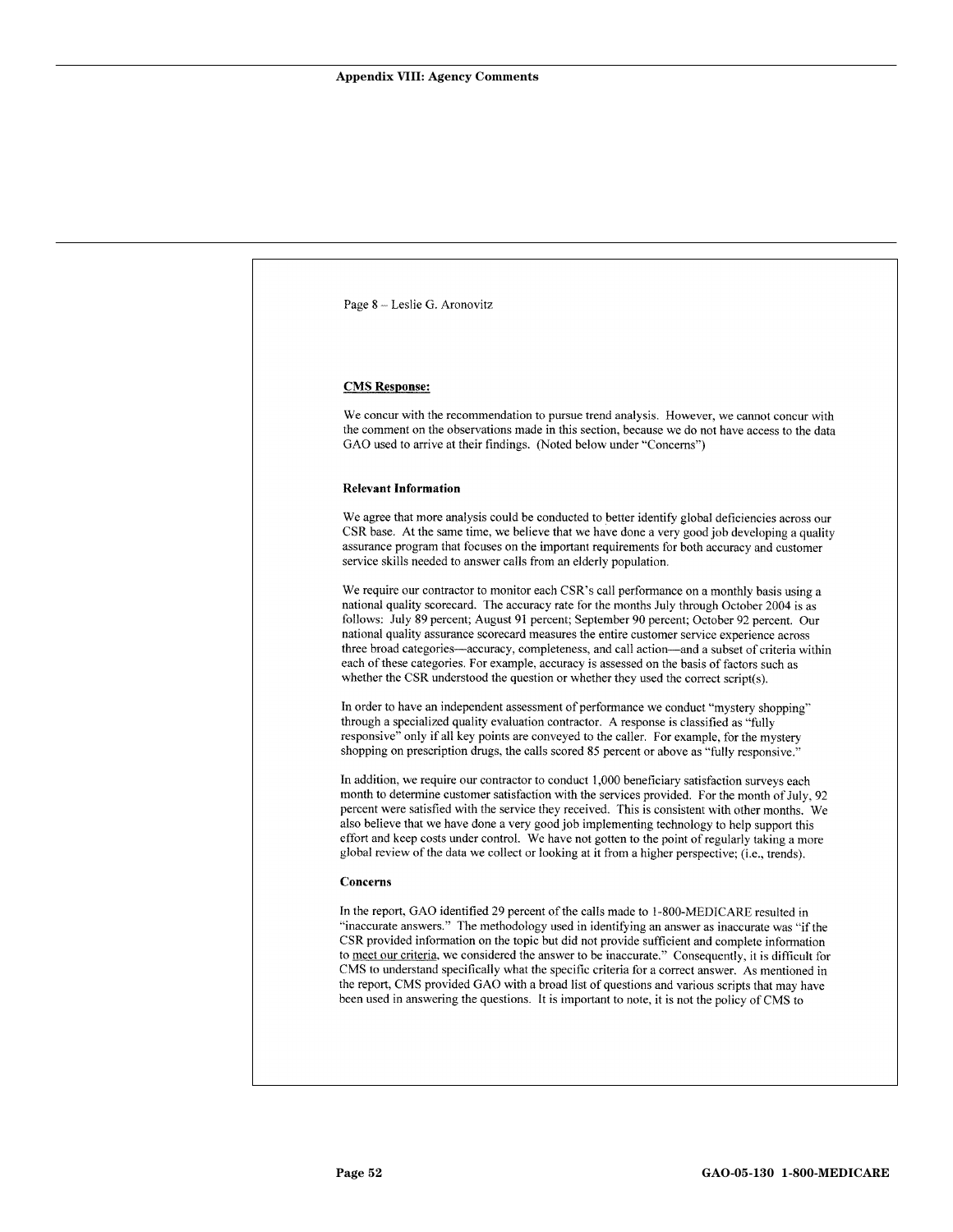| Page 9 - Leslie G. Aronovitz                                                                                                                                                                                                                                                                                                                                                                                                                                                                                                                                                                                                                                                                                        |
|---------------------------------------------------------------------------------------------------------------------------------------------------------------------------------------------------------------------------------------------------------------------------------------------------------------------------------------------------------------------------------------------------------------------------------------------------------------------------------------------------------------------------------------------------------------------------------------------------------------------------------------------------------------------------------------------------------------------|
| require all related scripts to be read to a caller, nor is it CMS policy to require the entire text of<br>any single script to be read. CSRs are instructed to read only those portions of the scripts that<br>pertain to the callers' specific inquiry. Furthermore, there are judgment decisions the CSRs must<br>make with regard to how much information the caller really needs and their level of interest and                                                                                                                                                                                                                                                                                                |
| understanding. In addition, CMS requires the CSRs to remain objective and to not provide<br>opinions to the callers. Based on the information provided in the draft report it is not possible<br>for CMS to identify what portion of the responses deemed "inaccurate" by GAO. We hope to<br>receive call details and specific measurement criteria from the list of calls made to further<br>investigate this issue. Additionally, we question the GAO's use of the word "inaccurate" and<br>"incomplete" answers to classify a grouping of responses. We do not consider an "incomplete"<br>answer to be an "inaccurate" answer. Again, we thank you for the opportunity to review and<br>comment on this report. |
| <b>Action Plan</b>                                                                                                                                                                                                                                                                                                                                                                                                                                                                                                                                                                                                                                                                                                  |
| CMS has deployed trained staff to monitor CSR calls themselves and provide recommendations<br>on changes and improvements for content. We have implemented ongoing analysis of trending<br>reports from all monitoring sources to ensure that issues are identified and changes made as a<br>result of the findings of these groups.                                                                                                                                                                                                                                                                                                                                                                                |
| We appreciate the feedback provided and we will implement a plan that ensures that results of<br>our Quality Assurance (QA) activities are trended and that we have a process in place that takes<br>the results of that trending to the next step. Each month we will focus efforts on a specific<br>Frequently Asked Questions activity based on QA findings from our other measures. This will<br>enable us to better ensure that the CSRs handling these questions, which make up a large<br>majority of the issues our callers want to discuss, can do so more accurately and effectively.                                                                                                                     |
| Attachment                                                                                                                                                                                                                                                                                                                                                                                                                                                                                                                                                                                                                                                                                                          |
|                                                                                                                                                                                                                                                                                                                                                                                                                                                                                                                                                                                                                                                                                                                     |
|                                                                                                                                                                                                                                                                                                                                                                                                                                                                                                                                                                                                                                                                                                                     |
|                                                                                                                                                                                                                                                                                                                                                                                                                                                                                                                                                                                                                                                                                                                     |
|                                                                                                                                                                                                                                                                                                                                                                                                                                                                                                                                                                                                                                                                                                                     |
|                                                                                                                                                                                                                                                                                                                                                                                                                                                                                                                                                                                                                                                                                                                     |
|                                                                                                                                                                                                                                                                                                                                                                                                                                                                                                                                                                                                                                                                                                                     |
|                                                                                                                                                                                                                                                                                                                                                                                                                                                                                                                                                                                                                                                                                                                     |
|                                                                                                                                                                                                                                                                                                                                                                                                                                                                                                                                                                                                                                                                                                                     |
|                                                                                                                                                                                                                                                                                                                                                                                                                                                                                                                                                                                                                                                                                                                     |
|                                                                                                                                                                                                                                                                                                                                                                                                                                                                                                                                                                                                                                                                                                                     |
|                                                                                                                                                                                                                                                                                                                                                                                                                                                                                                                                                                                                                                                                                                                     |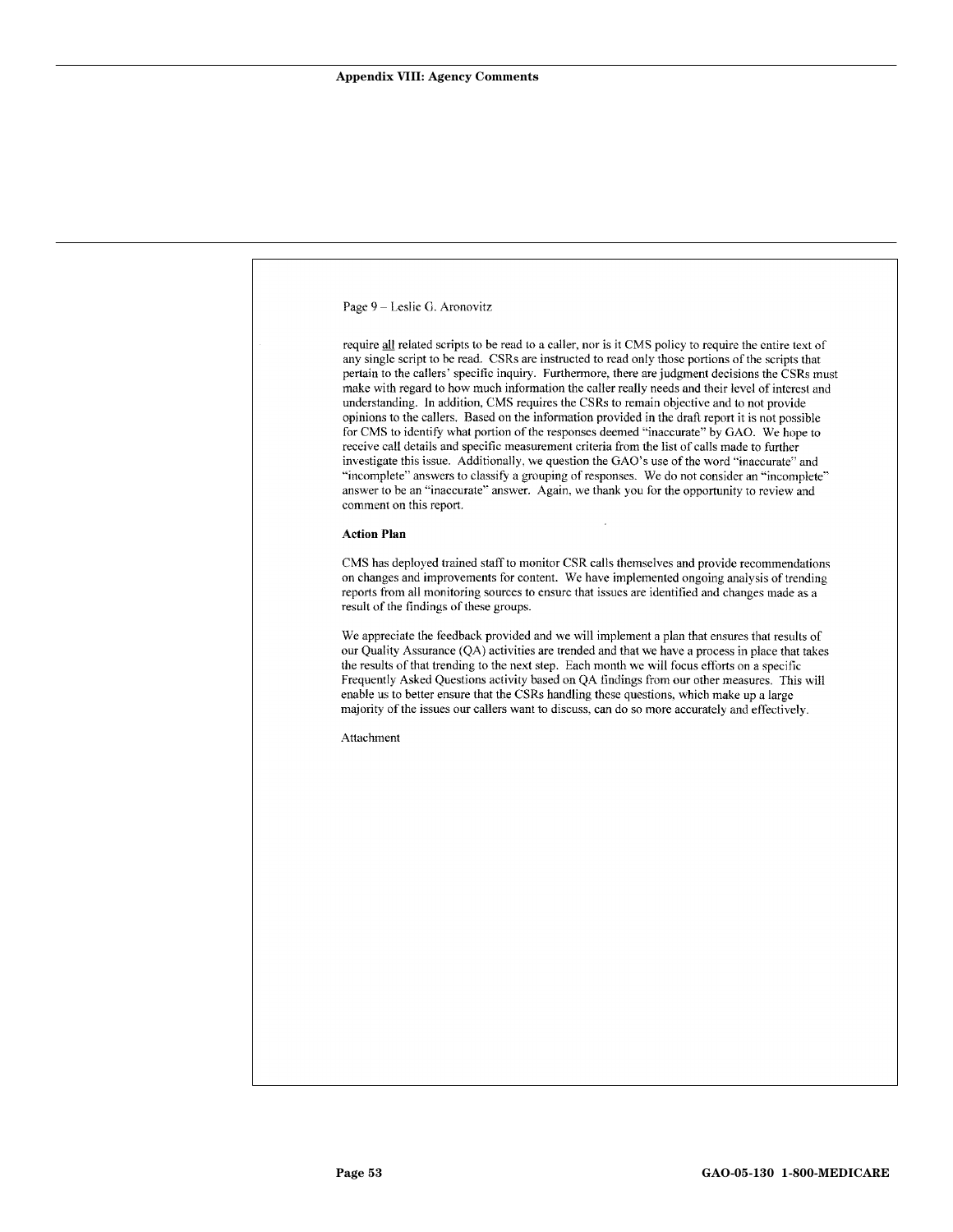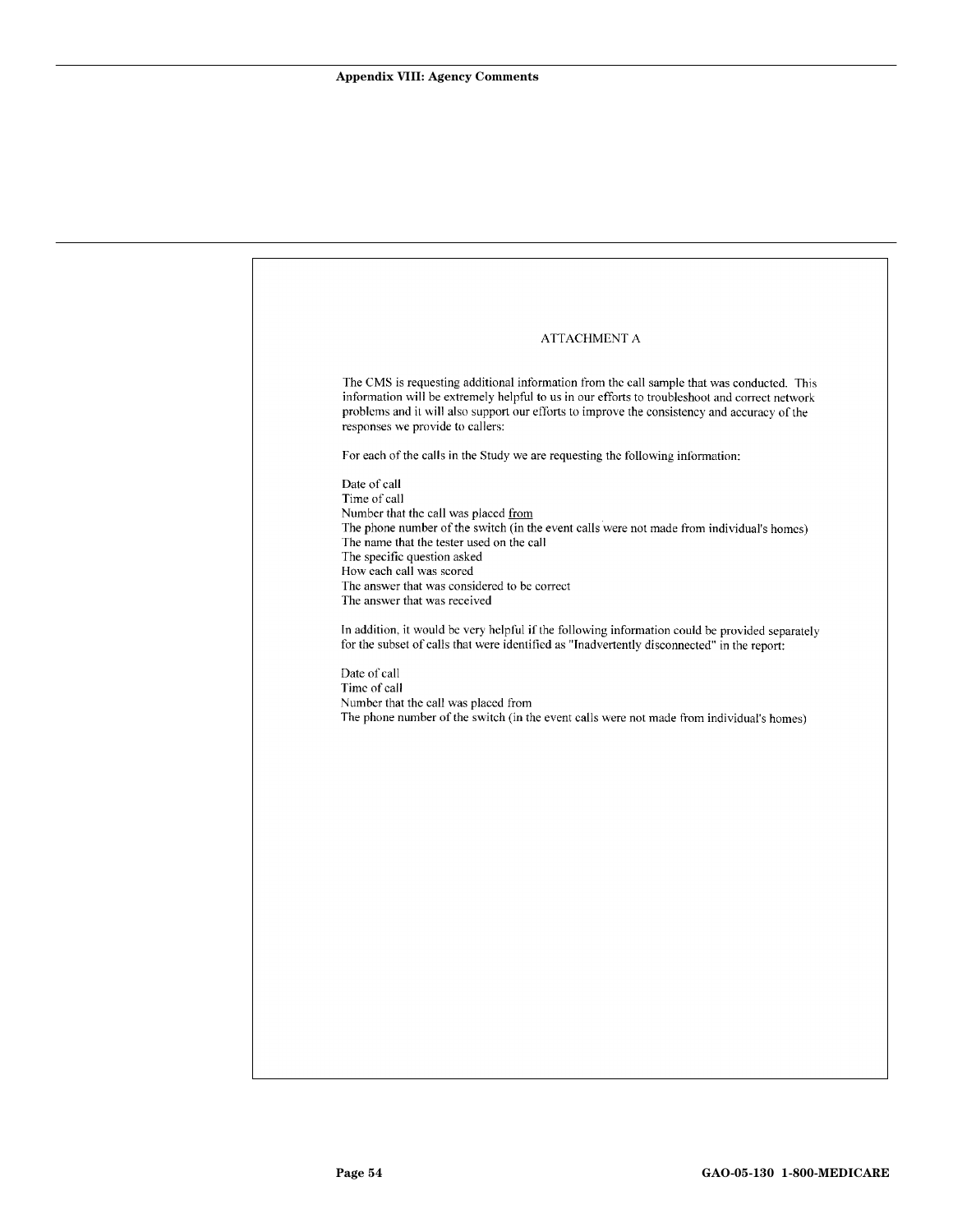#### <span id="page-59-0"></span> $\Lambda \cap \Gamma$ **Acknowledgments**  Appendix IX: GAO Contact and Staff Acknowledgments

<span id="page-59-2"></span><span id="page-59-1"></span>

| <b>GAO</b> Contact | Sheila K. Avruch, (202) 512-7277                                                                                                                                                                             |
|--------------------|--------------------------------------------------------------------------------------------------------------------------------------------------------------------------------------------------------------|
| Acknowledgments    | Shaunessye D. Curry, Joy L. Kraybill, Krister P. Friday, Sari B. Shuman,<br>Mary W. Reich, Ramsey L. Asaly, Alexis Chaudron, Perry G. Parsons, and<br>Leslie Spangler made key contributions to this report. |